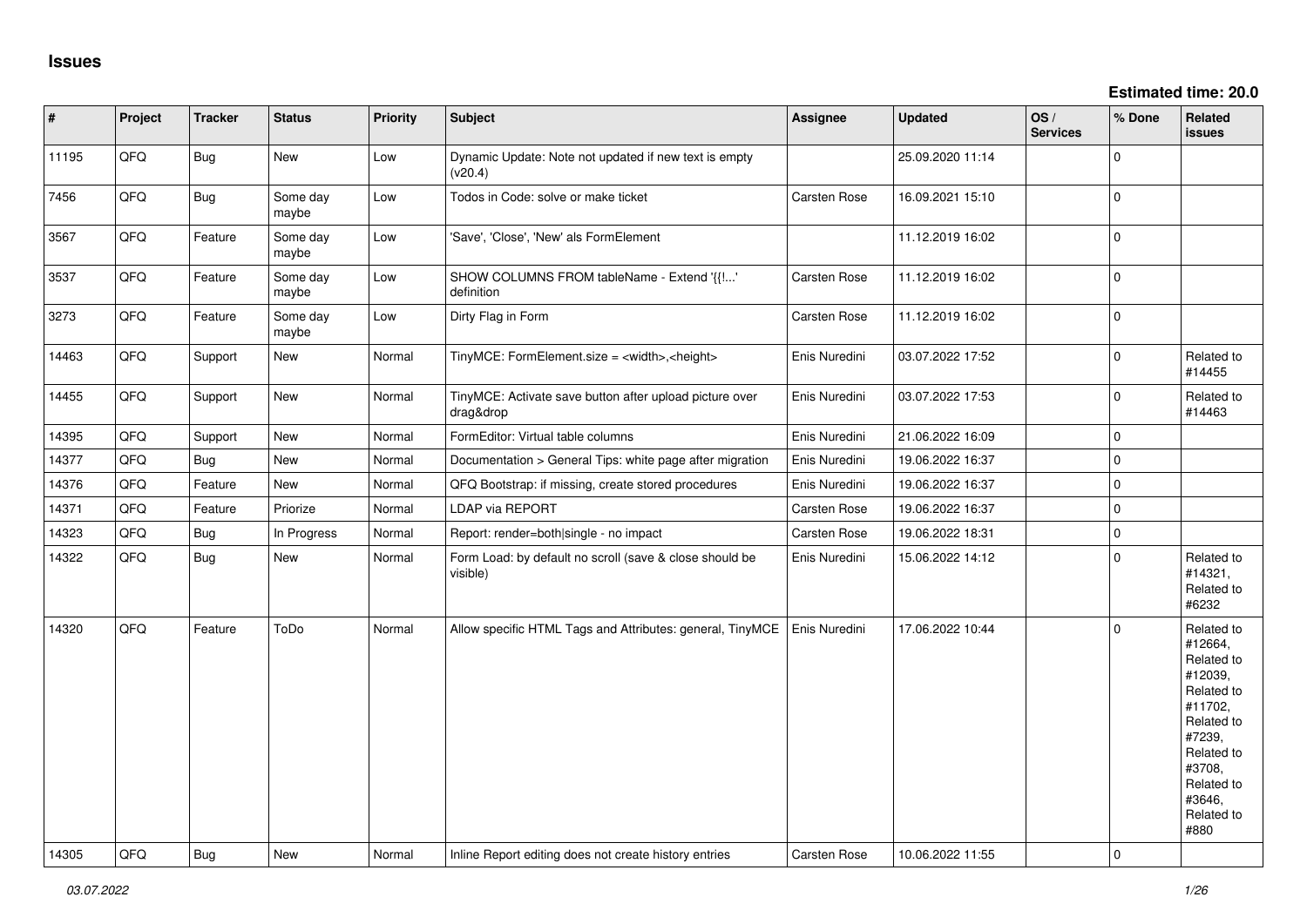| #     | Project | <b>Tracker</b> | <b>Status</b> | <b>Priority</b> | Subject                                                                   | Assignee               | <b>Updated</b>   | OS/<br><b>Services</b> | % Done      | Related<br>issues                                |
|-------|---------|----------------|---------------|-----------------|---------------------------------------------------------------------------|------------------------|------------------|------------------------|-------------|--------------------------------------------------|
| 14304 | QFQ     | <b>Bug</b>     | New           | Normal          | table sorter view safer does not work                                     | <b>Carsten Rose</b>    | 10.06.2022 11:49 |                        | $\Omega$    |                                                  |
| 14303 | QFQ     | <b>Bug</b>     | ToDo          | Normal          | datetime broken with picker                                               | Enis Nuredini          | 17.06.2022 09:02 |                        | $\Omega$    | Related to<br>#12630                             |
| 14290 | QFQ     | Feature        | Priorize      | Normal          | FormEditor: Show Table Definition                                         | Carsten Rose           | 19.06.2022 16:37 |                        | $\Omega$    |                                                  |
| 14283 | QFQ     | <b>Bug</b>     | Priorize      | Normal          | HEIC / HEIF convert doesn't trigger                                       | Carsten Rose           | 19.06.2022 16:37 |                        | $\Omega$    |                                                  |
| 14245 | QFQ     | <b>Bug</b>     | New           | Normal          | Form Save Btn bleibt disabled wenn Datumsfeld über<br>Datepicker geändert | Enis Nuredini          | 27.05.2022 13:45 |                        | $\Omega$    | Related to<br>#13689                             |
| 14233 | QFQ     | <b>Bug</b>     | <b>New</b>    | Normal          | AS _link: question - HTML is not rendered                                 | Carsten Rose           | 28.05.2022 11:02 |                        | $\Omega$    |                                                  |
| 14227 | QFQ     | Feature        | <b>New</b>    | Normal          | Selenium Konkurrenz: cypress.io                                           | Enis Nuredini          | 28.05.2022 11:02 |                        | $\Omega$    |                                                  |
| 14185 | QFQ     | Feature        | New           | Normal          | External/Autocron.php - better suitable directory                         | Support: System        | 28.05.2022 11:03 |                        | $\Omega$    |                                                  |
| 14175 | QFQ     | Bug            | In Progress   | Normal          | Opening a form with no QFQ Session cookie fails                           | Carsten Rose           | 03.06.2022 10:40 |                        | $\mathbf 0$ |                                                  |
| 14091 | QFQ     | Bug            | <b>New</b>    | Normal          | inconsistent template path for twig                                       | Carsten Rose           | 19.04.2022 18:36 |                        | $\mathbf 0$ |                                                  |
| 14090 | QFQ     | Feature        | New           | Normal          | Nützliche _script funktionen                                              | Carsten Rose           | 28.05.2022 11:03 |                        | $\mathbf 0$ |                                                  |
| 14077 | QFQ     | <b>Bug</b>     | New           | Normal          | As _link: Attribute 'class' missing by r:1 and r:3 - but should<br>set    | Carsten Rose           | 28.05.2022 11:02 |                        | $\Omega$    | Related to<br>#5342,<br>Related to<br>#4343      |
| 14028 | QFQ     | Feature        | New           | Normal          | Required notification: visual nicer                                       | Enis Nuredini          | 28.05.2022 11:01 |                        | $\mathbf 0$ |                                                  |
| 13945 | QFQ     | Feature        | New           | Normal          | As _link: content before/after link                                       | Enis Nuredini          | 28.05.2022 11:01 |                        | $\Omega$    | Related to<br>#12262                             |
| 13943 | QFQ     | Bug            | Priorize      | Normal          | unable to find formgroup                                                  | Enis Nuredini          | 28.05.2022 11:03 |                        | $\Omega$    |                                                  |
| 13900 | QFQ     | Feature        | Priorize      | Normal          | Selenium: Check das Cookie/PDF funktioniert                               | Enis Nuredini          | 25.03.2022 12:45 |                        | $\mathbf 0$ |                                                  |
| 13899 | QFQ     | Bug            | ToDo          | Normal          | Selenium: zum laufen bringen                                              | Enis Nuredini          | 25.03.2022 10:24 |                        | $\mathbf 0$ |                                                  |
| 13843 | QFQ     | Feature        | New           | Normal          | Create JWT via QFQ                                                        | Carsten Rose           | 19.03.2022 17:42 |                        | $\Omega$    |                                                  |
| 13841 | QFQ     | Feature        | New           | Normal          | Create PDF via iText - evaluate                                           | Carsten Rose           | 19.03.2022 17:42 |                        | $\Omega$    |                                                  |
| 13767 | QFQ     | Bug            | Feedback      | Normal          | date/time-picker: required shows up/down button orange                    | Enis Nuredini          | 16.05.2022 23:16 |                        | $\Omega$    |                                                  |
| 13706 | QFQ     | <b>Bug</b>     | New           | Normal          | Wrong CheckType in FieldElement LastStatus of Form Cron                   | Carsten Rose           | 21.01.2022 18:20 |                        | $\mathbf 0$ |                                                  |
| 13700 | QFQ     | Feature        | <b>New</b>    | Normal          | Redesign qfq.io Seite                                                     | Carsten Rose           | 19.03.2022 17:43 |                        | $\mathbf 0$ |                                                  |
| 13689 | QFQ     | <b>Bug</b>     | New           | Normal          | Enter auf Eingabefeld mit ungültigem Wert führt zu blurry<br>Seite        | Enis Nuredini          | 28.05.2022 10:53 |                        | $\Omega$    | Related to<br>#14245, Has<br>duplicate<br>#11891 |
| 13659 | QFQ     | Bug            | New           | Normal          | wrong sanitize class applied to R-store                                   | Carsten Rose           | 15.01.2022 14:23 |                        | $\Omega$    |                                                  |
| 13647 | QFQ     | <b>Bug</b>     | New           | Normal          | Autofocus funktioniert nicht auf Chrome                                   | Benjamin Baer          | 19.03.2022 17:44 |                        | $\mathbf 0$ |                                                  |
| 13609 | QFQ     | Feature        | New           | Normal          | QFQ Introduction: Seite aufloesen                                         | Philipp<br>Gröbelbauer | 28.05.2022 11:02 |                        | $\mathbf 0$ |                                                  |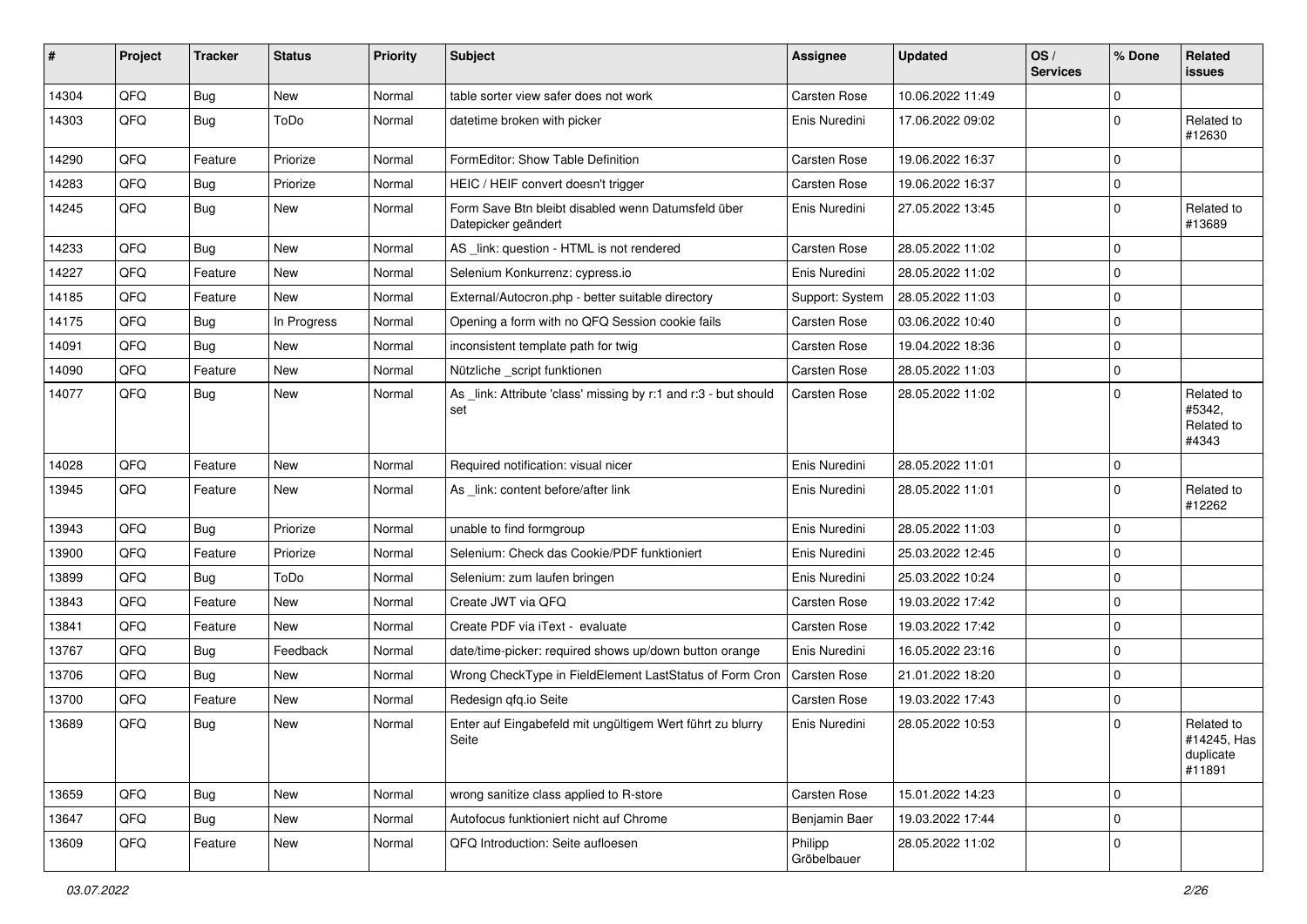| #     | Project | <b>Tracker</b> | <b>Status</b>              | <b>Priority</b> | Subject                                                                                                                                             | <b>Assignee</b> | <b>Updated</b>   | OS/<br><b>Services</b> | % Done              | Related<br>issues                                                      |
|-------|---------|----------------|----------------------------|-----------------|-----------------------------------------------------------------------------------------------------------------------------------------------------|-----------------|------------------|------------------------|---------------------|------------------------------------------------------------------------|
| 13608 | QFQ     | Feature        | Some day<br>maybe          | Normal          | Automatic Browser Language Redirect                                                                                                                 | Enis Nuredini   | 17.06.2022 08:35 |                        | $\Omega$            |                                                                        |
| 13592 | QFQ     | Bug            | New                        | Normal          | QFQ Build Queue: das vergeben von Tags klappt nicht. Es<br>werden keine Releases gebaut.                                                            | Carsten Rose    | 19.03.2022 17:45 |                        | $\Omega$            |                                                                        |
| 13566 | QFQ     | Feature        | Ready to sync<br>(develop) | Normal          | Delete config-example.qfq.php file                                                                                                                  | Carsten Rose    | 23.12.2021 09:25 |                        | $\Omega$            |                                                                        |
| 13528 | QFQ     | Bug            | <b>New</b>                 | Normal          | gfg.io > releases: es wird kein neues Release angelegt                                                                                              | Benjamin Baer   | 19.03.2022 17:46 |                        | $\mathbf 0$         |                                                                        |
| 13467 | QFQ     | Feature        | New                        | Normal          | ChangeLog Generator                                                                                                                                 | Carsten Rose    | 19.03.2022 17:46 |                        | $\Omega$            | Related to<br>#11460                                                   |
| 13460 | QFQ     | Bug            | New                        | Normal          | Doc: Password set/reset  password should not processed<br>with 'html encode'                                                                        | Carsten Rose    | 19.03.2022 17:46 |                        | $\mathbf 0$         |                                                                        |
| 13451 | QFQ     | Bug            | New                        | Normal          | Character Counter / Max Character: Problem in Safari                                                                                                | Carsten Rose    | 15.04.2022 17:18 |                        | $\mathbf 0$         |                                                                        |
| 13354 | QFQ     | Feature        | New                        | Normal          | Using Websocket in QFQ                                                                                                                              | Carsten Rose    | 10.11.2021 15:47 |                        | $\mathbf 0$         |                                                                        |
| 13332 | QFQ     | Bug            | New                        | Normal          | Multi Form: Required Felder werden visuell nicht markiert.                                                                                          | Carsten Rose    | 19.03.2022 17:47 |                        | $\Omega$            |                                                                        |
| 13331 | QFQ     | Bug            | New                        | Normal          | Multi Form: Clear Icon misplaced                                                                                                                    | Carsten Rose    | 19.03.2022 17:47 |                        | $\mathbf 0$         |                                                                        |
| 12989 | QFQ     | <b>Bug</b>     | New                        | Normal          | empty string does not trigger dynamic update                                                                                                        | Enis Nuredini   | 28.05.2022 11:09 |                        | $\Omega$            |                                                                        |
| 12716 | QFQ     | <b>Bug</b>     | New                        | Normal          | template group: Pattern only applied to first instance                                                                                              | Carsten Rose    | 19.03.2022 17:47 |                        | $\Omega$            |                                                                        |
| 12714 | QFQ     | Bug            | New                        | Normal          | Conversion of GIF to PDF broken when GIF contains Alpha.                                                                                            | Carsten Rose    | 19.03.2022 17:49 |                        | $\mathbf 0$         |                                                                        |
| 12679 | QFQ     | Feature        | New                        | Normal          | tablesorter: custom column width                                                                                                                    | Carsten Rose    | 16.06.2021 11:10 |                        | $\Omega$            |                                                                        |
| 12664 | QFQ     | Feature        | New                        | Normal          | TinyMCE: report/remove malicous HTML/JS Code                                                                                                        | Carsten Rose    | 19.03.2022 17:47 |                        | $\Omega$            | Related to<br>#14320                                                   |
| 12630 | QFQ     | Feature        | In Progress                | Normal          | Input: date[time]: min / max values                                                                                                                 | Enis Nuredini   | 20.06.2022 18:31 |                        | $\Omega$            | Related to<br>#10096,<br>Related to<br>#14302,<br>Related to<br>#14303 |
| 12611 | QFQ     | Feature        | Some day<br>maybe          | Normal          | Refactoring: Bootstrap with Lazy Loading                                                                                                            | Carsten Rose    | 08.06.2022 10:37 |                        | $\Omega$            | Related to<br>#12490,<br>Related to<br>#10013,<br>Related to<br>#7732  |
| 12603 | QFQ     | Feature        | New                        | Normal          | Dropdown (Select), Radio, checkbox:<br>itemListAlways={{!SELECT key, value}}                                                                        | Carsten Rose    | 19.03.2022 17:47 |                        | $\mathbf 0$         |                                                                        |
| 12581 | QFQ     | <b>Bug</b>     | New                        | Normal          | Form forward=close: Record 'new' in new browser tab ><br>save (& close) >> Form is not reloaded with new created<br>record id and stays in mode=new | Carsten Rose    | 19.03.2022 17:48 |                        | $\mathbf 0$         |                                                                        |
| 12556 | QFQ     | Feature        | New                        | Normal          | Pills Title: colored = static or dynamic on allrequiredgiven                                                                                        | Benjamin Baer   | 19.03.2022 17:49 |                        | $\mathsf{O}\xspace$ |                                                                        |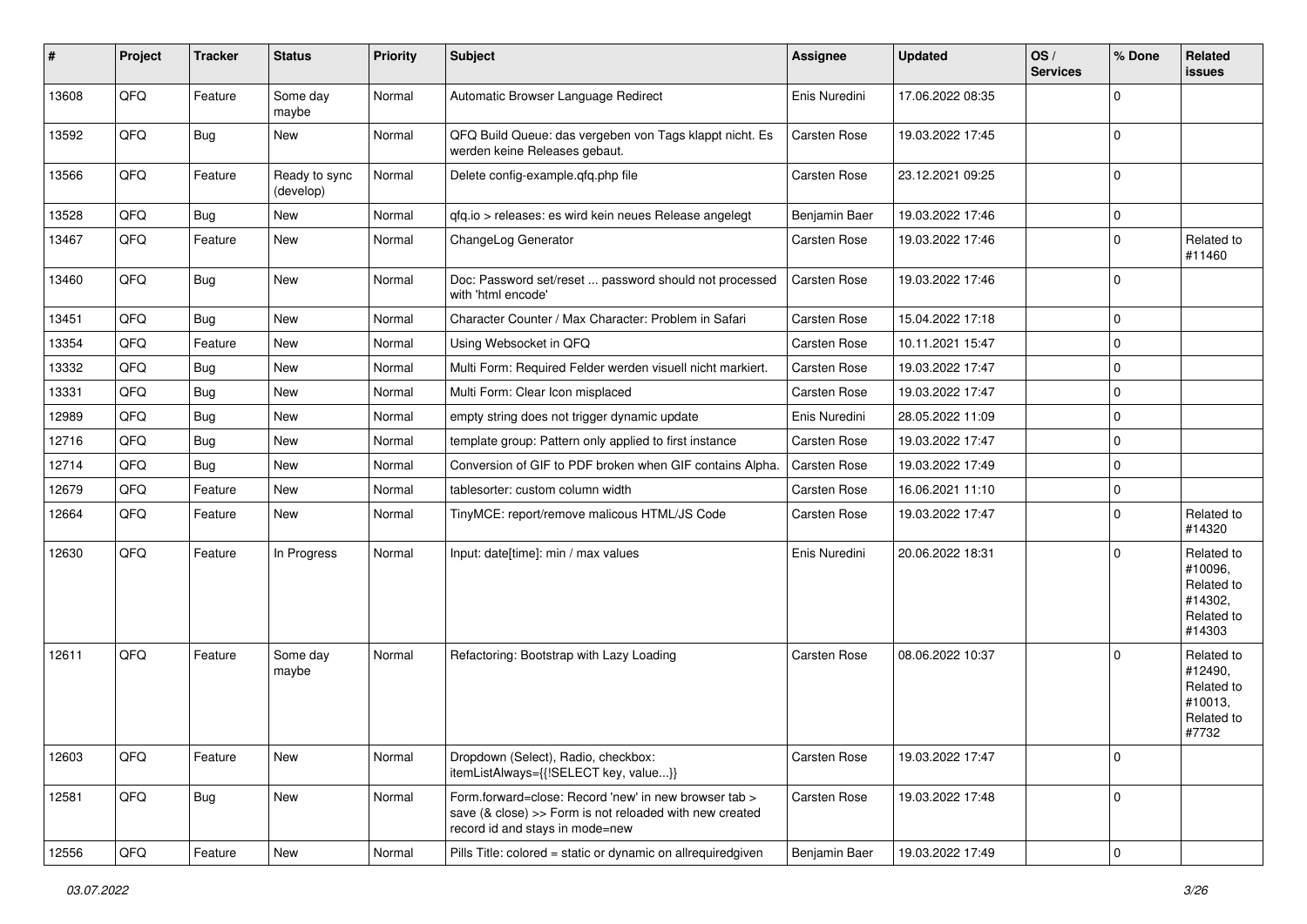| $\sharp$ | Project | <b>Tracker</b> | <b>Status</b>     | <b>Priority</b> | <b>Subject</b>                                                                                                 | Assignee            | <b>Updated</b>   | OS/<br><b>Services</b> | % Done      | Related<br><b>issues</b>                                              |
|----------|---------|----------------|-------------------|-----------------|----------------------------------------------------------------------------------------------------------------|---------------------|------------------|------------------------|-------------|-----------------------------------------------------------------------|
| 12546    | QFQ     | Bug            | Feedback          | Normal          | Branch 'Development' - Unit Tests mit dirty workaround<br>angepasst                                            | Carsten Rose        | 19.03.2022 17:48 |                        | $\Omega$    |                                                                       |
| 12520    | QFQ     | <b>Bug</b>     | <b>New</b>        | Normal          | Switch FE User: still active even FE User session expired                                                      | Carsten Rose        | 19.03.2022 17:48 |                        | $\Omega$    |                                                                       |
| 12512    | QFQ     | Bug            | <b>New</b>        | Normal          | Some MySQL Installation can't use 'stored procedures'                                                          | <b>Carsten Rose</b> | 19.03.2022 17:48 |                        | $\Omega$    |                                                                       |
| 12504    | QFQ     | Feature        | Priorize          | Normal          | sql.log: report fe.id                                                                                          | <b>Carsten Rose</b> | 05.05.2021 22:09 |                        | $\Omega$    |                                                                       |
| 12503    | QFQ     | Feature        | Priorize          | Normal          | Detect dangerous UPDATE statement with missing WHERE                                                           | Carsten Rose        | 05.05.2021 22:09 |                        | $\Omega$    |                                                                       |
| 12490    | QFQ     | Feature        | <b>New</b>        | Normal          | Loading Plugins in QFQ - see what tinymce does. (lazy<br>loading)                                              | Benjamin Baer       | 08.06.2022 10:37 |                        | $\Omega$    | Related to<br>#12611,<br>Related to<br>#10013,<br>Related to<br>#7732 |
| 12480    | QFQ     | Feature        | <b>New</b>        | Normal          | If QFQ upgrade is running, block further request                                                               | <b>Carsten Rose</b> | 03.05.2021 20:45 |                        | $\Omega$    |                                                                       |
| 12477    | QFQ     | Feature        | <b>New</b>        | Normal          | Support for refactoring: Form, FormElement, diverse<br>Tabellen/Spalten, tt-content Records                    | Carsten Rose        | 03.05.2021 20:45 |                        | $\Omega$    |                                                                       |
| 12476    | QFQ     | Feature        | New               | Normal          | clearMe: a) should trigger 'dirty', b) sticky on textarea resize                                               | Benjamin Baer       | 04.01.2022 08:40 |                        | $\Omega$    | Related to<br>#9528                                                   |
| 12474    | QFQ     | Feature        | <b>New</b>        | Normal          | Check BaseConfigURL if it is given and the the last char is '/                                                 | Carsten Rose        | 03.05.2021 20:45 |                        | $\mathbf 0$ |                                                                       |
| 12465    | QFQ     | Feature        | <b>New</b>        | Normal          | QFQ Function: use in FE to fill StoreRecord                                                                    | <b>Carsten Rose</b> | 05.05.2021 21:58 |                        | $\Omega$    |                                                                       |
| 12452    | QFQ     | Feature        | Priorize          | Normal          | BaseURL: alsways with '/' at the end                                                                           | Carsten Rose        | 19.06.2022 13:45 |                        | $\mathbf 0$ | Related to<br>#10782                                                  |
| 12439    | QFQ     | Feature        | In Progress       | Normal          | TinyMCE Paste from Word & Character Count/Limit                                                                | Carsten Rose        | 05.05.2021 22:15 |                        | $\Omega$    |                                                                       |
| 12413    | QFQ     | Feature        | New               | Normal          | STORE_TYPO3: enhance for {{be_users.email:T}},<br>{fe_users.email:T}}                                          | <b>Carsten Rose</b> | 03.05.2021 20:45 |                        | $\Omega$    | Related to<br>#12412.<br>Related to<br>#10012                         |
| 12412    | QFQ     | Feature        | <b>New</b>        | Normal          | Action/Escape qualifier 'e' (empty), '0': if given, an empty<br>string (or '0') will be treated as 'not found' | <b>Carsten Rose</b> | 08.05.2021 09:40 |                        | $\Omega$    | Related to<br>#12413,<br>Related to<br>#10012                         |
| 12400    | QFQ     | Feature        | New               | Normal          | Tutorial ist in QFQ Doku, Wird in der Suche gefunden, es<br>gibt aber kein Menupunkt - Inhalt ueberpruefen     | Carsten Rose        | 03.05.2021 20:45 |                        | $\Omega$    |                                                                       |
| 12337    | QFQ     | Feature        | Some day<br>maybe | Normal          | Database.php: better caching                                                                                   | Carsten Rose        | 16.09.2021 15:10 |                        | $\Omega$    |                                                                       |
| 12330    | QFQ     | Feature        | <b>New</b>        | Normal          | Copy to input field / text area / TinyMCE                                                                      | Carsten Rose        | 07.04.2021 09:01 |                        | $\Omega$    |                                                                       |
| 12327    | QFQ     | Bug            | <b>New</b>        | Normal          | Copy to clipboard: Glyphicon can not be changed                                                                | Carsten Rose        | 27.12.2021 17:59 |                        | $\Omega$    |                                                                       |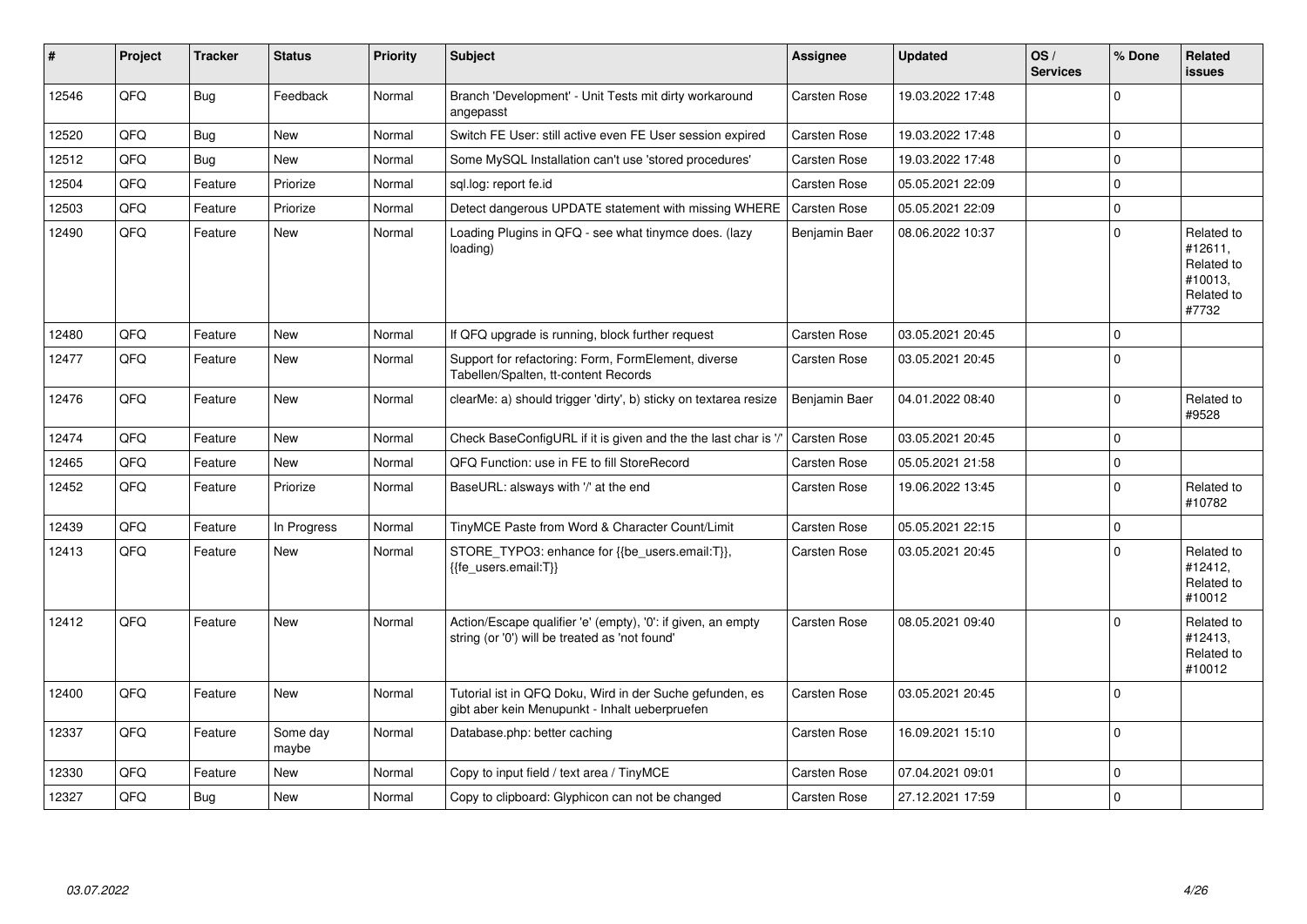| #     | Project | <b>Tracker</b> | <b>Status</b>     | <b>Priority</b> | Subject                                                                                              | <b>Assignee</b>     | <b>Updated</b>   | OS/<br><b>Services</b> | % Done      | Related<br>issues                                                           |
|-------|---------|----------------|-------------------|-----------------|------------------------------------------------------------------------------------------------------|---------------------|------------------|------------------------|-------------|-----------------------------------------------------------------------------|
| 12325 | QFQ     | <b>Bug</b>     | Priorize          | Normal          | MultiDB form.dbIndex not working for report syntax                                                   | Carsten Rose        | 07.09.2021 13:37 |                        | $\Omega$    | Related to<br>#12145,<br>Related to<br>#12314                               |
| 12315 | QFQ     | Feature        | Some day<br>maybe | Normal          | Form History (Diffs) / Backups                                                                       | Carsten Rose        | 16.09.2021 15:10 |                        | $\mathbf 0$ |                                                                             |
| 12269 | QFQ     | Feature        | <b>New</b>        | Normal          | 2FA - Login                                                                                          | Carsten Rose        | 03.05.2021 20:45 |                        | $\mathbf 0$ |                                                                             |
| 12262 | QFQ     | Feature        | ToDo              | Normal          | Form buttons on top: more customable                                                                 | Enis Nuredini       | 17.06.2022 10:44 |                        | $\Omega$    | Related to<br>#13945, Has<br>duplicate<br>#4046, Has<br>duplicate<br>#10080 |
| 12187 | QFQ     | Bug            | New               | Normal          | Trigger FormAsFile() via Report: probably problem with multi   Carsten Rose<br>DB setup              |                     | 20.03.2021 21:20 |                        | $\Omega$    |                                                                             |
| 12163 | QFQ     | Feature        | New               | Normal          | Checkbox: table wrap                                                                                 | Carsten Rose        | 03.05.2021 20:51 |                        | $\mathbf 0$ |                                                                             |
| 12162 | QFQ     | Feature        | New               | Normal          | FE.type=sendmail: personalized mailing (several mails) via<br>template                               | Carsten Rose        | 03.05.2021 20:45 |                        | $\mathbf 0$ |                                                                             |
| 12156 | QFQ     | Feature        | <b>New</b>        | Normal          | Form: Optional disable 'leave page'                                                                  |                     | 03.05.2021 20:45 |                        | $\mathbf 0$ |                                                                             |
| 12146 | QFQ     | Feature        | New               | Normal          | Autocron Job: Anzeigen wann der naechste Job ausgefuehrt<br>wird, resp das er nicht ausgefuehrt wird | <b>Carsten Rose</b> | 15.03.2021 15:23 |                        | $\mathbf 0$ |                                                                             |
| 12135 | QFQ     | Feature        | New               | Normal          | Subrecord: Notiz                                                                                     |                     | 24.04.2021 16:58 |                        | $\mathbf 0$ |                                                                             |
| 12133 | QFQ     | Bug            | <b>New</b>        | Normal          | NPM, phpSpreadSheet aktualisieren                                                                    | Carsten Rose        | 15.03.2021 09:04 |                        | $\mathbf 0$ |                                                                             |
| 12119 | QFQ     | Feature        | New               | Normal          | AS paged: error message missing if there ist no 'r'<br>argument.                                     | Carsten Rose        | 03.05.2021 20:51 |                        | $\Omega$    |                                                                             |
| 12109 | QFQ     | Feature        | New               | Normal          | Donwload Link: Plain, SIP, Persistent Link, Peristent SIP -<br>new notation                          | Carsten Rose        | 03.05.2021 20:45 |                        | $\mathbf 0$ | Related to<br>#12085                                                        |
| 12045 | QFQ     | <b>Bug</b>     | <b>New</b>        | Normal          | templateGroup afterSave FE: Aufruf ohne<br>sglHonorFormElements funktioniert nicht                   | Carsten Rose        | 18.02.2021 16:33 |                        | $\mathbf 0$ |                                                                             |
| 12040 | QFQ     | <b>Bug</b>     | New               | Normal          | FE Mode 'hidden' für zwei FEs auf einer Zeile                                                        | Carsten Rose        | 18.02.2021 10:13 |                        | $\mathbf 0$ |                                                                             |
| 12039 | QFQ     | Feature        | New               | Normal          | Missing htmlSpecialChar() in pre processing on form submit                                           |                     | 18.02.2021 00:09 |                        | $\mathbf 0$ | Related to<br>#14320                                                        |
| 12038 | QFQ     | Feature        | New               | Normal          | a) STORE VAR: filenameOnlyStripUniq, b) SP:<br>QSTRIPUNIQ()                                          |                     | 17.02.2021 23:55 |                        | $\Omega$    |                                                                             |
| 12024 | QFQ     | Feature        | New               | Normal          | Excel Export: text columns by default decode<br>htmlspeciachar()                                     | Carsten Rose        | 17.02.2021 23:55 |                        | $\mathbf 0$ | Related to<br>#12022                                                        |
| 12023 | QFQ     | Feature        | New               | Normal          | MySQL Stored Precdure: QDECODESPECIALCHAR()                                                          | Carsten Rose        | 16.02.2021 11:16 |                        | $\mathbf 0$ | Related to<br>#12022                                                        |
| 11980 | QFQ     | Feature        | In Progress       | Normal          | protected verzeichnis MUSS geschützt werden                                                          | Carsten Rose        | 07.09.2021 13:30 |                        | $\mathbf 0$ |                                                                             |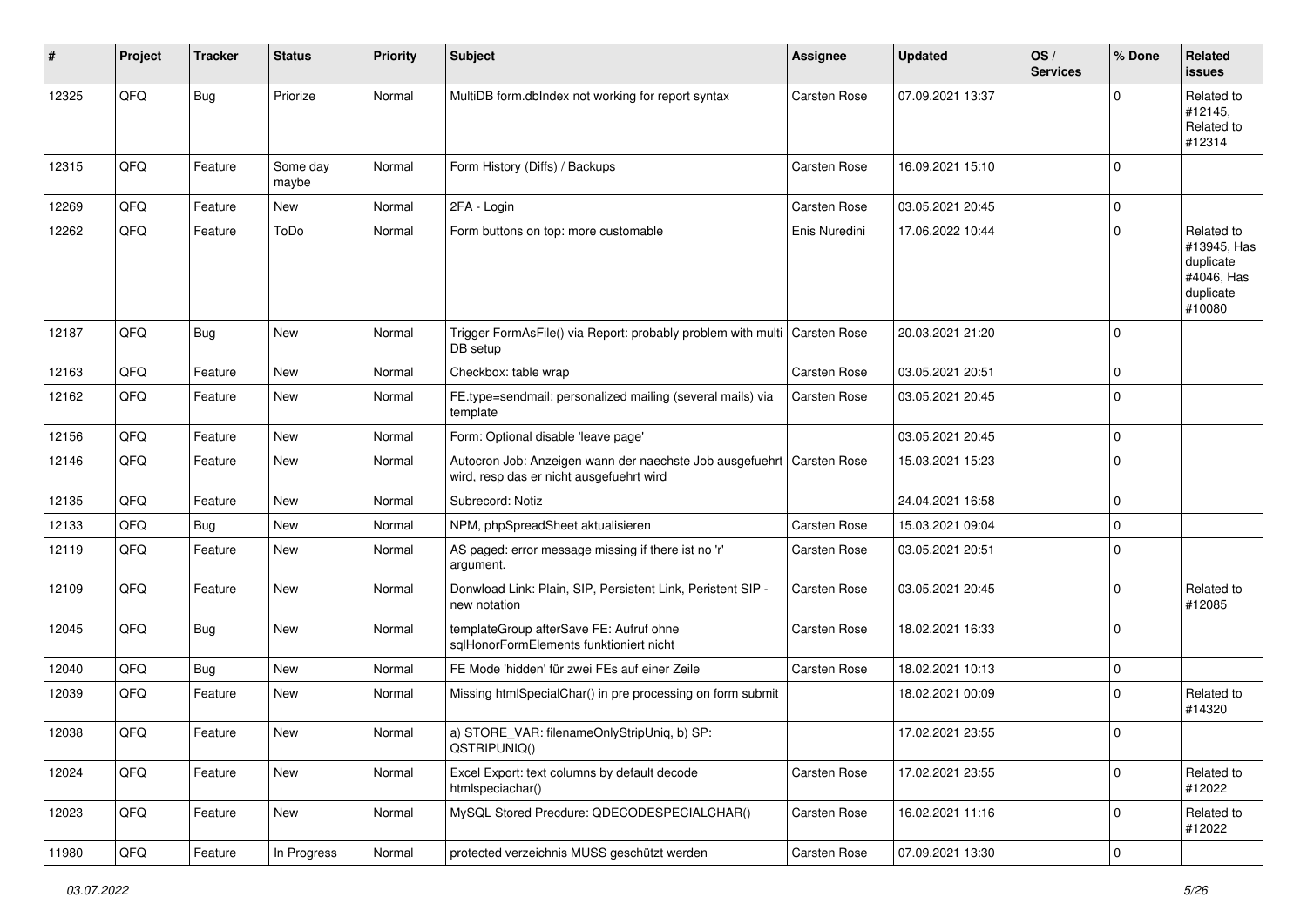| $\vert$ # | Project | <b>Tracker</b> | <b>Status</b> | Priority | <b>Subject</b>                                                                                       | Assignee                                               | Updated             | OS/<br><b>Services</b> | % Done      | Related<br>issues                                                                                                              |                      |
|-----------|---------|----------------|---------------|----------|------------------------------------------------------------------------------------------------------|--------------------------------------------------------|---------------------|------------------------|-------------|--------------------------------------------------------------------------------------------------------------------------------|----------------------|
| 11955     | QFQ     | Feature        | New           | Normal   | subrecord: new title option to set <th> attributes - e.g. to<br/>customize tablesorter options.</th> | attributes - e.g. to<br>customize tablesorter options. | <b>Carsten Rose</b> | 03.05.2021 20:47       |             | $\Omega$                                                                                                                       | Related to<br>#11775 |
| 11892     | QFQ     | Feature        | New           | Normal   | tablesorter: columns with links are hard to order - new<br>qualifier 'Y: <ord>'</ord>                | Enis Nuredini                                          | 23.03.2022 09:22    |                        | $\Omega$    |                                                                                                                                |                      |
| 11775     | QFQ     | Feature        | <b>New</b>    | Normal   | Subrecord Tooltip pro Feld                                                                           | Carsten Rose                                           | 18.12.2020 15:22    |                        | $\Omega$    | Related to<br>#11955                                                                                                           |                      |
| 11752     | QFQ     | Bug            | New           | Normal   | checkbox renders multiple input elements with same name                                              | Carsten Rose                                           | 17.12.2020 14:58    |                        | $\Omega$    | Related to<br>#11750                                                                                                           |                      |
| 11747     | QFQ     | Feature        | New           | Normal   | Maintenance Page with Redirect                                                                       | Carsten Rose                                           | 03.05.2021 20:47    |                        | $\mathbf 0$ | Related to<br>#11741                                                                                                           |                      |
| 11716     | QFQ     | Feature        | New           | Normal   | Form an beliebiger Stelle im Report anzeigen                                                         |                                                        | 09.12.2020 09:47    |                        | $\mathbf 0$ |                                                                                                                                |                      |
| 11715     | QFQ     | Bug            | New           | Normal   | acceptZeroAsRequired and requiredOffButMark do not<br>coincide                                       |                                                        | 08.12.2020 12:13    |                        | $\mathbf 0$ |                                                                                                                                |                      |
| 11702     | QFQ     | Feature        | New           | Normal   | HTML Special Char makes no sense for 'allbut' if '&' is<br>forbidden                                 | Carsten Rose                                           | 07.12.2021 16:35    |                        | $\mathbf 0$ | Related to<br>#5112.<br>Related to<br>#14320                                                                                   |                      |
| 11695     | QFQ     | <b>Bug</b>     | <b>New</b>    | Normal   | MultiForm required FE Error                                                                          | <b>Carsten Rose</b>                                    | 04.12.2020 13:34    |                        | $\Omega$    |                                                                                                                                |                      |
| 11668     | QFQ     | <b>Bug</b>     | New           | Normal   | Play function.sql - problem with mysql                                                               | Carsten Rose                                           | 03.05.2021 20:48    |                        | $\mathbf 0$ |                                                                                                                                |                      |
| 11667     | QFQ     | <b>Bug</b>     | <b>New</b>    | Normal   | MySQL mariadb-server-10.3: Incorrect datetime value                                                  | <b>Carsten Rose</b>                                    | 03.05.2021 20:48    |                        | $\Omega$    |                                                                                                                                |                      |
| 11535     | QFQ     | Feature        | New           | Normal   | Ability to create SQL columns in frontend QFQ forms                                                  |                                                        | 17.11.2020 12:11    |                        | $\mathbf 0$ |                                                                                                                                |                      |
| 11534     | QFQ     | Feature        | <b>New</b>    | Normal   | Report: Action on selected rows - Table batchprocessing<br>feature                                   |                                                        | 18.11.2020 08:15    |                        | $\Omega$    |                                                                                                                                |                      |
| 11523     | QFQ     | Feature        | New           | Normal   | Mit dynamic Update erkennen, ob Upload gemacht wurde                                                 | Carsten Rose                                           | 13.11.2020 15:07    |                        | $\Omega$    | Related to<br>#9533                                                                                                            |                      |
| 11522     | QFQ     | Bug            | New           | Normal   | Aus/Einblenden von Reitern                                                                           |                                                        | 13.11.2020 14:58    |                        | $\mathbf 0$ |                                                                                                                                |                      |
| 11517     | QFQ     | <b>Bug</b>     | In Progress   | Normal   | extraButtonInfo Broken for multiple FormElements                                                     | <b>Carsten Rose</b>                                    | 12.05.2022 13:12    |                        | $\Omega$    | Related to<br>#7890,<br>Related to<br>#3811, Has<br>duplicate<br>#10905, Has<br>duplicate<br>#10553, Has<br>duplicate<br>#6779 |                      |
| 11516     | QFQ     | Feature        | New           | Normal   | Multi Page Form (Previous/Next Buttons)                                                              | Carsten Rose                                           | 16.03.2021 17:52    |                        | $\Omega$    |                                                                                                                                |                      |
| 11504     | QFQ     | Feature        | New           | Normal   | Dynamic Update: Button text update for 'Save',' Close' &<br>'Delete'                                 | <b>Carsten Rose</b>                                    | 12.11.2020 23:44    |                        | $\Omega$    |                                                                                                                                |                      |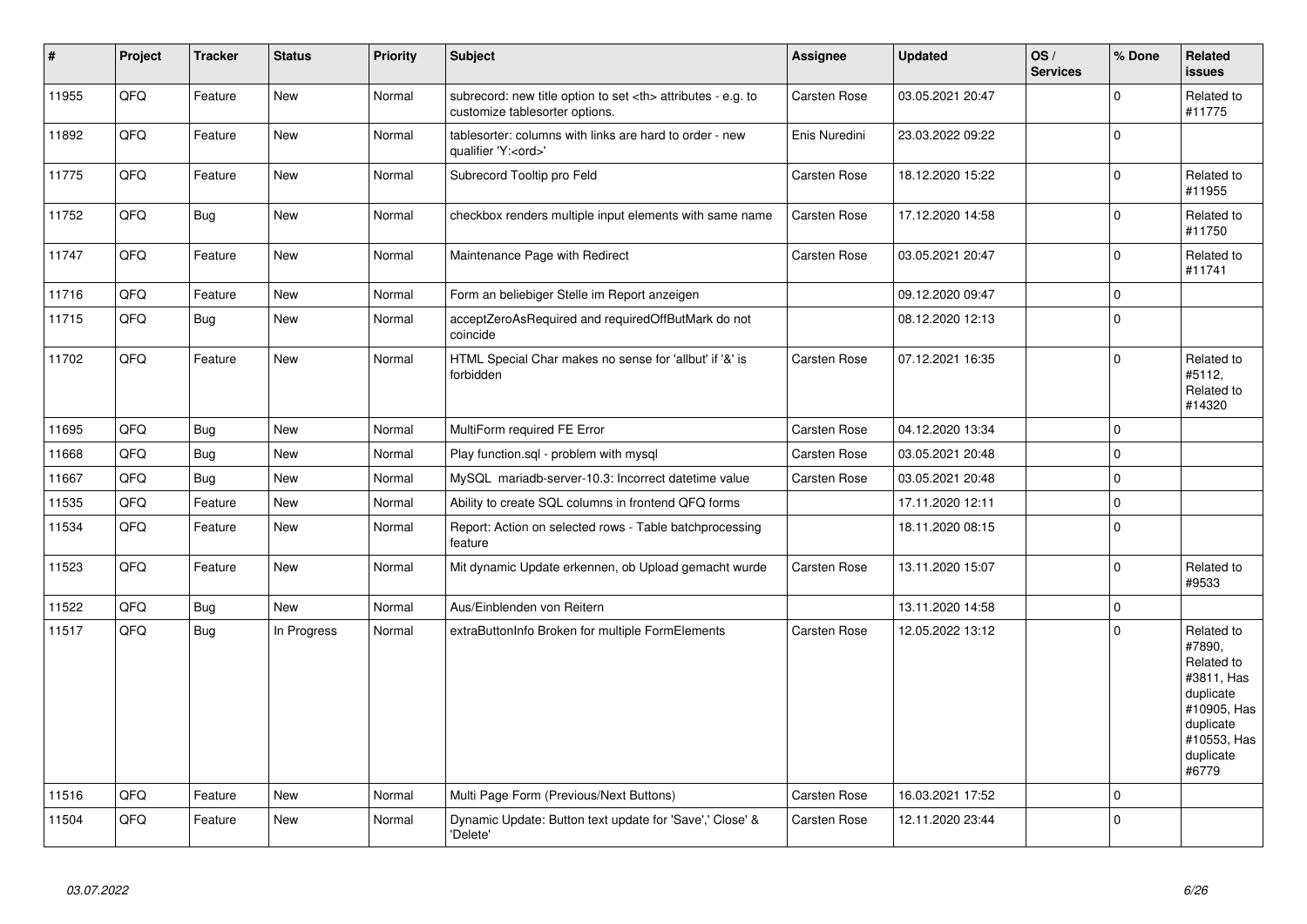| #     | Project | <b>Tracker</b> | <b>Status</b>     | <b>Priority</b> | Subject                                                                             | Assignee        | <b>Updated</b>   | OS/<br><b>Services</b> | % Done       | Related<br>issues                            |
|-------|---------|----------------|-------------------|-----------------|-------------------------------------------------------------------------------------|-----------------|------------------|------------------------|--------------|----------------------------------------------|
| 11460 | QFQ     | Feature        | New               | Normal          | Easier creation of changelog: gitchangelog                                          | Carsten Rose    | 12.06.2021 10:20 |                        | $\Omega$     | Related to<br>#13467                         |
| 11347 | QFQ     | <b>Bug</b>     | Feedback          | Normal          | If Bedingungen funktionieren nicht korrekt                                          | Christoph Fuchs | 21.03.2021 20:37 |                        | $\mathbf 0$  |                                              |
| 11323 | QFQ     | Feature        | Some day<br>maybe | Normal          | Report Frontend Editor Modal + Codemirror                                           | Carsten Rose    | 16.09.2021 15:10 |                        | $\Omega$     | Related to<br>#11036                         |
| 11322 | QFQ     | Feature        | Some day<br>maybe | Normal          | Form Element JSON - (multiline parameter field)                                     | Carsten Rose    | 16.09.2021 15:10 |                        | $\mathbf{0}$ |                                              |
| 11320 | QFQ     | Feature        | Priorize          | Normal          | Typo3 Version 10 support                                                            | Carsten Rose    | 05.05.2021 22:09 |                        | $\Omega$     |                                              |
| 11239 | QFQ     | Bug            | New               | Normal          | Radiobutton (plain): horizontales Rendern abhängig vom<br>Datentyp in der Datenbank | Carsten Rose    | 30.09.2020 18:37 |                        | $\mathbf 0$  |                                              |
| 11217 | QFQ     | Feature        | Some day<br>maybe | Normal          | <b>Extend Script Functionality</b>                                                  | Carsten Rose    | 16.09.2021 15:10 |                        | $\mathbf{0}$ |                                              |
| 11080 | QFQ     | Feature        | New               | Normal          | Send MQTT messages                                                                  | Carsten Rose    | 29.08.2020 19:49 |                        | $\mathbf 0$  |                                              |
| 11076 | QFQ     | Feature        | In Progress       | Normal          | SELECT  AS _websocket                                                               | Carsten Rose    | 30.08.2020 17:49 |                        | $\mathbf 0$  |                                              |
| 11036 | QFQ     | Feature        | Some day<br>maybe | Normal          | inline report editor permissions                                                    | Carsten Rose    | 16.09.2021 15:09 |                        | $\mathbf 0$  | Related to<br>#11323                         |
| 10996 | QFQ     | Feature        | <b>New</b>        | Normal          | Download video via sip: no seek                                                     | Carsten Rose    | 12.08.2020 14:18 |                        | $\mathbf 0$  |                                              |
| 10979 | QFQ     | Feature        | New               | Normal          | Ajax Calls an API - dataReport                                                      | Carsten Rose    | 11.05.2022 12:15 |                        | $\mathbf 0$  |                                              |
| 10976 | QFQ     | Feature        | <b>New</b>        | Normal          | Excel Export Verbesserungen                                                         | Carsten Rose    | 06.08.2020 10:56 |                        | $\mathbf 0$  |                                              |
| 10937 | QFQ     | Bug            | <b>New</b>        | Normal          | Fehler mit abhängigen Select- Feldern beim Positionieren                            | Carsten Rose    | 12.11.2020 23:45 |                        | $\mathbf 0$  |                                              |
| 10890 | QFQ     | <b>Bug</b>     | New               | Normal          | AutoCron hangs                                                                      |                 | 20.07.2020 13:56 |                        | $\mathbf 0$  |                                              |
| 10874 | QFQ     | Feature        | <b>New</b>        | Normal          | Erstellen eines Foreign Keys in der Tabelle "FormElement"                           |                 | 13.07.2020 10:11 |                        | $\mathbf 0$  |                                              |
| 10819 | QFQ     | Feature        | New               | Normal          | Persistent SIP - second try                                                         | Carsten Rose    | 29.06.2020 23:02 |                        | $\mathbf 0$  | Related to<br>#6261                          |
| 10782 | QFQ     | Feature        | Feedback          | Normal          | Tiny MCE: Image Upload                                                              | Enis Nuredini   | 16.05.2022 23:16 |                        | $\mathbf 0$  | Related to<br>#12452                         |
| 10763 | QFQ     | Feature        | New               | Normal          | form accessed and submitted despite logout?                                         |                 | 16.06.2020 11:43 |                        | $\mathbf 0$  |                                              |
| 10759 | QFQ     | <b>Bug</b>     | New               | Normal          | emptyMeansNull - Feld falsch aktualisiert                                           |                 | 12.11.2020 23:45 |                        | $\mathbf 0$  |                                              |
| 10745 | QFQ     | Feature        | Some day<br>maybe | Normal          | <b>Tablesorter Excel Export</b>                                                     | Carsten Rose    | 16.09.2021 15:09 |                        | $\Omega$     |                                              |
| 10738 | QFQ     | Feature        | Some day<br>maybe | Normal          | CORS headers for external API requests                                              |                 | 10.06.2020 14:00 |                        | l 0          |                                              |
| 10716 | QFQ     | Feature        | Some day<br>maybe | Normal          | Business Logic mit Externen Skripten                                                | Carsten Rose    | 16.09.2021 15:10 |                        | $\mathbf 0$  | Related to<br>#10713,<br>Related to<br>#8217 |
| 10714 | QFQ     | Feature        | New               | Normal          | multi Table Form                                                                    | Carsten Rose    | 16.03.2021 18:44 |                        | 0            |                                              |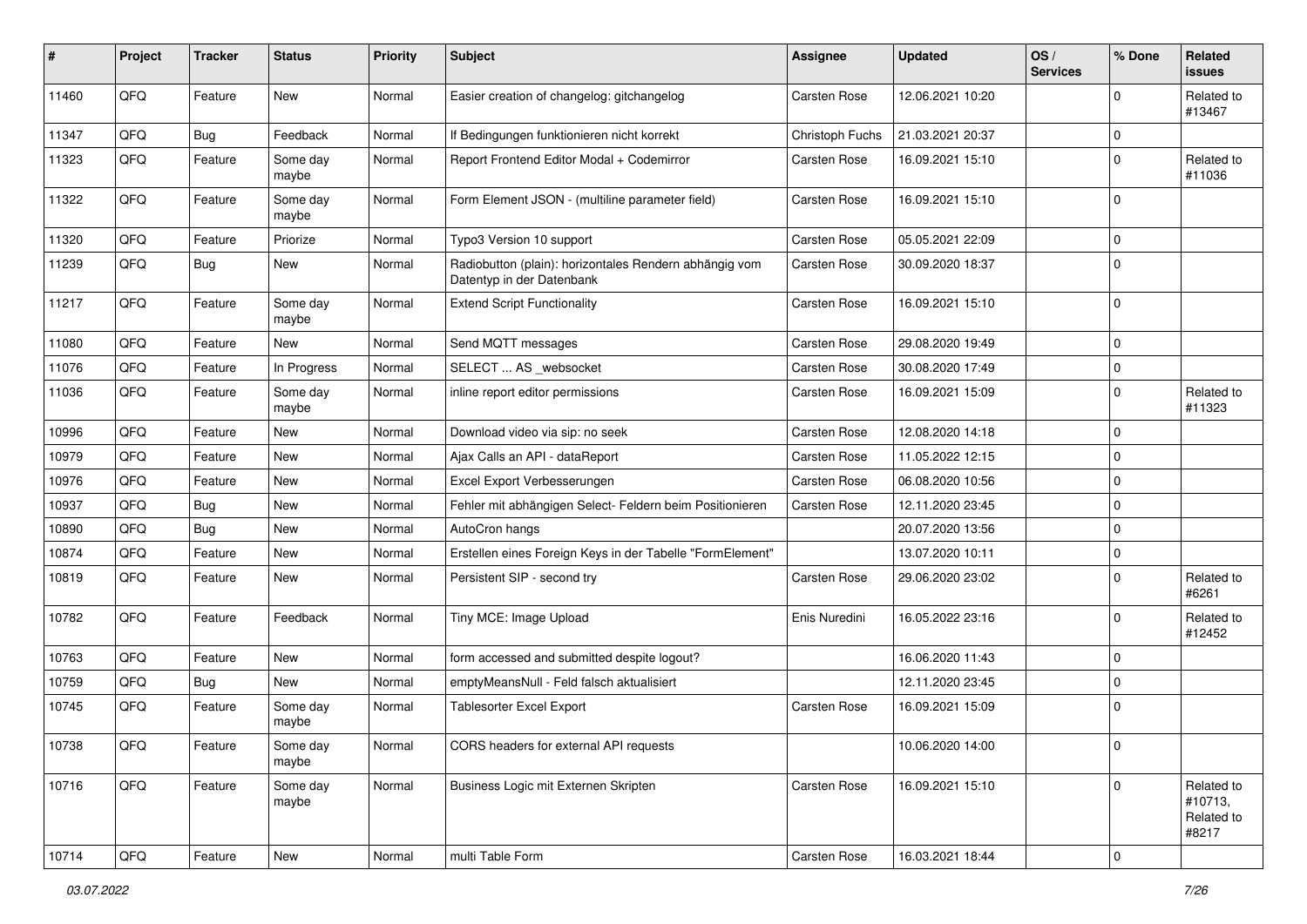| #     | Project | <b>Tracker</b> | <b>Status</b>     | <b>Priority</b> | <b>Subject</b>                                                                           | <b>Assignee</b>     | <b>Updated</b>   | OS/<br><b>Services</b> | % Done      | Related<br>issues                                                    |
|-------|---------|----------------|-------------------|-----------------|------------------------------------------------------------------------------------------|---------------------|------------------|------------------------|-------------|----------------------------------------------------------------------|
| 10704 | QFQ     | <b>Bug</b>     | <b>New</b>        | Normal          | wkhtml problem rendering fullCalendar.js / fabric.js >><br>successor: puppeteer          | Carsten Rose        | 12.11.2020 23:45 |                        | $\Omega$    | Related to<br>#5024,<br>Related to<br>#4650.<br>Related to<br>#10715 |
| 10661 | QFQ     | <b>Bug</b>     | In Progress       | Normal          | Typo3 Warnungen                                                                          | Carsten Rose        | 07.09.2021 13:23 |                        | $\Omega$    | Related to<br>#12440                                                 |
| 10658 | QFQ     | <b>Bug</b>     | <b>New</b>        | Normal          | processReadOnly broken                                                                   | Carsten Rose        | 27.05.2020 17:55 |                        | $\Omega$    |                                                                      |
| 10593 | QFQ     | Feature        | <b>New</b>        | Normal          | label2: text behind input element                                                        | <b>Carsten Rose</b> | 16.05.2020 10:57 |                        | $\mathbf 0$ |                                                                      |
| 10588 | QFQ     | Bug            | New               | Normal          | typeahed Tag: Doku anpassen                                                              | Carsten Rose        | 12.11.2020 23:45 |                        | $\mathbf 0$ |                                                                      |
| 10569 | QFQ     | Feature        | Priorize          | Normal          | link blank more safe                                                                     | Enis Nuredini       | 25.03.2022 12:44 |                        | $\Omega$    |                                                                      |
| 10463 | QFQ     | Feature        | New               | Normal          | Report link: expliztes setzen von HTML Tags (Bedarf fuer<br>'data-selenium' & 'id')      | Enis Nuredini       | 23.03.2022 09:23 |                        | $\Omega$    | Related to<br>#7648                                                  |
| 10443 | QFQ     | Feature        | In Progress       | Normal          | Konzept _api / _live                                                                     | <b>Carsten Rose</b> | 07.05.2020 09:39 |                        | $\mathbf 0$ |                                                                      |
| 10384 | QFQ     | Feature        | <b>New</b>        | Normal          | Parameter Exchange QFQ Instances                                                         |                     | 07.05.2020 09:38 |                        | $\mathbf 0$ |                                                                      |
| 10345 | QFQ     | Feature        | <b>New</b>        | Normal          | Templates - Patterns QFQ Style                                                           |                     | 03.05.2021 21:01 |                        | $\Omega$    | Related to<br>#10713                                                 |
| 10324 | QFQ     | <b>Bug</b>     | New               | Normal          | Excel Export mit Template funktioniert nur, wenn Template<br>vor uid kommt               |                     | 30.03.2020 11:20 |                        | $\Omega$    | Related to<br>#10257                                                 |
| 10322 | QFQ     | Bug            | New               | Normal          | FormElement / Radio: missing column 'enum' >> FE not<br>reported                         | <b>Carsten Rose</b> | 07.05.2020 09:37 |                        | $\mathbf 0$ |                                                                      |
| 10124 | QFQ     | Feature        | Feedback          | Normal          | gfg AAI-Login                                                                            | Karin Niffeler      | 07.05.2020 09:36 |                        | $\mathbf 0$ |                                                                      |
| 10119 | QFQ     | Feature        | New               | Normal          | Dropdown (selectlist) & TypeAhead: format and catagorize<br>list                         | <b>Carsten Rose</b> | 07.05.2020 09:36 |                        | $\Omega$    |                                                                      |
| 10116 | QFQ     | Feature        | Some day<br>maybe | Normal          | TypeAhead: Tag - show inside 'input' element                                             | Carsten Rose        | 16.09.2021 15:09 |                        | $\Omega$    |                                                                      |
| 10095 | QFQ     | Feature        | Some day<br>maybe | Normal          | Generic Gitlab Integration into QFQ                                                      | Carsten Rose        | 16.09.2021 15:10 |                        | $\Omega$    |                                                                      |
| 10082 | QFQ     | Bug            | New               | Normal          | FE.type=SELECT - 'sanatize' Class                                                        | Carsten Rose        | 07.05.2020 09:36 |                        | $\Omega$    | Related to<br>#10081                                                 |
| 10080 | QFQ     | Feature        | New               | Normal          | Popup on 'save' / 'close': configure dialog (answer<br>yes/no/cancle/)                   | <b>Carsten Rose</b> | 28.03.2021 20:52 |                        | $\mathbf 0$ | Is duplicate<br>of #12262                                            |
| 10015 | QFQ     | Feature        | Priorize          | Normal          | Monospace in Textarea                                                                    | Carsten Rose        | 03.02.2020 13:40 |                        | $\mathbf 0$ |                                                                      |
| 10014 | QFQ     | Feature        | <b>New</b>        | Normal          | Manual.rst: describe behaviour and process order of<br>fillStoreVar, slaveId, sqlBefore, | <b>Carsten Rose</b> | 01.02.2020 22:31 |                        | $\Omega$    |                                                                      |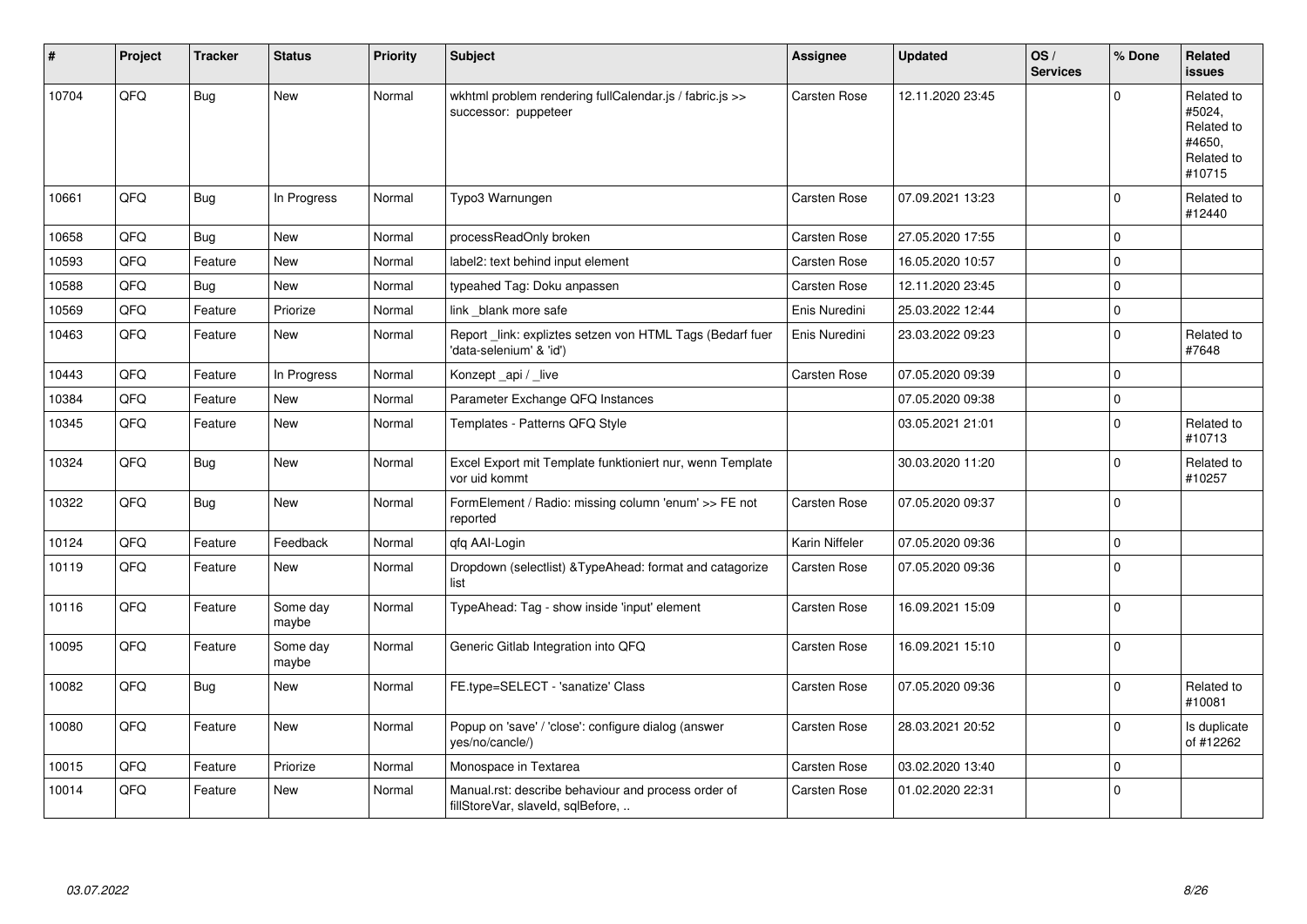| #     | Project | <b>Tracker</b> | <b>Status</b>     | <b>Priority</b> | Subject                                                                                                                               | Assignee      | <b>Updated</b>   | OS/<br><b>Services</b> | % Done      | Related<br>issues                                                       |
|-------|---------|----------------|-------------------|-----------------|---------------------------------------------------------------------------------------------------------------------------------------|---------------|------------------|------------------------|-------------|-------------------------------------------------------------------------|
| 10013 | QFQ     | Feature        | Some day<br>maybe | Normal          | FE.typ=editor: CodeMirror                                                                                                             | Carsten Rose  | 08.06.2022 10:37 |                        | $\Omega$    | Related to<br>#12611,<br>Related to<br>#12490,<br>Related to<br>#7732   |
| 10012 | QFQ     | Feature        | Priorize          | Normal          | redirectAllMailTo: {{beEmail:T}}                                                                                                      | Carsten Rose  | 08.05.2021 09:54 |                        | $\mathbf 0$ | Related to<br>#12412,<br>Related to<br>#12413,<br>Related to<br>#10011  |
| 10011 | QFQ     | Feature        | Priorize          | Normal          | Offer new STORE_TYPO3 Variable 'beUser', 'beEmail'                                                                                    | Carsten Rose  | 08.05.2021 09:51 |                        | $\Omega$    | Related to<br>#10012,<br>Related to<br>#12511                           |
| 10005 | QFQ     | Feature        | Priorize          | Normal          | Report / special column name:  AS _calendar                                                                                           | Carsten Rose  | 03.06.2020 17:28 |                        | $\mathbf 0$ |                                                                         |
| 10003 | QFQ     | Feature        | Priorize          | Normal          | fieldset: stronger visualize group                                                                                                    | Benjamin Baer | 12.02.2020 08:13 |                        | $\mathbf 0$ |                                                                         |
| 9983  | QFQ     | Feature        | New               | Normal          | Report Notation: new keyword 'range'                                                                                                  | Carsten Rose  | 01.02.2020 15:55 |                        | 0           |                                                                         |
| 9975  | QFQ     | <b>Bug</b>     | Priorize          | Normal          | Dropdown Menu: 'r:3' broken                                                                                                           | Carsten Rose  | 01.02.2020 10:13 |                        | $\mathbf 0$ |                                                                         |
| 9968  | QFQ     | Feature        | Priorize          | Normal          | Tooltip in Links for Developer                                                                                                        | Carsten Rose  | 01.02.2020 23:17 |                        | $\mathbf 0$ |                                                                         |
| 9958  | QFQ     | <b>Bug</b>     | Priorize          | Normal          | Broken subrecord query: no error message                                                                                              | Carsten Rose  | 05.02.2021 15:15 |                        | $\mathbf 0$ |                                                                         |
| 9947  | QFQ     | <b>Bug</b>     | Priorize          | Normal          | Unwanted error message if missing 'typeAheadSqlPrefetch'                                                                              | Carsten Rose  | 01.02.2020 10:13 |                        | 0           |                                                                         |
| 9928  | QFQ     | Feature        | Priorize          | Normal          | SpecialColumnName: a) Deprecated: ' AS "_+tag " ', b)<br>New: ' AS "_ <tag1><tag2>"'</tag2></tag1>                                    | Carsten Rose  | 01.02.2020 23:17 |                        | $\mathbf 0$ | Related to<br>#9929                                                     |
| 9927  | QFQ     | Feature        | New               | Normal          | QFQ Update: a) Update nur machen wenn BE User<br>eingeloggt ist., b) Bei Fehler genaue Meldung welcher<br>Updateschritt Probleme hat. | Carsten Rose  | 22.01.2020 12:59 |                        | $\mathbf 0$ |                                                                         |
| 9900  | QFQ     | Feature        | Priorize          | Normal          | Generic API Call: tt-content record >> JSON                                                                                           | Carsten Rose  | 01.02.2020 10:13 |                        | $\mathbf 0$ |                                                                         |
| 9898  | QFQ     | <b>Bug</b>     | Feedback          | Normal          | Formular trotz Timeout gespeichert                                                                                                    | Benjamin Baer | 01.02.2020 15:56 |                        | 0           |                                                                         |
| 9862  | QFQ     | Bug            | Priorize          | Normal          | Failed writing to sql mail qfq.log should throw an exception                                                                          | Carsten Rose  | 01.02.2020 10:13 |                        | $\mathbf 0$ |                                                                         |
| 9855  | QFQ     | <b>Bug</b>     | <b>New</b>        | Normal          | <b>Required Check</b>                                                                                                                 |               | 01.02.2020 15:56 |                        | $\mathbf 0$ |                                                                         |
| 9853  | QFQ     | Feature        | New               | Normal          | Check das SQL / QFQ / Mail Logfile geschrieben wird                                                                                   |               | 09.01.2020 11:15 |                        | $\mathbf 0$ |                                                                         |
| 9834  | QFQ     | <b>Bug</b>     | Priorize          | Normal          | Input elements with tag 'disabled' are missing on<br>form-submit: server option 'processReadOnly' broken                              | Carsten Rose  | 07.12.2021 16:43 |                        | $\mathbf 0$ | Related to<br>#9691,<br>Related to<br>#5305, Has<br>duplicate<br>#12331 |
| 9811  | QFQ     | Feature        | New               | Normal          | Report: tag every n'th row                                                                                                            | Carsten Rose  | 01.02.2020 23:22 |                        | $\mathbf 0$ |                                                                         |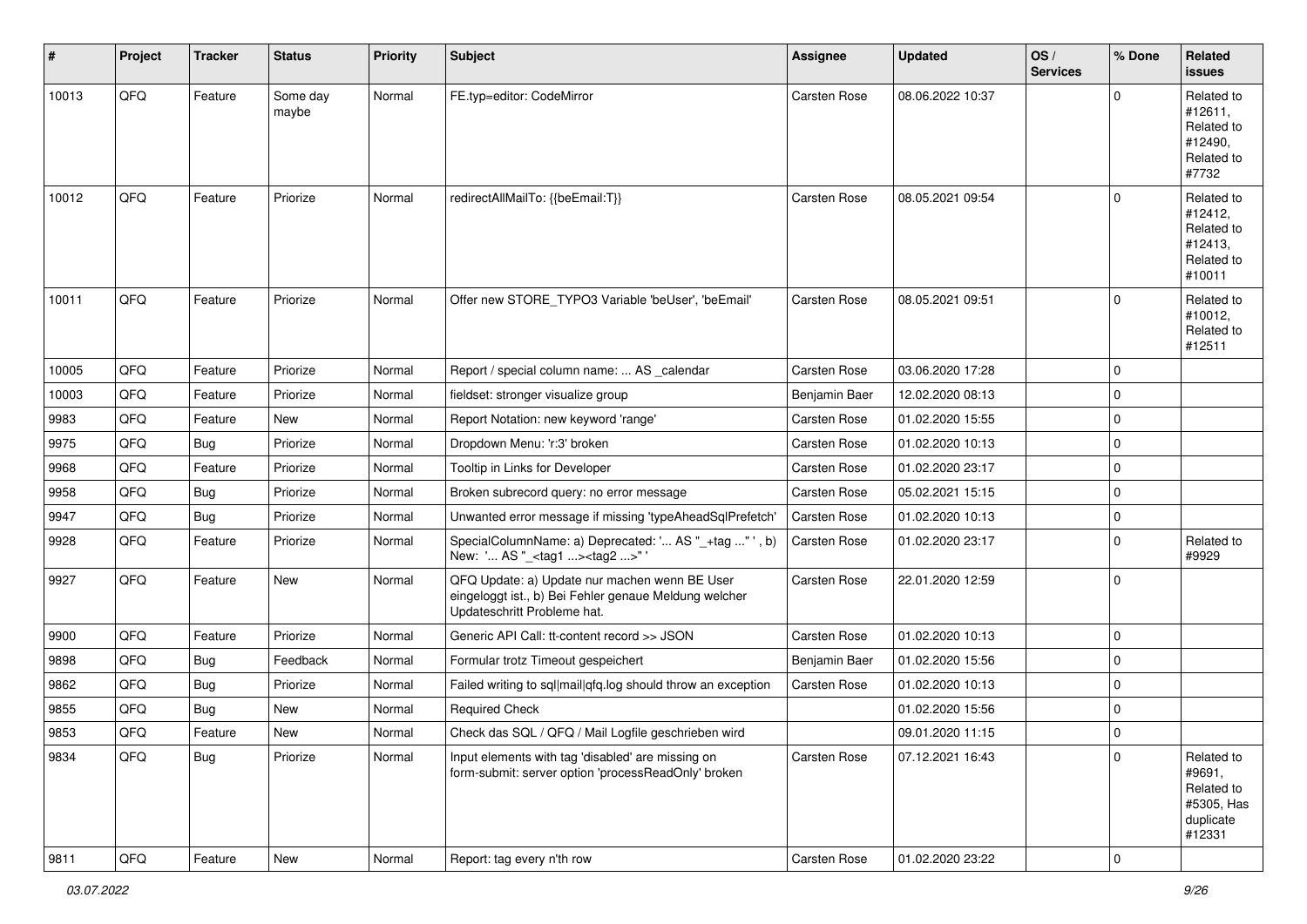| #    | Project | <b>Tracker</b> | <b>Status</b>     | <b>Priority</b> | Subject                                                                            | Assignee            | <b>Updated</b>   | OS/<br><b>Services</b> | % Done      | Related<br>issues                                                    |
|------|---------|----------------|-------------------|-----------------|------------------------------------------------------------------------------------|---------------------|------------------|------------------------|-------------|----------------------------------------------------------------------|
| 9783 | QFQ     | <b>Bug</b>     | New               | Normal          | Email with special characters                                                      | Carsten Rose        | 01.02.2020 23:22 |                        | $\mathbf 0$ |                                                                      |
| 9781 | QFQ     | Feature        | <b>New</b>        | Normal          | Button: CSS class to make buttons smaller                                          | Carsten Rose        | 01.02.2020 23:22 |                        | $\mathbf 0$ |                                                                      |
| 9777 | QFQ     | Feature        | New               | Normal          | Logging QFQ Variables                                                              | Carsten Rose        | 16.12.2019 17:17 |                        | $\mathbf 0$ |                                                                      |
| 9773 | QFQ     | <b>Bug</b>     | New               | Normal          | form.parameter.formModeGlobal=requiredOff                                          | Carsten Rose        | 01.02.2020 15:56 |                        | $\mathbf 0$ |                                                                      |
| 9707 | QFQ     | Feature        | New               | Normal          | SIP security: encode pageld and check pageld on decode                             | Carsten Rose        | 01.02.2020 23:22 |                        | 0           |                                                                      |
| 9706 | QFQ     | Feature        | <b>New</b>        | Normal          | Multi File Upload (hidden template group)                                          | Carsten Rose        | 01.02.2020 23:22 |                        | $\mathbf 0$ | Related to<br>#7521,<br>Related to<br>#5562,<br>Related to<br>#13330 |
| 9704 | QFQ     | Feature        | Some day<br>maybe | Normal          | Thumbnails Generieren beim Splitten von PDF Files                                  | Carsten Rose        | 11.12.2019 16:01 |                        | $\mathbf 0$ |                                                                      |
| 9669 | QFQ     | Bug            | Some day<br>maybe | Normal          | Checkbox / Template Group: radio/checkbox visible broken<br>after 'add'            | Carsten Rose        | 16.06.2021 13:47 |                        | $\Omega$    | Related to<br>#8091                                                  |
| 9668 | QFQ     | Feature        | Priorize          | Normal          | Form.mode: rename 'hidden' to 'hide'                                               | <b>Carsten Rose</b> | 05.05.2021 22:14 |                        | $\mathbf 0$ | Related to<br>#6437                                                  |
| 9602 | QFQ     | Feature        | <b>New</b>        | Normal          | Form definition as JSON                                                            | Carsten Rose        | 01.02.2020 23:21 |                        | $\mathbf 0$ | Related to<br>#9600                                                  |
| 9579 | QFQ     | Feature        | Some day<br>maybe | Normal          | Multiform with Process Row                                                         | Carsten Rose        | 11.12.2019 16:01 |                        | $\mathbf 0$ |                                                                      |
| 9537 | QFQ     | Feature        | New               | Normal          | FormEditor: Edit fieldset in FrontEnd                                              | Carsten Rose        | 01.02.2020 23:22 |                        | $\mathbf 0$ |                                                                      |
| 9535 | QFQ     | <b>Bug</b>     | Feedback          | Normal          | Report:  AS '_vertical' - column to wide - vertical >> rot45,<br>rot <sub>90</sub> | Benjamin Baer       | 01.02.2020 15:56 |                        | $\mathbf 0$ |                                                                      |
| 9533 | QFQ     | <b>Bug</b>     | <b>New</b>        | Normal          | FE.type=upload: Check in 'beforeSave' if upload is given                           | Carsten Rose        | 01.02.2020 23:22 |                        | 0           | Related to<br>#11523                                                 |
| 9394 | QFQ     | Feature        | Priorize          | Normal          | REST: allow for non numerical ids in get requests                                  | Carsten Rose        | 05.05.2021 22:10 |                        | $\mathbf 0$ |                                                                      |
| 9352 | QFQ     | Feature        | New               | Normal          | FE 'Native' fire slaveld, sqlAfter, sqlIns                                         | Carsten Rose        | 01.02.2020 23:22 |                        | $\mathbf 0$ |                                                                      |
| 9348 | QFQ     | Feature        | <b>New</b>        | Normal          | defaultThumbnailSize: pre render thumbnails                                        | Carsten Rose        | 12.06.2021 09:05 |                        | $\mathbf 0$ |                                                                      |
| 9346 | QFQ     | Feature        | Priorize          | Normal          | beforeSave: check if an upload is given                                            | <b>Carsten Rose</b> | 11.06.2021 21:18 |                        | $\mathbf 0$ |                                                                      |
| 9317 | QFQ     | Bug            | <b>New</b>        | Normal          | FE.type=note: with dynamic show/hidden an empty label<br>causes trouble            | Carsten Rose        | 01.02.2020 23:22 |                        | $\mathbf 0$ |                                                                      |
| 9281 | QFQ     | <b>Bug</b>     | Some day<br>maybe | Normal          | Allow STRICT TRANS TABLES                                                          | Carsten Rose        | 02.01.2021 18:43 |                        | $\mathbf 0$ |                                                                      |
| 9221 | QFQ     | Feature        | New               | Normal          | typeAhead: Zeichenlimite ausschalten                                               | Carsten Rose        | 29.06.2022 22:36 |                        | $\mathbf 0$ |                                                                      |
| 9208 | QFQ     | Feature        | New               | Normal          | Manage 'recent' records                                                            | Carsten Rose        | 01.02.2020 23:22 |                        | $\mathbf 0$ |                                                                      |
| 9177 | QFQ     | <b>Bug</b>     | New               | Normal          | Bug? QFQ tries to save an action FE, which has real<br>existing column name        | Carsten Rose        | 01.02.2020 23:22 |                        | $\mathbf 0$ |                                                                      |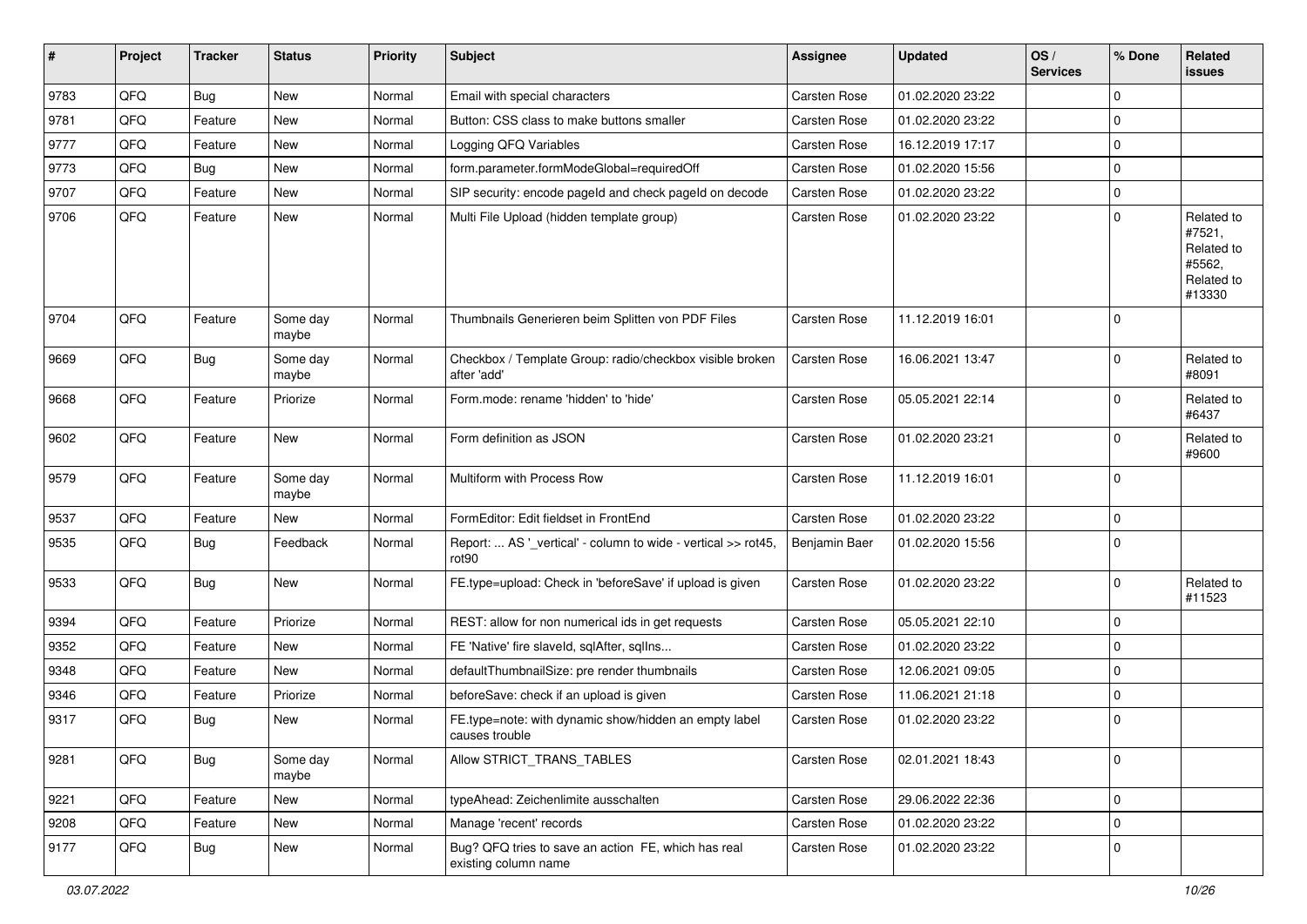| #    | Project | <b>Tracker</b> | <b>Status</b>     | <b>Priority</b> | Subject                                                                         | <b>Assignee</b>     | <b>Updated</b>   | OS/<br><b>Services</b> | % Done         | Related<br>issues   |
|------|---------|----------------|-------------------|-----------------|---------------------------------------------------------------------------------|---------------------|------------------|------------------------|----------------|---------------------|
| 9136 | QFQ     | Feature        | <b>New</b>        | Normal          | Create ZIP files with dynamic PDFs                                              | <b>Carsten Rose</b> | 01.02.2020 23:22 |                        | $\mathbf 0$    |                     |
| 9135 | QFQ     | Feature        | Priorize          | Normal          | Progress Bar generic / replace old hourglass download<br>popup                  | Benjamin Baer       | 03.01.2022 07:43 |                        | $\Omega$       |                     |
| 9130 | QFQ     | Feature        | Some day<br>maybe | Normal          | tablesorter: Automatic Row numbering / Zeilenummer                              | Benjamin Baer       | 01.02.2020 23:22 |                        | $\Omega$       |                     |
| 9129 | QFQ     | Feature        | <b>New</b>        | Normal          | sqlValidate: Message as notification, not as error                              | Carsten Rose        | 01.02.2020 23:22 |                        | $\Omega$       | Related to<br>#9128 |
| 9128 | QFQ     | Feature        | New               | Normal          | Error Message: not replaced variables- a) replace back to<br>'{{', b) underline | Carsten Rose        | 01.02.2020 23:22 |                        | $\Omega$       | Related to<br>#9129 |
| 9127 | QFQ     | Bug            | <b>New</b>        | Normal          | Error Message: change 'roll over' color - text not readable                     | Carsten Rose        | 01.02.2020 23:22 |                        | $\mathbf 0$    |                     |
| 9126 | QFQ     | <b>Bug</b>     | Some day<br>maybe | Normal          | hidden Form elements are present in page source                                 |                     | 02.01.2021 18:41 |                        | $\Omega$       |                     |
| 9077 | QFQ     | Bug            | <b>New</b>        | Normal          | typeAheadSql: report broken SQL                                                 | Carsten Rose        | 29.06.2022 22:35 |                        | 0              | Related to<br>#4018 |
| 9024 | QFQ     | <b>Bug</b>     | Some day<br>maybe | Normal          | QFQ Einarbeitung                                                                |                     | 01.02.2020 15:56 |                        | $\Omega$       |                     |
| 9020 | QFQ     | Bug            | Some day<br>maybe | Normal          | radio mit buttonClass und dynamicUpdate lassen sich nicht<br>kombinieren        |                     | 11.12.2019 16:01 |                        | $\Omega$       |                     |
| 9013 | QFQ     | <b>Bug</b>     | <b>New</b>        | Normal          | Error in Twig template not handled                                              | Carsten Rose        | 20.10.2021 13:43 |                        | $\mathbf 0$    |                     |
| 8975 | QFQ     | Feature        | <b>New</b>        | Normal          | Report Notation: 2.0                                                            | Carsten Rose        | 01.02.2020 23:22 |                        | $\Omega$       | Related to<br>#8963 |
| 8963 | QFQ     | Feature        | Priorize          | Normal          | Setting values in a store: flexible way                                         | Carsten Rose        | 05.05.2021 22:10 |                        | $\mathbf 0$    | Related to<br>#8975 |
| 8894 | QFQ     | Feature        | Some day<br>maybe | Normal          | Documentation Tags Usable in QFQ Application                                    | Carsten Rose        | 11.12.2019 16:01 |                        | $\Omega$       |                     |
| 8892 | QFQ     | Feature        | Some day<br>maybe | Normal          | Display and Edit SQL Comments in Form Editor                                    | Carsten Rose        | 11.12.2019 16:01 |                        | $\Omega$       |                     |
| 8806 | QFQ     | Feature        | <b>New</b>        | Normal          | SQL Function nl2br                                                              | Carsten Rose        | 01.02.2020 23:22 |                        | $\mathbf 0$    |                     |
| 8719 | QFQ     | Feature        | New               | Normal          | extraButtonLock: add support for 0/1                                            | Carsten Rose        | 01.02.2020 23:22 |                        | 0              |                     |
| 8702 | QFQ     | Feature        | New               | Normal          | Load Record which is locked: missing user info                                  | Carsten Rose        | 11.12.2019 16:16 |                        | $\mathbf 0$    | Related to<br>#9789 |
| 8586 | QFQ     | Feature        | Some day<br>maybe | Normal          | QFQ: Enhance Error message for 'record not found'                               | Carsten Rose        | 16.09.2021 15:10 |                        | $\overline{0}$ |                     |
| 8585 | QFQ     | Feature        | Priorize          | Normal          | Enhance Error message for 'unknown form'                                        | Carsten Rose        | 01.02.2020 10:13 |                        | 0              |                     |
| 8584 | QFQ     | Feature        | Priorize          | Normal          | FE 'Action' - never assign to Container (except Template<br>Group)              | Carsten Rose        | 01.02.2020 10:13 |                        | $\mathbf 0$    |                     |
| 8520 | QFG     | Feature        | Some day<br>maybe | Normal          | Bring QFQ to Composer                                                           | Carsten Rose        | 16.09.2021 15:10 |                        | 0              |                     |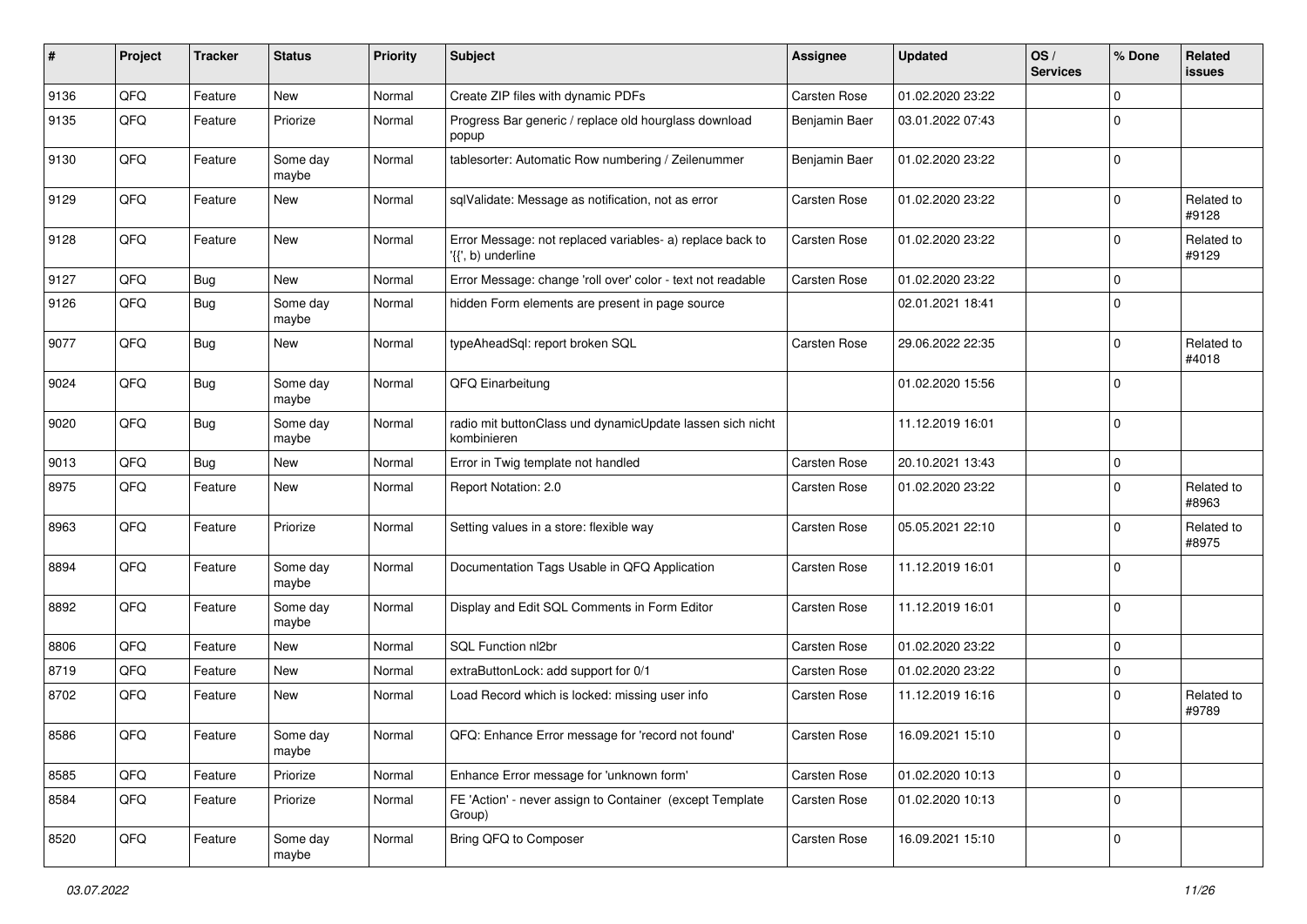| #    | Project | <b>Tracker</b> | <b>Status</b>     | Priority | <b>Subject</b>                                                                                         | Assignee            | <b>Updated</b>   | OS/<br><b>Services</b> | % Done       | Related<br><b>issues</b> |
|------|---------|----------------|-------------------|----------|--------------------------------------------------------------------------------------------------------|---------------------|------------------|------------------------|--------------|--------------------------|
| 8336 | QFQ     | Feature        | <b>New</b>        | Normal   | Form > modified > Close New: a) Optional disable popup, b)<br>custom text, c) mode on save: close stay | <b>Carsten Rose</b> | 01.02.2020 23:22 |                        | <sup>0</sup> | Related to<br>#8335      |
| 8316 | QFQ     | <b>Bug</b>     | Feedback          | Normal   | Documentation/Behaviour for Nested Queries and<br>Record-Store confusing                               | Nicola Chiapolini   | 20.11.2019 09:14 |                        | $\Omega$     |                          |
| 8277 | QFQ     | Feature        | Priorize          | Normal   | fe.parameter.default=                                                                                  | Carsten Rose        | 01.02.2020 23:17 |                        | $\Omega$     | Related to<br>#8113      |
| 8217 | QFQ     | Feature        | <b>New</b>        | Normal   | if-elseif-else construct                                                                               | Carsten Rose        | 16.03.2021 18:41 |                        | $\Omega$     | Related to<br>#10716     |
| 8187 | QFQ     | Feature        | <b>New</b>        | Normal   | Subrecord: enable/hide new button - make new/edit/delete<br>customizeable.                             | Carsten Rose        | 06.03.2021 18:44 |                        | $\Omega$     | Related to<br>#11326     |
| 8106 | QFQ     | <b>Bug</b>     | Some day<br>maybe | Normal   | Dynamic Update: Feld kann nicht auf empty zurückgesetzt<br>werden                                      | Carsten Rose        | 11.12.2019 16:01 |                        | $\Omega$     |                          |
| 8101 | QFQ     | Feature        | Some day<br>maybe | Normal   | Password hash: support further hashing methods                                                         | Carsten Rose        | 16.09.2021 15:10 |                        | $\Omega$     |                          |
| 8089 | QFQ     | Feature        | <b>New</b>        | Normal   | Copy/Paste for FormElements                                                                            | Carsten Rose        | 01.02.2020 23:22 |                        | 0            |                          |
| 8056 | QFQ     | Feature        | Some day<br>maybe | Normal   | Termin Organisation (Reservation)                                                                      |                     | 01.02.2020 23:19 |                        | $\Omega$     | Related to<br>#8658      |
| 8049 | QFQ     | <b>Bug</b>     | <b>New</b>        | Normal   | FE.type=note, column 'value': text moves some pixel to top<br>after save                               | Carsten Rose        | 01.02.2020 23:22 |                        | $\Omega$     |                          |
| 8044 | QFQ     | Feature        | Priorize          | Normal   | Transaction: a) Form, b) Report                                                                        | Carsten Rose        | 05.05.2021 22:14 |                        | $\Omega$     | Related to<br>#8043      |
| 8037 | QFQ     | <b>Bug</b>     | Priorize          | Normal   | FE.type=upload (advanced mode): {{slaveId:V}} missing<br>during dynamic update                         | Carsten Rose        | 01.02.2020 10:13 |                        | $\Omega$     |                          |
| 8034 | QFQ     | Feature        | Priorize          | Normal   | FormElement 'data': 22.22.2222 should not be accepted                                                  | Carsten Rose        | 01.02.2020 10:13 |                        | $\Omega$     |                          |
| 7965 | QFQ     | Feature        | Priorize          | Normal   | Input type 'text' with visual format - currency                                                        | Benjamin Baer       | 03.01.2022 07:45 |                        | $\Omega$     |                          |
| 7924 | QFQ     | Feature        | <b>New</b>        | Normal   | Radio/Checkbox with Tooltip                                                                            | Carsten Rose        | 01.02.2020 23:22 |                        | $\Omega$     |                          |
| 7921 | QFQ     | Feature        | Some day<br>maybe | Normal   | Rest API Export: URL kuerzer machen                                                                    |                     | 01.02.2020 23:19 |                        | $\mathbf 0$  |                          |
| 7920 | QFQ     | Feature        | <b>New</b>        | Normal   | FE: Syntax Highlight, Zeinlenumbruch                                                                   | <b>Carsten Rose</b> | 01.02.2020 10:03 |                        | $\Omega$     |                          |
| 7890 | QFQ     | <b>Bug</b>     | New               | Normal   | FormElement 'required': extraButtonInfo not aligned                                                    | Carsten Rose        | 11.06.2021 21:17 |                        | $\Omega$     | Related to<br>#11517     |
| 7812 | QFQ     | Feature        | <b>New</b>        | Normal   | FE 'Subrecord' - new option 'subrecordShowFilter',<br>'subrecordPaging'                                | Carsten Rose        | 01.02.2020 23:22 |                        | $\mathbf 0$  |                          |
| 7795 | QFQ     | <b>Bug</b>     | <b>New</b>        | Normal   | Readonly Form: Typeahead-Felder                                                                        | Carsten Rose        | 01.02.2020 23:22 |                        | $\Omega$     | Related to<br>#10640     |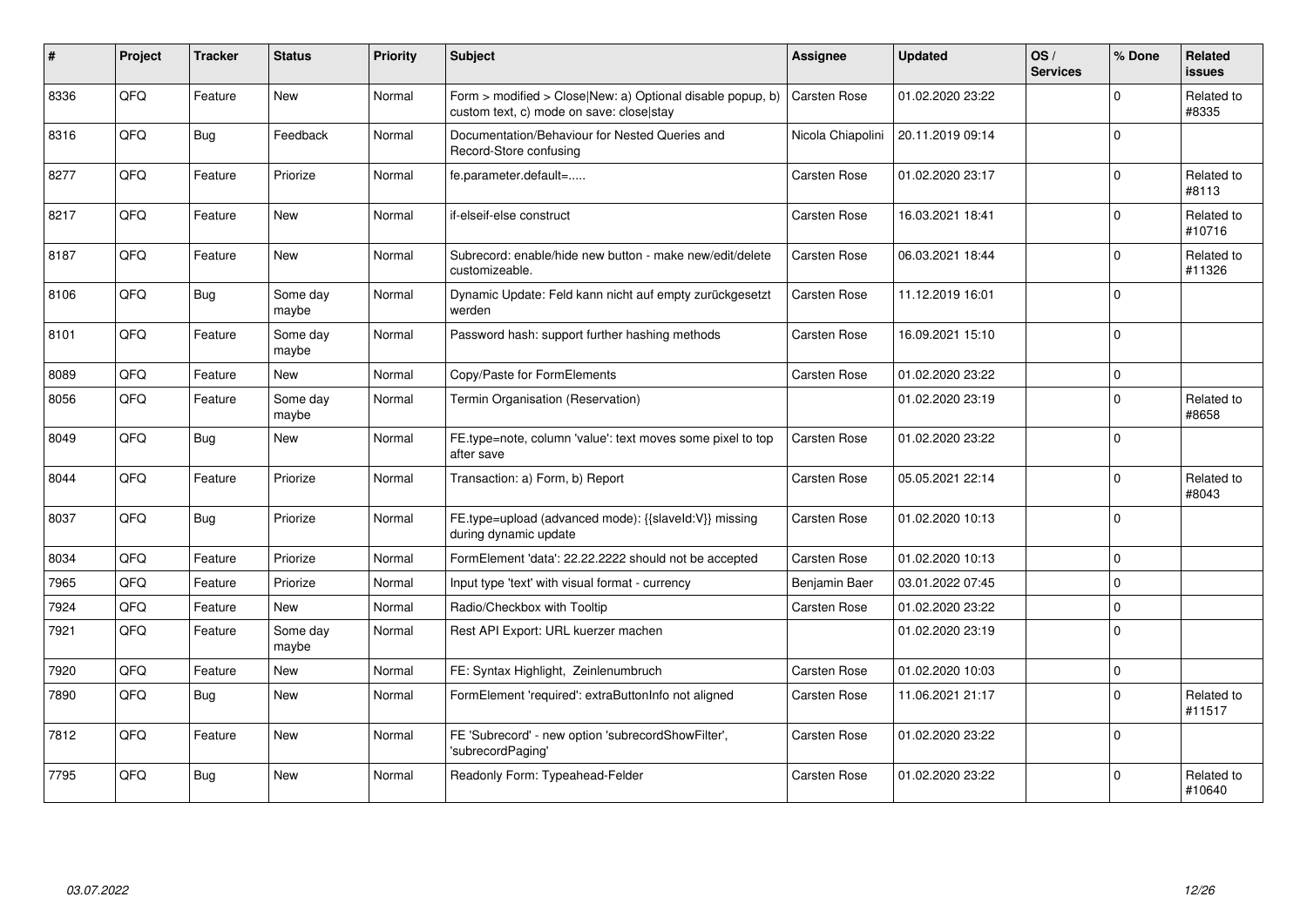| #    | Project | <b>Tracker</b> | <b>Status</b>     | <b>Priority</b> | Subject                                                                                               | Assignee      | <b>Updated</b>   | OS/<br><b>Services</b> | % Done       | Related<br>issues                                                      |
|------|---------|----------------|-------------------|-----------------|-------------------------------------------------------------------------------------------------------|---------------|------------------|------------------------|--------------|------------------------------------------------------------------------|
| 7732 | QFQ     | Feature        | Some day<br>maybe | Normal          | Javascript: Lazy Loading der add on libs                                                              | Benjamin Baer | 08.06.2022 10:38 |                        | <sup>0</sup> | Related to<br>#12611,<br>Related to<br>#12490,<br>Related to<br>#10013 |
| 7730 | QFQ     | Feature        | Priorize          | Normal          | SELECT Box: title in between                                                                          | Benjamin Baer | 01.02.2020 23:22 |                        | 0            |                                                                        |
| 7685 | QFQ     | <b>Bug</b>     | New               | Normal          | Open FormElement from QFQ error message and save<br>modified record: error about missing {{formId:F}} | Carsten Rose  | 01.02.2020 23:22 |                        | $\Omega$     |                                                                        |
| 7683 | QFQ     | Feature        | New               | Normal          | Special column names in '{{ SELECT  AS _link }}' should<br>be detected                                | Carsten Rose  | 01.02.2020 23:21 |                        | $\mathbf 0$  |                                                                        |
| 7681 | QFQ     | Feature        | <b>New</b>        | Normal          | Optional switch off 'check for modified record'                                                       | Carsten Rose  | 01.02.2020 23:21 |                        | 0            |                                                                        |
| 7660 | QFQ     | Feature        | New               | Normal          | IMAP: import mails to DB, move / delete mails                                                         | Carsten Rose  | 01.02.2020 09:52 |                        | 0            |                                                                        |
| 7656 | QFQ     | <b>Bug</b>     | Priorize          | Normal          | FE with required, 'pattern' and 'extraButtonLock': always<br>complain about missing value             | Carsten Rose  | 01.02.2020 10:13 |                        | $\Omega$     |                                                                        |
| 7630 | QFQ     | Feature        | Priorize          | Normal          | detailed error message for simple upload                                                              | Carsten Rose  | 01.02.2020 10:13 |                        | $\Omega$     |                                                                        |
| 7616 | QFQ     | <b>Bug</b>     | Priorize          | Normal          | Selectlist with Enum & Dynamic Update                                                                 | Carsten Rose  | 01.02.2020 10:13 |                        | 0            |                                                                        |
| 7574 | QFQ     | Bug            | New               | Normal          | Substitute error: form element not reported / dont parse<br>Form.note                                 | Carsten Rose  | 01.02.2020 23:21 |                        | $\Omega$     |                                                                        |
| 7547 | QFQ     | <b>Bug</b>     | <b>New</b>        | Normal          | Error Message in afterSave: wrong parameter column<br>reported                                        | Carsten Rose  | 01.02.2020 23:22 |                        | $\Omega$     |                                                                        |
| 7524 | QFQ     | <b>Bug</b>     | New               | Normal          | QFQ throws a 'General Error' if 'fileadmin/protected/log/' is<br>not writeable                        | Carsten Rose  | 01.02.2020 23:22 |                        | $\Omega$     |                                                                        |
| 7522 | QFQ     | Feature        | Priorize          | Normal          | Inserting default index.html to folder (Avoid Apache<br>Indexing)                                     | Carsten Rose  | 01.02.2020 10:13 |                        | $\mathbf 0$  |                                                                        |
| 7521 | QFQ     | Feature        | New               | Normal          | TemplateGroup: fe.type=upload                                                                         | Carsten Rose  | 01.02.2020 23:21 |                        | $\Omega$     | Related to<br>#9706                                                    |
| 7520 | QFQ     | Feature        | New               | Normal          | QR Code:  AS _qr ( AS _link)                                                                          | Carsten Rose  | 01.02.2020 23:22 |                        | 0            |                                                                        |
| 7519 | QFQ     | Feature        | New               | Normal          | Select: Multi                                                                                         | Carsten Rose  | 01.02.2020 23:22 |                        | 0            |                                                                        |
| 7513 | QFQ     | <b>Bug</b>     | New               | Normal          | Radios not correct aligned                                                                            | Carsten Rose  | 01.02.2020 23:22 |                        | $\Omega$     |                                                                        |
| 7512 | QFQ     | <b>Bug</b>     | <b>New</b>        | Normal          | FE: inputType=number >> 'pattern' is not respected                                                    | Carsten Rose  | 01.02.2020 23:22 |                        | 0            |                                                                        |
| 7481 | QFQ     | Feature        | New               | Normal          | Detect 'BaseUrl' automatically                                                                        | Carsten Rose  | 01.02.2020 23:21 |                        | $\Omega$     |                                                                        |
| 7480 | QFQ     | Feature        | New               | Normal          | Record History (Undo / Redo)                                                                          | Carsten Rose  | 11.12.2019 16:16 |                        | $\Omega$     | Related to<br>#2361                                                    |
| 7453 | QFQ     | Feature        | Some day<br>maybe | Normal          | import / export forms QFQ                                                                             | Carsten Rose  | 16.09.2021 15:10 |                        | $\mathbf 0$  |                                                                        |
| 7452 | QFG     | Feature        | Some day<br>maybe | Normal          | automate deployment new QFQ version                                                                   | Carsten Rose  | 16.09.2021 15:10 |                        | 0            |                                                                        |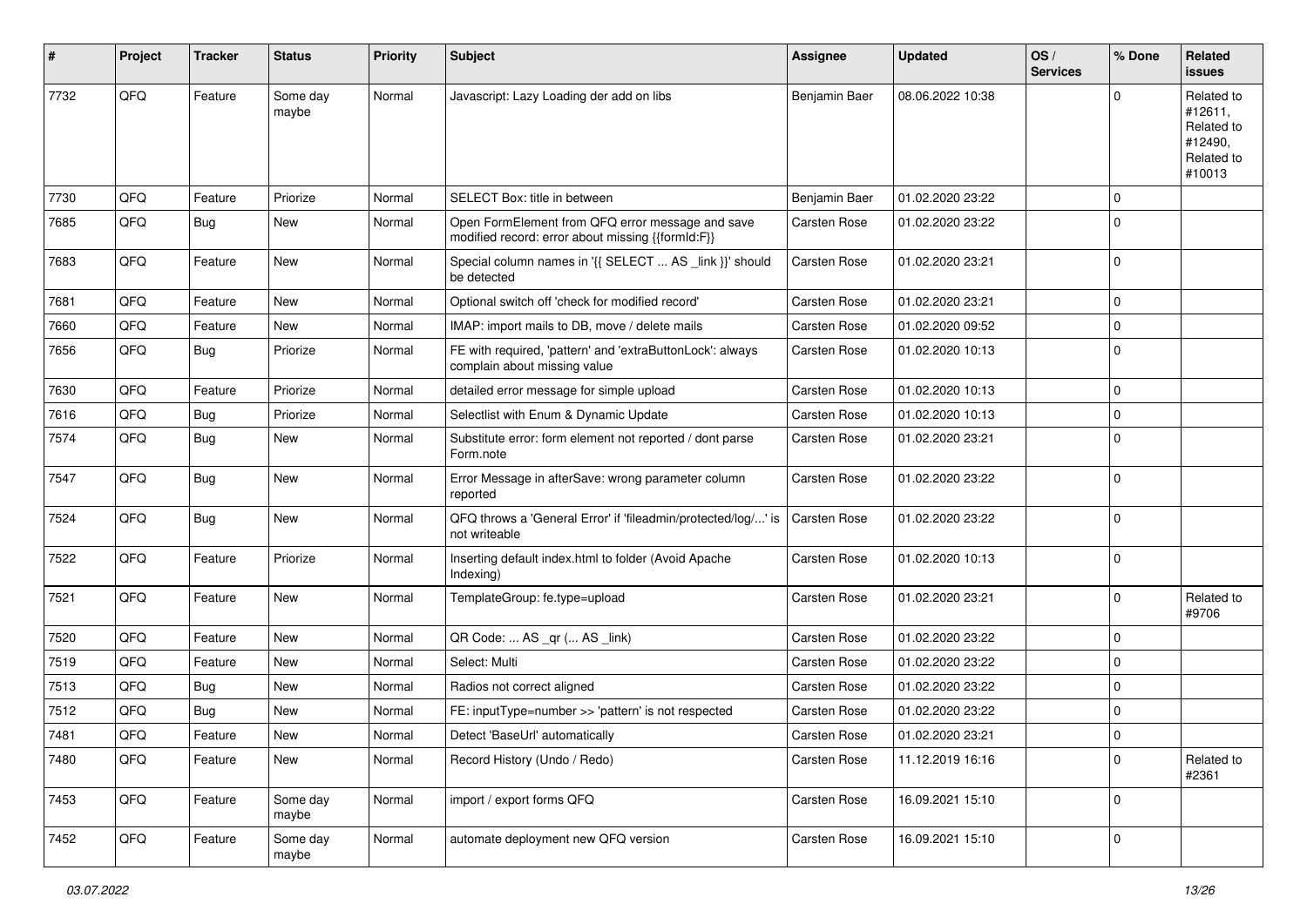| #    | Project | <b>Tracker</b> | <b>Status</b>     | <b>Priority</b> | Subject                                                                                        | Assignee     | <b>Updated</b>   | OS/<br><b>Services</b> | % Done         | Related<br>issues         |
|------|---------|----------------|-------------------|-----------------|------------------------------------------------------------------------------------------------|--------------|------------------|------------------------|----------------|---------------------------|
| 7402 | QFQ     | Bug            | Some day<br>maybe | Normal          | thumbnail cache: outdated picture when permission denied<br>and permission resolved.           |              | 01.02.2020 23:20 |                        | $\Omega$       |                           |
| 7342 | QFQ     | Feature        | New               | Normal          | add content = hide_this                                                                        | Carsten Rose | 01.02.2020 23:21 |                        | $\mathbf 0$    |                           |
| 7336 | QFQ     | Feature        | Some day<br>maybe | Normal          | PDF Upload: disallow PDFs with specific Meta information                                       | Carsten Rose | 11.12.2019 16:01 |                        | $\Omega$       |                           |
| 7290 | QFQ     | Feature        | Priorize          | Normal          | FormEditor: title as textarea if LEN(title)>60                                                 | Carsten Rose | 01.02.2020 10:13 |                        | $\Omega$       | Blocked by<br>#7682       |
| 7281 | QFQ     | <b>Bug</b>     | Some day<br>maybe | Normal          | Subrecords: on large screen separator line too short                                           |              | 01.02.2020 23:19 |                        | $\Omega$       |                           |
| 7280 | QFQ     | Feature        | New               | Normal          | recently used table                                                                            | Carsten Rose | 01.02.2020 23:21 |                        | $\Omega$       |                           |
| 7278 | QFQ     | Feature        | Some day<br>maybe | Normal          | Form: Wert vordefinieren der immer gesetzt wird                                                |              | 02.05.2021 09:27 |                        | 0              |                           |
| 7261 | QFQ     | Bug            | New               | Normal          | Report pathFilename for user without path, only the filename                                   | Carsten Rose | 01.02.2020 23:21 |                        | 0              |                           |
| 7239 | QFQ     | Feature        | New               | Normal          | TinyMCE: html tag whitelist                                                                    | Carsten Rose | 01.02.2020 23:21 |                        | $\Omega$       | Related to<br>#14320      |
| 7229 | QFQ     | Feature        | Some day<br>maybe | Normal          | New FormElement.type: Button                                                                   |              | 01.02.2021 12:32 |                        | $\Omega$       |                           |
| 7219 | QFQ     | Bug            | New               | Normal          | typeSheadSql / typeAheadSqlPrefetch: change to curly<br>braces                                 | Carsten Rose | 01.02.2020 23:21 |                        | $\mathbf 0$    |                           |
| 7217 | QFQ     | Feature        | Priorize          | Normal          | Download: notice User if `_sip=?` is missing                                                   | Carsten Rose | 01.02.2020 10:13 |                        | 0              |                           |
| 7175 | QFQ     | Feature        | New               | Normal          | Upload: md5 hash as filename                                                                   | Carsten Rose | 01.02.2020 23:21 |                        | 0              |                           |
| 7119 | QFQ     | Feature        | New               | Normal          | Upload: scaleDownWidth, scaleDownHeight                                                        | Carsten Rose | 01.02.2020 23:21 |                        | $\Omega$       |                           |
| 7109 | QFQ     | Feature        | New               | Normal          | Dynamic Updates: row/element hide                                                              | Carsten Rose | 01.02.2020 23:22 |                        | $\Omega$       | Has<br>duplicate<br>#4081 |
| 7108 | QFQ     | Feature        | Some day<br>maybe | Normal          | QFQ Wrap Elements                                                                              |              | 11.12.2019 16:01 |                        | $\mathbf 0$    |                           |
| 7107 | QFQ     | Feature        | Some day<br>maybe | Normal          | Showcase Registration Tool: Anmeldung / Administration :<br>Liste Anmeldungen / Emaileinaldung | Carsten Rose | 11.12.2019 16:01 |                        | $\mathbf 0$    |                           |
| 7106 | QFQ     | Feature        | Some day<br>maybe | Normal          | Beispiel Nummerierung von Rows in Report                                                       |              | 11.12.2019 16:01 |                        | 0              |                           |
| 7105 | QFQ     | Feature        | Some day<br>maybe | Normal          | Beispiel wie man in einer zweiten Tabelle speichert.                                           |              | 11.12.2019 16:01 |                        | $\overline{0}$ |                           |
| 7104 | QFQ     | Feature        | Some day<br>maybe | Normal          | Manual: hint about escaping if '\r' appears in mail body                                       |              | 11.12.2019 16:01 |                        | $\mathbf 0$    |                           |
| 7102 | QFQ     | Feature        | New               | Normal          | Comment sign in report: '#' and '--'                                                           | Carsten Rose | 01.02.2020 23:21 |                        | 0              |                           |
| 7101 | QFQ     | Bug            | Some day<br>maybe | Normal          | 'form' in SIP and 'report' - breaks                                                            |              | 01.02.2020 23:20 |                        | 0              |                           |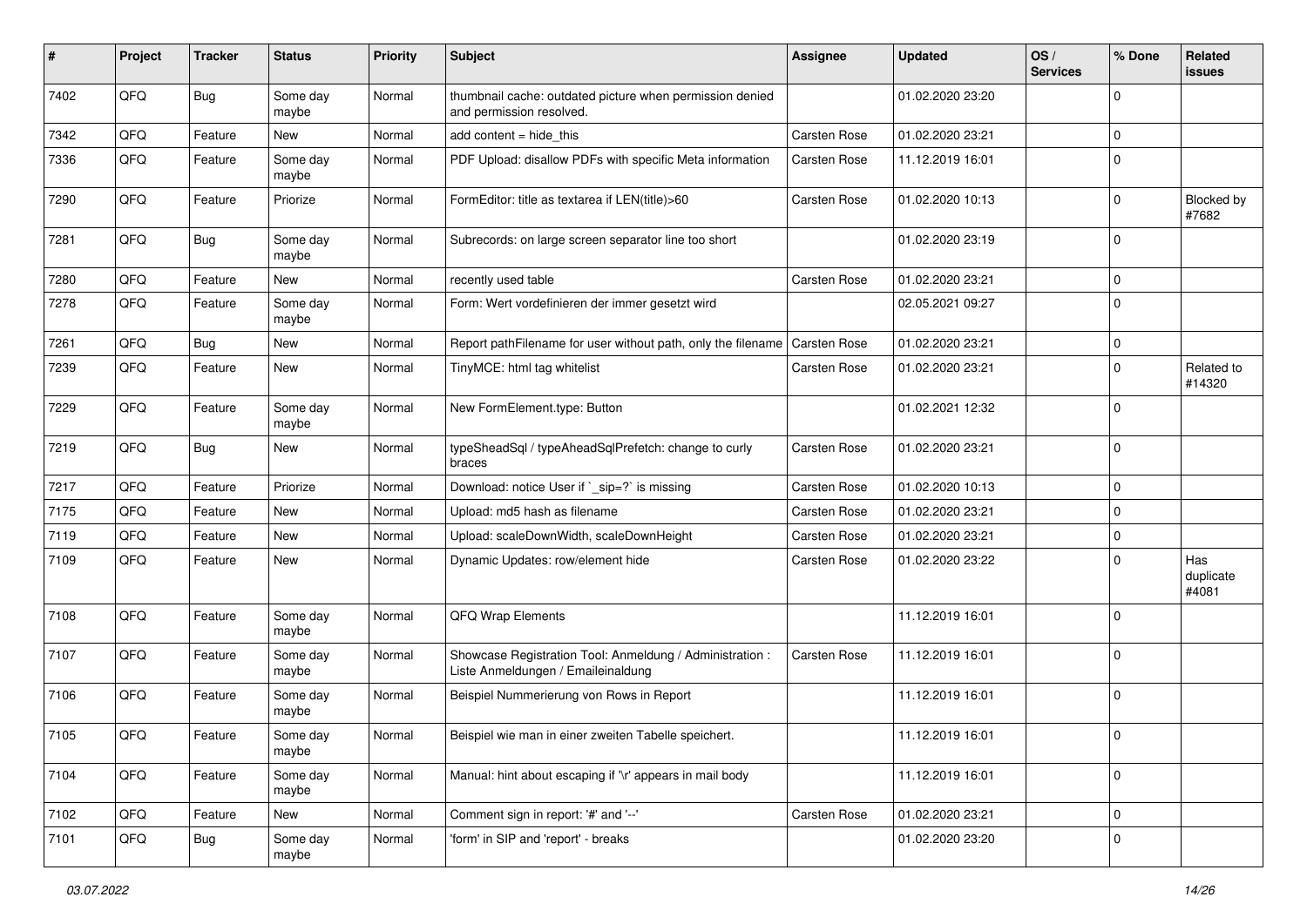| #    | Project | <b>Tracker</b> | <b>Status</b>     | <b>Priority</b> | <b>Subject</b>                                                                                                             | Assignee            | <b>Updated</b>   | OS/<br><b>Services</b> | % Done   | Related<br><b>issues</b> |
|------|---------|----------------|-------------------|-----------------|----------------------------------------------------------------------------------------------------------------------------|---------------------|------------------|------------------------|----------|--------------------------|
| 7100 | QFQ     | Feature        | Some day<br>maybe | Normal          | Download: log access, max downloads, time limit                                                                            |                     | 01.02.2020 23:19 |                        | $\Omega$ |                          |
| 7099 | QFQ     | Feature        | <b>New</b>        | Normal          | Redesign FormEditor                                                                                                        | Carsten Rose        | 01.02.2020 23:21 |                        | $\Omega$ |                          |
| 7014 | QFQ     | <b>Bug</b>     | <b>New</b>        | Normal          | Sending invalid emails succeeds when<br>debug.redirectAllMailTo is set                                                     | <b>Carsten Rose</b> | 01.02.2020 23:21 |                        | $\Omega$ |                          |
| 7002 | QFQ     | <b>Bug</b>     | <b>New</b>        | Normal          | Dynamic Update: row does not disappear / appear                                                                            | <b>Carsten Rose</b> | 01.02.2020 23:22 |                        | $\Omega$ |                          |
| 6998 | QFQ     | Feature        | Priorize          | Normal          | Form: with debug=on show column information as tooltip of<br>column label                                                  | <b>Carsten Rose</b> | 01.02.2020 10:13 |                        | $\Omega$ |                          |
| 6992 | QFQ     | Feature        | Some day<br>maybe | Normal          | DB exception: Syntax Highlight                                                                                             |                     | 11.12.2019 16:01 |                        | $\Omega$ | Related to<br>#5450      |
| 6972 | QFQ     | Feature        | Some day<br>maybe | Normal          | Fabric Clipboard / cross browser tab                                                                                       | Benjamin Baer       | 01.02.2020 23:21 |                        | 0        |                          |
| 6970 | QFQ     | Feature        | Some day<br>maybe | Normal          | tablesorter: default fuer 'sortReset' aendern von 'Ctrl' zu 'Alt'                                                          | Benjamin Baer       | 01.02.2020 23:21 |                        | $\Omega$ |                          |
| 6912 | QFQ     | <b>Bug</b>     | New               | Normal          | error Message Var 'deadline' already set in SIP - in Form<br>with FE.value={{deadline:R:::{{deadlinePeriod:Y}}}}           | Carsten Rose        | 01.02.2020 23:21 |                        | $\Omega$ |                          |
| 6870 | QFQ     | Feature        | Priorize          | Normal          | Click on '_link' triggers an API call                                                                                      | Benjamin Baer       | 03.01.2022 08:25 |                        | $\Omega$ |                          |
| 6855 | QFQ     | Feature        | New               | Normal          | With {{feUser:U}}!={{feUser:T}}: Save / Delete: only possible<br>with {{feUserSave:U}}='yes' and '{{feUserDelete:U}}='yes' | <b>Carsten Rose</b> | 01.02.2020 23:21 |                        | $\Omega$ |                          |
| 6801 | QFQ     | Feature        | Priorize          | Normal          | Fabric: Maximize / Fulllscreen                                                                                             | Benjamin Baer       | 21.03.2022 09:56 |                        | $\Omega$ |                          |
| 6765 | QFQ     | Feature        | <b>New</b>        | Normal          | Moeglichkeit via QFQ eigene Logs zu schreiben                                                                              | <b>Carsten Rose</b> | 01.02.2020 23:21 |                        | $\Omega$ |                          |
| 6723 | QFQ     | Feature        | New               | Normal          | Report QFQ Installation and Version                                                                                        | <b>Carsten Rose</b> | 12.06.2021 09:07 |                        | $\Omega$ |                          |
| 6715 | QFQ     | Feature        | Some day<br>maybe | Normal          | Code-Refactoring: dbArray vereinheitlichen                                                                                 | Carsten Rose        | 11.12.2019 16:02 |                        | $\Omega$ |                          |
| 6704 | QFQ     | Feature        | Some day<br>maybe | Normal          | Upload Mode: Bilder in Notizen rechts sollen aktuellen<br>Upload repräsentieren.                                           |                     | 01.02.2020 23:19 |                        | $\Omega$ | Related to<br>#3264      |
| 6677 | QFQ     | <b>Bug</b>     | <b>New</b>        | Normal          | Error message FE Action Element: no/wrong FE reference<br>who cause the problem.                                           | Carsten Rose        | 01.02.2020 23:21 |                        | $\Omega$ |                          |
| 6602 | QFQ     | Feature        | <b>New</b>        | Normal          | Formlet: in Report auf Mausklick ein mini-form oeffnen                                                                     | Carsten Rose        | 11.12.2019 16:16 |                        | $\Omega$ |                          |
| 6594 | QFQ     | Feature        | New               | Normal          | Excel: on download, check if there is a valid sip                                                                          | Carsten Rose        | 01.02.2020 23:21 |                        | $\Omega$ |                          |
| 6574 | QFQ     | <b>Bug</b>     | Priorize          | Normal          | qfq.log: Fehlermeldung wurde angezeigt, aber nicht geloggt                                                                 | Carsten Rose        | 01.02.2020 10:13 |                        | $\Omega$ |                          |
| 6566 | QFQ     | <b>Bug</b>     | Priorize          | Normal          | Link Function 'delete': provided parameter missing on page<br>reload                                                       | Benjamin Baer       | 03.01.2022 08:08 |                        | 0        |                          |
| 6515 | QFQ     | Feature        | Some day<br>maybe | Normal          | Formular: Felder dynamisch ein/ausblenden                                                                                  |                     | 11.12.2019 16:02 |                        | 0        |                          |
| 6483 | QFQ     | Bug            | New               | Normal          | R Store funktioniert nicht bei 'Report Notation' im FE                                                                     | Carsten Rose        | 01.02.2020 23:21 |                        | 0        |                          |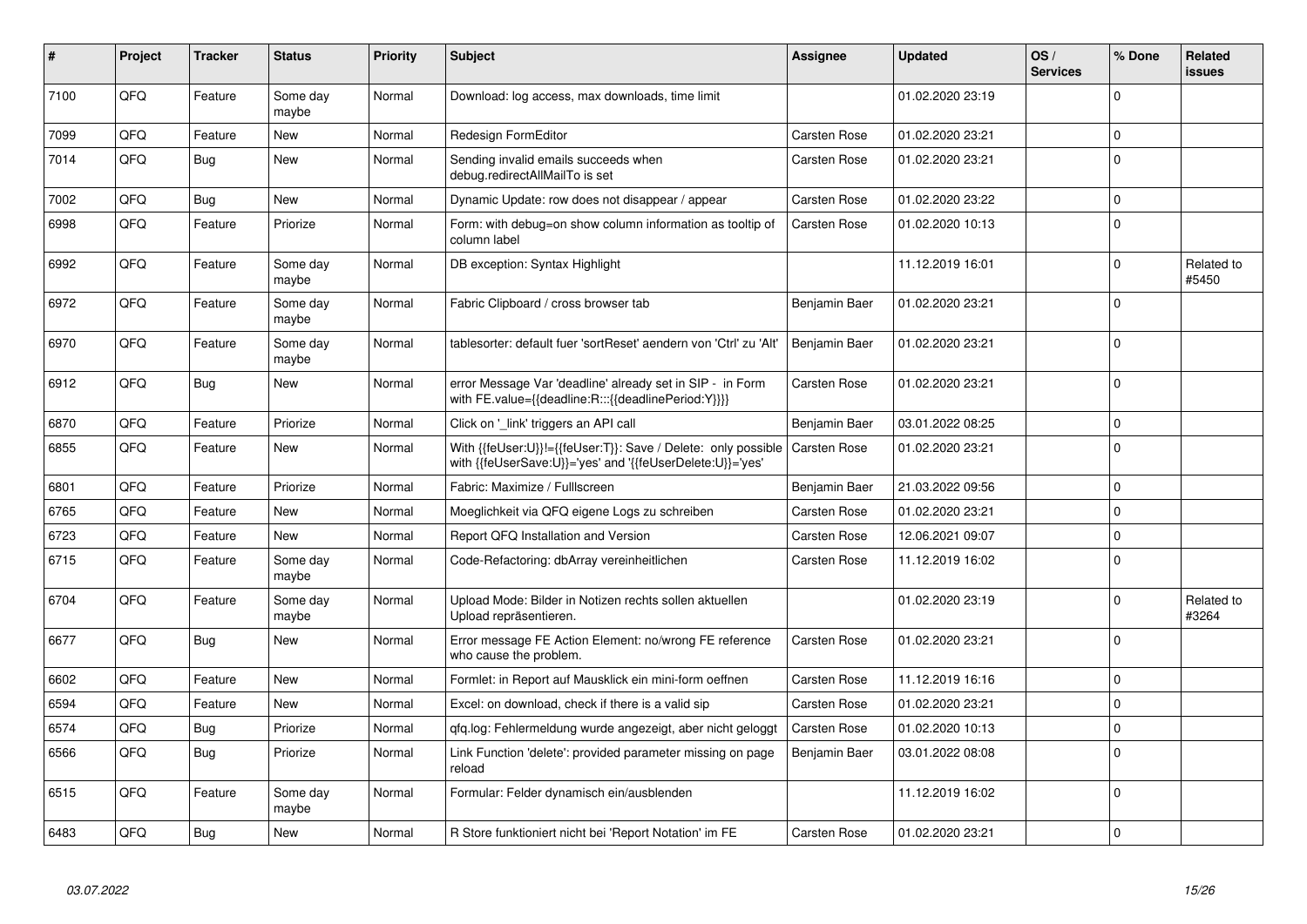| #    | Project | <b>Tracker</b> | <b>Status</b>     | <b>Priority</b> | <b>Subject</b>                                                                                        | Assignee            | <b>Updated</b>   | OS/<br><b>Services</b> | % Done      | <b>Related</b><br><b>issues</b>             |
|------|---------|----------------|-------------------|-----------------|-------------------------------------------------------------------------------------------------------|---------------------|------------------|------------------------|-------------|---------------------------------------------|
| 6462 | QFQ     | <b>Bug</b>     | New               | Normal          | File Upload: Nutzlose Fehlermeldung wenn Datei zu gross                                               | Carsten Rose        | 01.02.2020 23:21 |                        | $\mathbf 0$ | Related to<br>#6139                         |
| 6437 | QFQ     | Feature        | <b>New</b>        | Normal          | Neuer Mode Button bei FormElementen                                                                   | Carsten Rose        | 01.02.2020 23:21 |                        | $\mathbf 0$ | Related to<br>#9668.<br>Blocked by<br>#9678 |
| 6299 | QFQ     | Feature        | Some day<br>maybe | Normal          | Attack detection: log table with invalid SIP access                                                   |                     | 11.12.2019 16:02 |                        | $\mathbf 0$ | Related to<br>#3947                         |
| 6292 | QFQ     | Feature        | New               | Normal          | Download: File speichern mit Hash aber original Filename in<br>der Datenbank vermerken fuer Downloads | <b>Carsten Rose</b> | 01.02.2020 23:21 |                        | $\Omega$    |                                             |
| 6289 | QFQ     | Feature        | <b>New</b>        | Normal          | Form: Log                                                                                             | Carsten Rose        | 01.02.2020 23:21 |                        | $\mathbf 0$ |                                             |
| 6288 | QFQ     | Feature        | Some day<br>maybe | Normal          | Best Practice: Erklaeren wie man ein Formular ganz in<br>'weiss' erstellen kann                       |                     | 11.12.2019 16:02 |                        | $\mathbf 0$ |                                             |
| 6261 | QFQ     | Feature        | New               | Normal          | Persistent SIP                                                                                        | Carsten Rose        | 12.06.2021 09:07 |                        | $\pmb{0}$   | Related to<br>#10819                        |
| 6250 | QFQ     | Feature        | In Progress       | Normal          | Enhance layout: a) Subrecord, b) Subrecord-Title                                                      | Carsten Rose        | 01.02.2020 23:22 |                        | $\mathbf 0$ | Related to<br>#5391                         |
| 6224 | QFQ     | Feature        | Priorize          | Normal          | Dynamic update: fade in/out fields                                                                    | Benjamin Baer       | 21.03.2022 09:50 |                        | $\mathbf 0$ |                                             |
| 6140 | QFQ     | <b>Bug</b>     | Priorize          | Normal          | QFQ DnD Sort: Locked fields                                                                           | Benjamin Baer       | 21.03.2022 09:56 |                        | $\pmb{0}$   |                                             |
| 6084 | QFQ     | Feature        | Some day<br>maybe | Normal          | New escape type: 'D' - convert date                                                                   |                     | 01.02.2020 23:19 |                        | $\mathbf 0$ |                                             |
| 6083 | QFQ     | Feature        | Some day<br>maybe | Normal          | Dynamic Update: Value Check via SQL                                                                   |                     | 11.12.2019 16:02 |                        | $\pmb{0}$   |                                             |
| 5991 | QFQ     | <b>Bug</b>     | Some day<br>maybe | Normal          | URLs with ' ' or long parameter are problematic                                                       | Carsten Rose        | 01.02.2020 23:19 |                        | $\pmb{0}$   |                                             |
| 5983 | QFQ     | Feature        | Some day<br>maybe | Normal          | Form Submit (save & update): normalize date/-time FE                                                  | Carsten Rose        | 01.02.2020 23:19 |                        | $\mathbf 0$ |                                             |
| 5942 | QFQ     | Feature        | Priorize          | Normal          | 'L' and 'type': append to links, generate via '_link' by using<br>'u:' .                              | Carsten Rose        | 01.02.2020 10:13 |                        | $\mathbf 0$ |                                             |
| 5923 | QFQ     | Feature        | Some day<br>maybe | Normal          | fillStoreSystemBySqlLate                                                                              |                     | 01.02.2020 23:19 |                        | $\mathbf 0$ |                                             |
| 5895 | QFQ     | Feature        | Some day<br>maybe | Normal          | Tutorial: List of all QFQ Features                                                                    |                     | 01.02.2020 23:19 |                        | $\pmb{0}$   |                                             |
| 5894 | QFQ     | Feature        | Feedback          | Normal          | Typeahead in Report: show/hide rows dynamically                                                       | Carsten Rose        | 18.02.2022 08:50 |                        | $\Omega$    | Related to<br>#5893.<br>Related to<br>#5885 |
| 5893 | QFQ     | Feature        | Some day<br>maybe | Normal          | Edit on double-click                                                                                  |                     | 01.02.2020 23:19 |                        | $\Omega$    | Related to<br>#5894                         |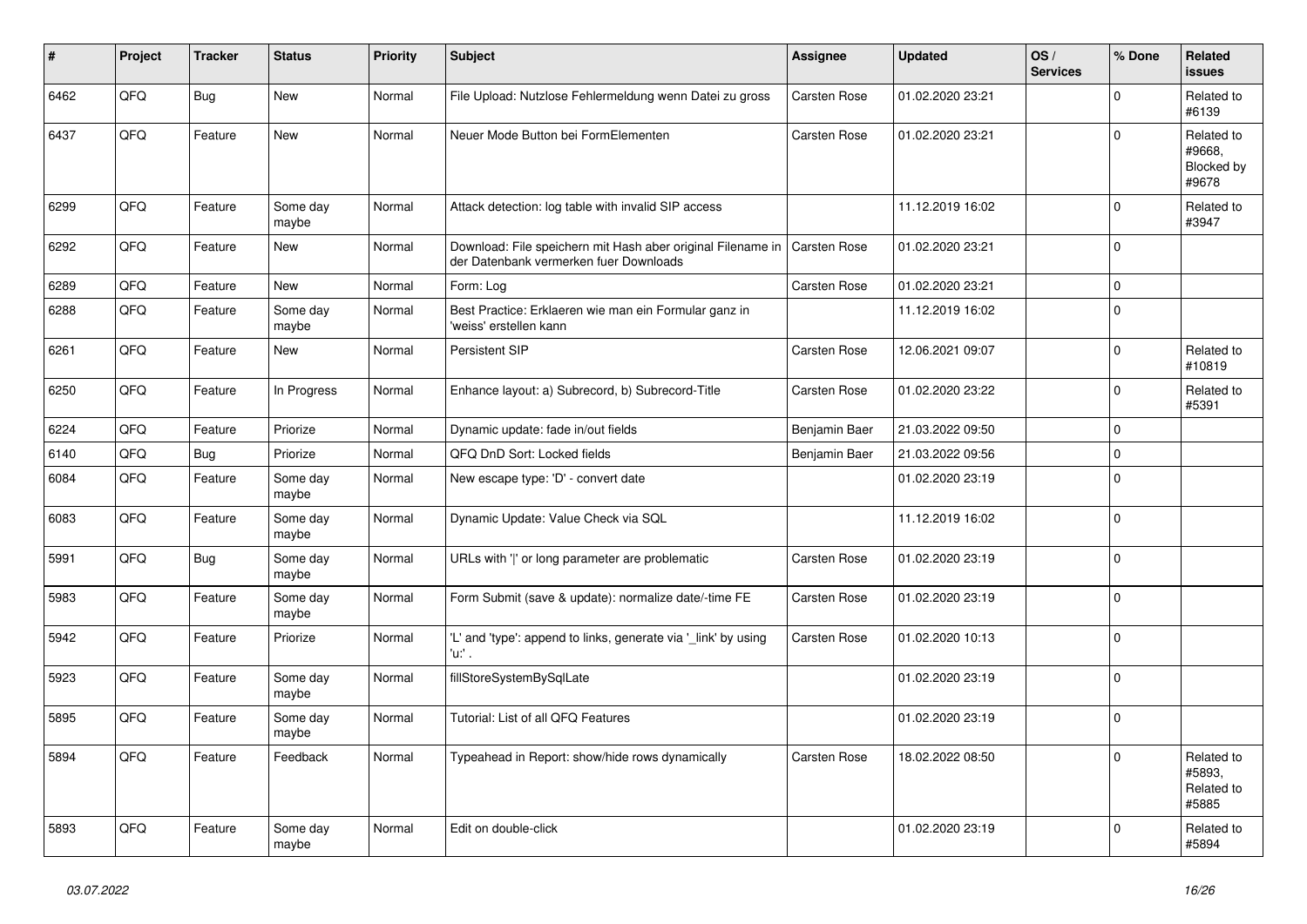| #    | Project | <b>Tracker</b> | <b>Status</b>     | <b>Priority</b> | <b>Subject</b>                                                                    | <b>Assignee</b> | <b>Updated</b>   | OS/<br><b>Services</b> | % Done         | Related<br>issues                           |
|------|---------|----------------|-------------------|-----------------|-----------------------------------------------------------------------------------|-----------------|------------------|------------------------|----------------|---------------------------------------------|
| 5892 | QFQ     | Feature        | Some day<br>maybe | Normal          | QFQ should use T3 API to manipulate FE GROUP<br>membership                        |                 | 01.02.2020 23:20 |                        | $\mathbf 0$    |                                             |
| 5877 | QFQ     | <b>Bug</b>     | Some day<br>maybe | Normal          | FE.type=note:bsColumn strange behaviour                                           |                 | 01.02.2020 23:19 |                        | 0              |                                             |
| 5852 | QFQ     | Feature        | Some day<br>maybe | Normal          | Logging: mail.log / sql.log - im FE anzeigen und via AJAX<br>aktualisieren        | Carsten Rose    | 01.02.2020 23:19 |                        | $\Omega$       | Related to<br>#5885                         |
| 5851 | QFQ     | Feature        | Some day<br>maybe | Normal          | Queue System implementieren: MQTT, RabbitMQ                                       |                 | 01.02.2020 23:20 |                        | $\mathbf 0$    | Related to<br>#5715                         |
| 5850 | QFQ     | Feature        | Some day<br>maybe | Normal          | Deployment: In QFQ Doc best practice fuer zeitgemaesses<br>Deployment beschreiben |                 | 01.02.2020 23:20 |                        | $\mathbf 0$    |                                             |
| 5805 | QFQ     | Feature        | Some day<br>maybe | Normal          | TypeAHead SQL value instead of key stored                                         |                 | 01.02.2020 23:19 |                        | $\mathbf 0$    | Related to<br>#5444                         |
| 5783 | QFQ     | Feature        | Some day<br>maybe | Normal          | <b>BPMN View/Edit</b>                                                             |                 | 11.12.2019 16:02 |                        | $\Omega$       |                                             |
| 5782 | QFQ     | Feature        | <b>New</b>        | Normal          | NextCloud API                                                                     | Carsten Rose    | 01.02.2020 10:02 |                        | $\mathbf 0$    |                                             |
| 5768 | QFQ     | <b>Bug</b>     | Some day<br>maybe | Normal          | {{pageLanguage:T}}' missing if QFQ is called via api                              | Carsten Rose    | 01.02.2020 23:19 |                        | $\Omega$       |                                             |
| 5706 | QFQ     | <b>Bug</b>     | Some day<br>maybe | Normal          | upload: fileDestination needs to be sanatized                                     | Carsten Rose    | 01.02.2020 23:19 |                        | $\mathbf 0$    |                                             |
| 5695 | QFQ     | Feature        | In Progress       | Normal          | Multiform                                                                         | Carsten Rose    | 02.01.2021 18:38 |                        | $\mathbf 0$    |                                             |
| 5665 | QFQ     | Feature        | Some day<br>maybe | Normal          | Versuch das '{{!' nicht mehr noetig ist.                                          | Carsten Rose    | 01.02.2020 23:20 |                        | $\Omega$       | Related to<br>#7432,<br>Related to<br>#7434 |
| 5579 | QFQ     | Feature        | Some day<br>maybe | Normal          | Enhance Doc / Presentation: variable type 'link column type'                      | Carsten Rose    | 01.02.2020 23:19 |                        | $\mathbf 0$    |                                             |
| 5576 | QFQ     | <b>Bug</b>     | <b>New</b>        | Normal          | Using MySQL 'DROP' requires privilege - wich is not really<br>necessary.          | Carsten Rose    | 01.02.2020 23:21 |                        | $\Omega$       |                                             |
| 5562 | QFQ     | Feature        | Priorize          | Normal          | Drag'n'Drop fuer Uploads                                                          | Benjamin Baer   | 21.03.2022 09:52 |                        | $\mathbf 0$    | Related to<br>#9706                         |
| 5559 | QFQ     | Bug            | <b>New</b>        | Normal          | FE.type = Upload: 'accept' might contain variables                                | Carsten Rose    | 11.05.2020 21:23 |                        | $\overline{0}$ |                                             |
| 5557 | QFQ     | <b>Bug</b>     | Some day<br>maybe | Normal          | Form load: STORE_RECORD filled, but should be empty                               | Carsten Rose    | 01.02.2020 23:19 |                        | 0              |                                             |
| 5548 | QFQ     | Feature        | Some day<br>maybe | Normal          | 801 Textfiles/Scriptfiles als Thumbnail                                           | Carsten Rose    | 07.03.2022 16:26 |                        | $\mathbf 0$    |                                             |
| 5480 | QFQ     | Feature        | Some day<br>maybe | Normal          | QFQ: Dokumentation mit Screenshots versehen                                       | Carsten Rose    | 01.02.2020 23:20 |                        | $\mathbf 0$    | Related to<br>#9879                         |
| 5455 | QFQ     | Feature        | Some day<br>maybe | Normal          | Mail Redirects grld abhaengig                                                     |                 | 01.02.2020 23:20 |                        | 0              |                                             |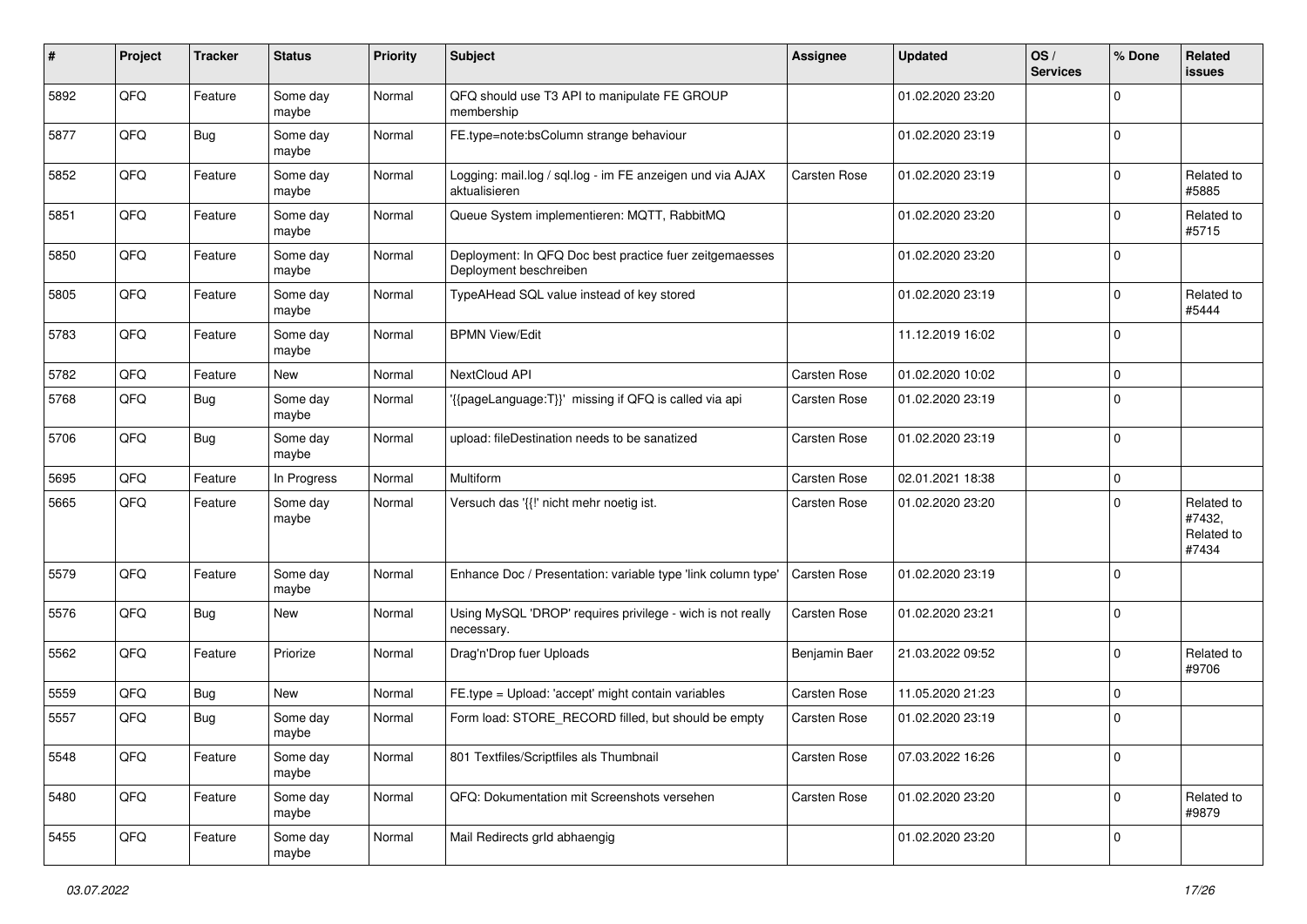| #    | Project | <b>Tracker</b> | <b>Status</b>     | <b>Priority</b> | <b>Subject</b>                                                                                                       | Assignee            | <b>Updated</b>   | OS/<br><b>Services</b> | % Done         | Related<br><b>issues</b>                    |
|------|---------|----------------|-------------------|-----------------|----------------------------------------------------------------------------------------------------------------------|---------------------|------------------|------------------------|----------------|---------------------------------------------|
| 5452 | QFQ     | Feature        | Some day<br>maybe | Normal          | Thumbnails from PDF: bad quality                                                                                     |                     | 01.02.2020 23:20 |                        | $\Omega$       |                                             |
| 5428 | QFQ     | Feature        | Some day<br>maybe | Normal          | secure thumbnail: late render on access.                                                                             | Carsten Rose        | 01.02.2020 23:20 |                        | $\mathbf 0$    |                                             |
| 5389 | QFQ     | Feature        | Some day<br>maybe | Normal          | QFQ Design: Multline label / note                                                                                    | Benjamin Baer       | 01.02.2020 23:19 |                        | $\Omega$       |                                             |
| 5366 | QFQ     | Feature        | Priorize          | Normal          | Saving with keyboard shortcuts                                                                                       | Benjamin Baer       | 21.03.2022 09:47 |                        | $\mathbf 0$    |                                             |
| 5345 | QFQ     | Feature        | <b>New</b>        | Normal          | Report: UPDATE / INSERT / DELETE statements should<br>trigger subqueries, depending on the result.                   | Carsten Rose        | 27.05.2020 16:11 |                        | $\Omega$       |                                             |
| 5342 | QFQ     | Feature        | Some day<br>maybe | Normal          | link - with HTML Attributes                                                                                          |                     | 01.02.2020 23:20 |                        | $\Omega$       | Related to<br>#14077                        |
| 5305 | QFQ     | <b>Bug</b>     | <b>New</b>        | Normal          | Upload FormElement: nicht disabled by readonly Form                                                                  | <b>Carsten Rose</b> | 16.06.2021 13:43 |                        | $\Omega$       | Related to<br>#9347,<br>Related to<br>#9834 |
| 5160 | QFQ     | Feature        | Some day<br>maybe | Normal          | QFQ collaborative / together.js, ShareJS, y-js, collaborative,                                                       |                     | 11.12.2019 16:02 |                        | $\mathbf 0$    |                                             |
| 5132 | QFQ     | Feature        | Some day<br>maybe | Normal          | Error Message sendmail missing attachment: more details                                                              | Carsten Rose        | 01.02.2020 23:19 |                        | $\Omega$       |                                             |
| 5131 | QFQ     | Feature        | New               | Normal          | Activate Spin Gear ('wait/busy' indicator) via LINK attribute                                                        | Carsten Rose        | 01.02.2020 23:21 |                        | $\mathbf 0$    |                                             |
| 5129 | QFQ     | Feature        | Some day<br>maybe | Normal          | Reports: SQL fuer x Achse und y Achse                                                                                |                     | 11.12.2019 16:02 |                        | $\Omega$       |                                             |
| 5024 | QFQ     | Feature        | Some day<br>maybe | Normal          | Fabric: Generate PDF with edits                                                                                      | Benjamin Baer       | 01.02.2020 23:20 |                        | $\Omega$       | Related to<br>#10704                        |
| 5021 | QFQ     | <b>Bug</b>     | Some day<br>maybe | Normal          | FE.typ=extra - during save displays error 'datum2' already<br>filled in STORE SIP - the value is stored nevertheless | Carsten Rose        | 01.02.2020 23:19 |                        | 0              | Related to<br>#3875                         |
| 4974 | QFQ     | Feature        | Some day<br>maybe | Normal          | Long polling - inform all listening clients of changes                                                               |                     | 11.12.2019 16:02 |                        | $\overline{0}$ |                                             |
| 4956 | QFQ     | Feature        | Some day<br>maybe | Normal          | Sendmail: Benutzerdefinierte Headers                                                                                 | Carsten Rose        | 11.12.2019 16:02 |                        | $\mathbf 0$    |                                             |
| 4872 | QFQ     | Feature        | Some day<br>maybe | Normal          | Fields of Typo3 page available in STORE TYPO3                                                                        | Carsten Rose        | 01.02.2020 23:19 |                        | $\mathbf 0$    |                                             |
| 4869 | QFQ     | Feature        | Some day<br>maybe | Normal          | Dynamic Update (show, hide, readonly?, required?) for<br><b>Template Group Elements</b>                              | Carsten Rose        | 01.02.2020 23:19 |                        | $\mathbf 0$    | Related to<br>#4865                         |
| 4839 | QFQ     | Feature        | Some day<br>maybe | Normal          | qfq-handle in <head> Abschnitt</head>                                                                                | Carsten Rose        | 11.12.2019 16:02 |                        | $\mathbf 0$    |                                             |
| 4816 | QFQ     | Feature        | Some day<br>maybe | Normal          | Templates for QFQ Reports (Tables, Radios, )                                                                         |                     | 01.02.2020 23:20 |                        | $\Omega$       |                                             |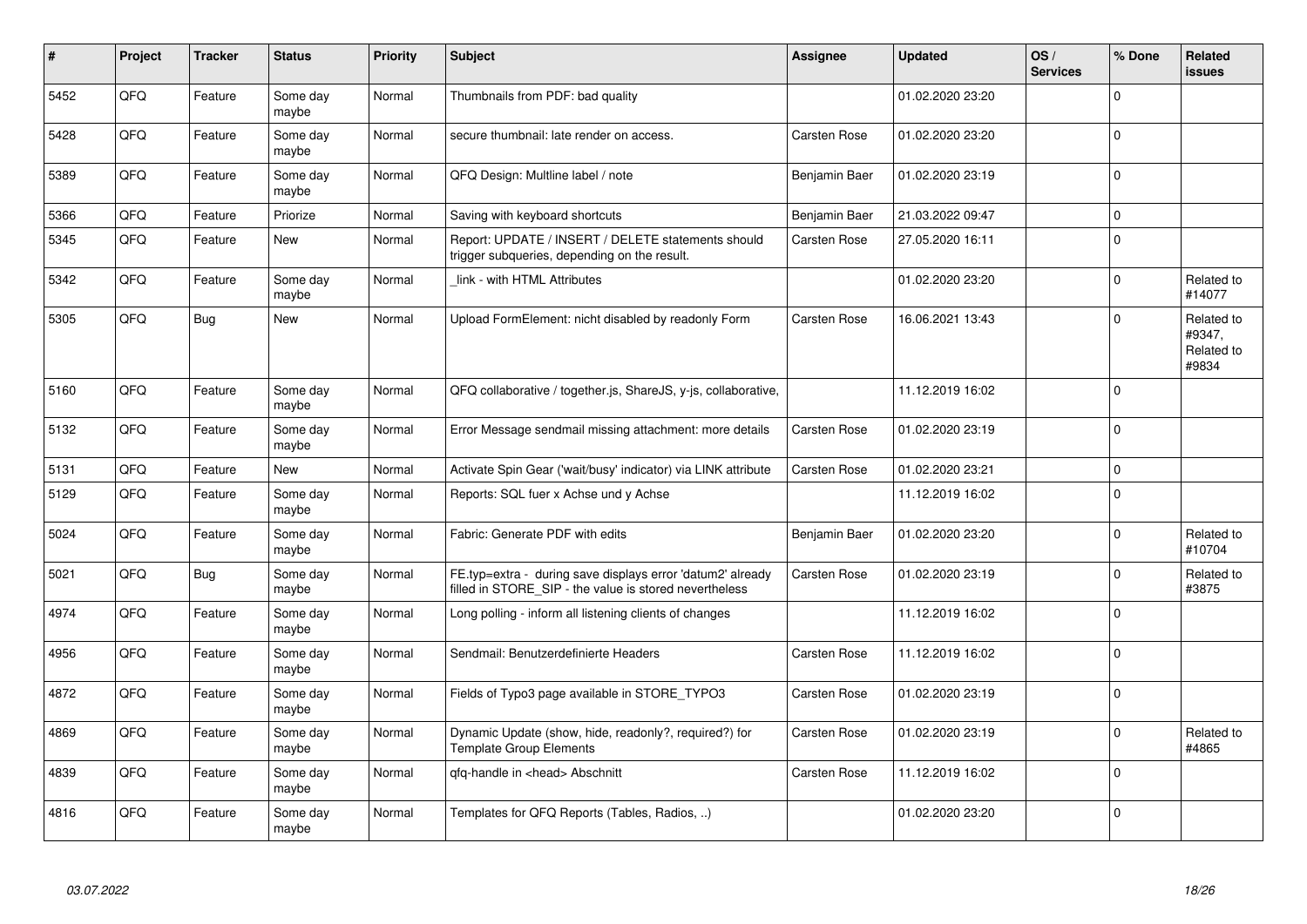| ∦    | Project | <b>Tracker</b> | <b>Status</b>     | <b>Priority</b> | <b>Subject</b>                                                                                                                                                | Assignee            | <b>Updated</b>   | OS/<br><b>Services</b> | % Done       | Related<br>issues                              |
|------|---------|----------------|-------------------|-----------------|---------------------------------------------------------------------------------------------------------------------------------------------------------------|---------------------|------------------|------------------------|--------------|------------------------------------------------|
| 4771 | QFQ     | Bug            | Some day<br>maybe | Normal          | qfq: select-down-values empty after save (edit-form for<br>program administrators)                                                                            | Carsten Rose        | 01.02.2020 23:20 |                        | <sup>0</sup> | Related to<br>#4549, Has<br>duplicate<br>#4282 |
| 4757 | QFQ     | Feature        | Some day<br>maybe | Normal          | Test subrecord: download links ok? Links ok?                                                                                                                  | Carsten Rose        | 01.02.2020 23:20 |                        | $\Omega$     |                                                |
| 4756 | QFQ     | Bug            | New               | Normal          | Form dirty even nothing changes                                                                                                                               | Carsten Rose        | 11.12.2019 16:16 |                        | $\mathbf 0$  |                                                |
| 4719 | QFQ     | Feature        | Some day<br>maybe | Normal          | Custom Message in Client in case of 'Browser tab close,<br>modification will be lost'                                                                         |                     | 01.02.2020 23:20 |                        | 0            |                                                |
| 4659 | QFQ     | <b>Bug</b>     | Some day<br>maybe | Normal          | infoButtonExtra                                                                                                                                               | Carsten Rose        | 01.02.2020 23:20 |                        | $\mathbf 0$  |                                                |
| 4652 | QFQ     | Feature        | Some day<br>maybe | Normal          | UZH CD: Weiterleitung auf benutzerdefinierte 403/404 Seite                                                                                                    | Carsten Rose        | 01.02.2020 23:20 |                        | $\Omega$     |                                                |
| 4651 | QFQ     | <b>Bug</b>     | Some day<br>maybe | Normal          | "Loading document" Modal wird angezeigt bei uzhcd type=2<br>Ansicht                                                                                           | <b>Carsten Rose</b> | 01.02.2020 23:20 |                        | $\Omega$     |                                                |
| 4650 | QFQ     | Feature        | Some day<br>maybe | Normal          | Convert html to doc/rtf                                                                                                                                       | Carsten Rose        | 01.02.2020 23:20 |                        | $\Omega$     | Related to<br>#10704                           |
| 4640 | QFQ     | Feature        | Some day<br>maybe | Normal          | Rename System Forms                                                                                                                                           |                     | 01.02.2020 23:20 |                        | $\Omega$     |                                                |
| 4627 | QFQ     | Feature        | Some day<br>maybe | Normal          | dbupdate: all tables - check 'create', 'modified' if it is<br>possible to change to default 'CURRENT_TIMESTAMP' and<br>modified 'ON UPDATE CURRENT_TIMESTAMP' |                     | 01.02.2020 23:20 |                        | $\mathbf 0$  |                                                |
| 4626 | QFQ     | Feature        | Some day<br>maybe | Normal          | Mobile View: 'classBody=qfq-form-right' makes no sense                                                                                                        |                     | 01.02.2020 23:20 |                        | $\Omega$     |                                                |
| 4606 | QFQ     | Feature        | Some day<br>maybe | Normal          | link: qualifier to render bootstrap button                                                                                                                    | Carsten Rose        | 01.02.2020 23:19 |                        | $\Omega$     |                                                |
| 4583 | QFQ     | <b>Bug</b>     | Some day<br>maybe | Normal          | Dynamic Update bei TypeAhead Feldern                                                                                                                          | Carsten Rose        | 01.02.2020 23:19 |                        | $\Omega$     |                                                |
| 4551 | QFQ     | Feature        | Some day<br>maybe | Normal          | Set 'pills' via dynamicUpdate to show/hide/disabled                                                                                                           |                     | 01.02.2020 23:20 |                        | $\Omega$     | Related to<br>#3752                            |
| 4549 | QFQ     | <b>Bug</b>     | Some day<br>maybe | Normal          | TemplateGroups: FE.type SELECT loose selected value<br>after save                                                                                             | Carsten Rose        | 01.02.2020 23:20 |                        | $\Omega$     | Related to<br>#4548,<br>Related to<br>#4771    |
| 4546 | QFQ     | <b>Bug</b>     | Some day<br>maybe | Normal          | NH: SIP storage is destroyed                                                                                                                                  |                     | 01.02.2020 23:20 |                        | $\mathbf 0$  |                                                |
| 4536 | QFQ     | Feature        | Some day<br>maybe | Normal          | FE upload: problem with delete if mutliple uploads an<br>FE.name="                                                                                            |                     | 01.02.2020 23:20 |                        | $\mathbf 0$  |                                                |
| 4528 | QFQ     | Bug            | Some day<br>maybe | Normal          | extraButtonLock mit SQLAhead Bug                                                                                                                              | Carsten Rose        | 01.02.2020 23:19 |                        | $\mathbf 0$  |                                                |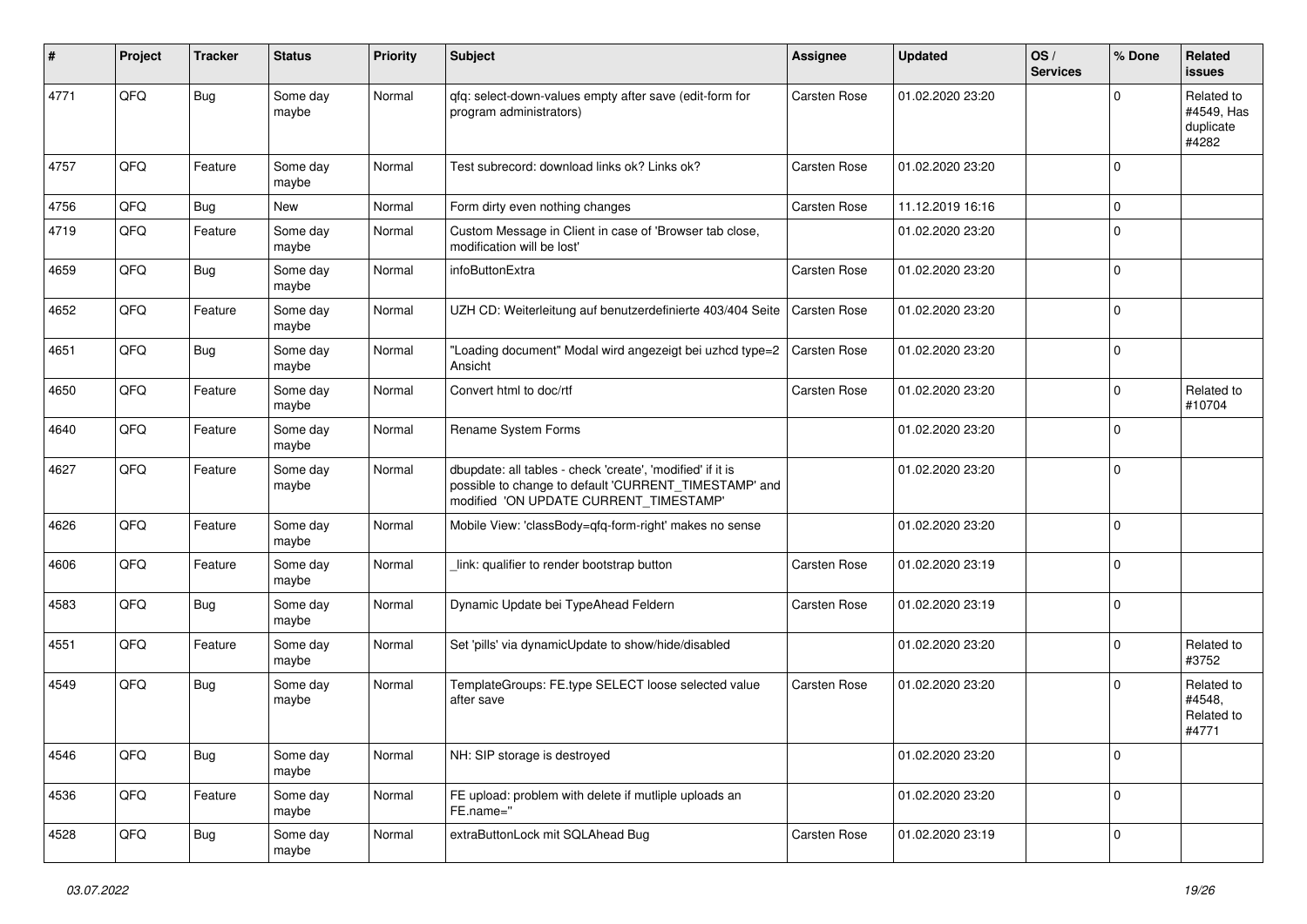| #    | Project | <b>Tracker</b> | <b>Status</b>     | <b>Priority</b> | Subject                                                                                                                                                  | <b>Assignee</b> | <b>Updated</b>   | OS/<br><b>Services</b> | % Done      | Related<br><b>issues</b>                    |
|------|---------|----------------|-------------------|-----------------|----------------------------------------------------------------------------------------------------------------------------------------------------------|-----------------|------------------|------------------------|-------------|---------------------------------------------|
| 4457 | QFQ     | Bug            | Priorize          | Normal          | typeahead: pressing return to select an item, saves the form<br>and closes the form.                                                                     | Benjamin Baer   | 03.01.2022 08:01 |                        | $\Omega$    | Related to<br>#4398                         |
| 4454 | QFQ     | <b>Bug</b>     | Some day<br>maybe | Normal          | Required Elements: multiple elements in a row - whole row<br>marked if only one input is empty.                                                          | Benjamin Baer   | 01.02.2020 23:20 |                        | $\mathbf 0$ |                                             |
| 4446 | QFQ     | Feature        | Some day<br>maybe | Normal          | New FE get same feldContainerId as last modifed FE                                                                                                       |                 | 01.02.2020 23:20 |                        | $\mathbf 0$ |                                             |
| 4445 | QFQ     | Feature        | Some day<br>maybe | Normal          | template group: Option to simulate fieldset                                                                                                              |                 | 28.06.2021 14:11 |                        | $\mathbf 0$ |                                             |
| 4444 | QFQ     | Feature        | Some day<br>maybe | Normal          | FE.type=upload: detect mime type                                                                                                                         |                 | 11.12.2019 16:02 |                        | $\mathbf 0$ | Related to<br>#4303                         |
| 4443 | QFQ     | Feature        | Some day<br>maybe | Normal          | Form: multiple secondary tables                                                                                                                          |                 | 01.02.2020 23:20 |                        | $\Omega$    |                                             |
| 4442 | QFQ     | Feature        | Some day<br>maybe | Normal          | Special Column Name: _link - new symbol G (Glyph) to<br>choose any available symbol                                                                      |                 | 11.12.2019 16:02 |                        | $\Omega$    |                                             |
| 4441 | QFQ     | Bug            | Some day<br>maybe | Normal          | \$_SERVER Vars sollten nur aus dem Store genommen<br>werden - Code entsprechend anpassen.                                                                |                 | 11.12.2019 16:02 |                        | $\mathbf 0$ |                                             |
| 4440 | QFQ     | Feature        | Some day<br>maybe | Normal          | Manual.rst: explain how to. expand PHP Session to 4h                                                                                                     |                 | 11.12.2019 16:02 |                        | 0           |                                             |
| 4439 | QFQ     | Feature        | Some day<br>maybe | Normal          | Log: report all actions fired by an FE Element, incl. the<br>original directive (slaveld, sqllnsert, )                                                   |                 | 01.02.2020 23:20 |                        | $\Omega$    | Related to<br>#4432,<br>Related to<br>#5458 |
| 4435 | QFQ     | Feature        | Some day<br>maybe | Normal          | Report: striptags - specify allowed tags                                                                                                                 |                 | 01.02.2020 23:20 |                        | 0           |                                             |
| 4433 | QFQ     | Feature        | Some day<br>maybe | Normal          | Log when SIP will be destroyed by QFQ for any (security)<br>reason                                                                                       |                 | 01.02.2020 23:20 |                        | $\Omega$    | Related to<br>#4432,<br>Related to<br>#5458 |
| 4420 | QFQ     | Feature        | Some day<br>maybe | Normal          | Client: Local Storage - store the changes of a form, local in<br>the browser.                                                                            | Benjamin Baer   | 11.12.2019 16:02 |                        | 0           |                                             |
| 4413 | QFQ     | Feature        | New               | Normal          | fieldset: show/hidden, modeSql, dynamicUpdate                                                                                                            | Carsten Rose    | 09.02.2022 15:19 |                        | 0           |                                             |
| 4398 | QFQ     | Bug            | Some day<br>maybe | Normal          | Typeahead: mouse click in a prefilled input opens a single<br>item dropdown with the current value - click on it seems to<br>set the value, not the key. | Benjamin Baer   | 01.02.2020 23:20 |                        | $\Omega$    | Related to<br>#4457                         |
| 4365 | QFQ     | Feature        | Some day<br>maybe | Normal          | Multi Language: new way of config                                                                                                                        | Carsten Rose    | 01.02.2020 23:20 |                        | 0           |                                             |
| 4349 | QFQ     | Feature        | Some day<br>maybe | Normal          | link download: downloaded external URL to<br>deliver/concatenate - check mimetipe and handle it correctly                                                | Carsten Rose    | 11.12.2019 16:02 |                        | 0           |                                             |
| 4343 | QFQ     | Feature        | Some day<br>maybe | Normal          | Link: Classifier to add 'attributes'                                                                                                                     | Carsten Rose    | 01.02.2020 23:20 |                        | 0           | Related to<br>#14077                        |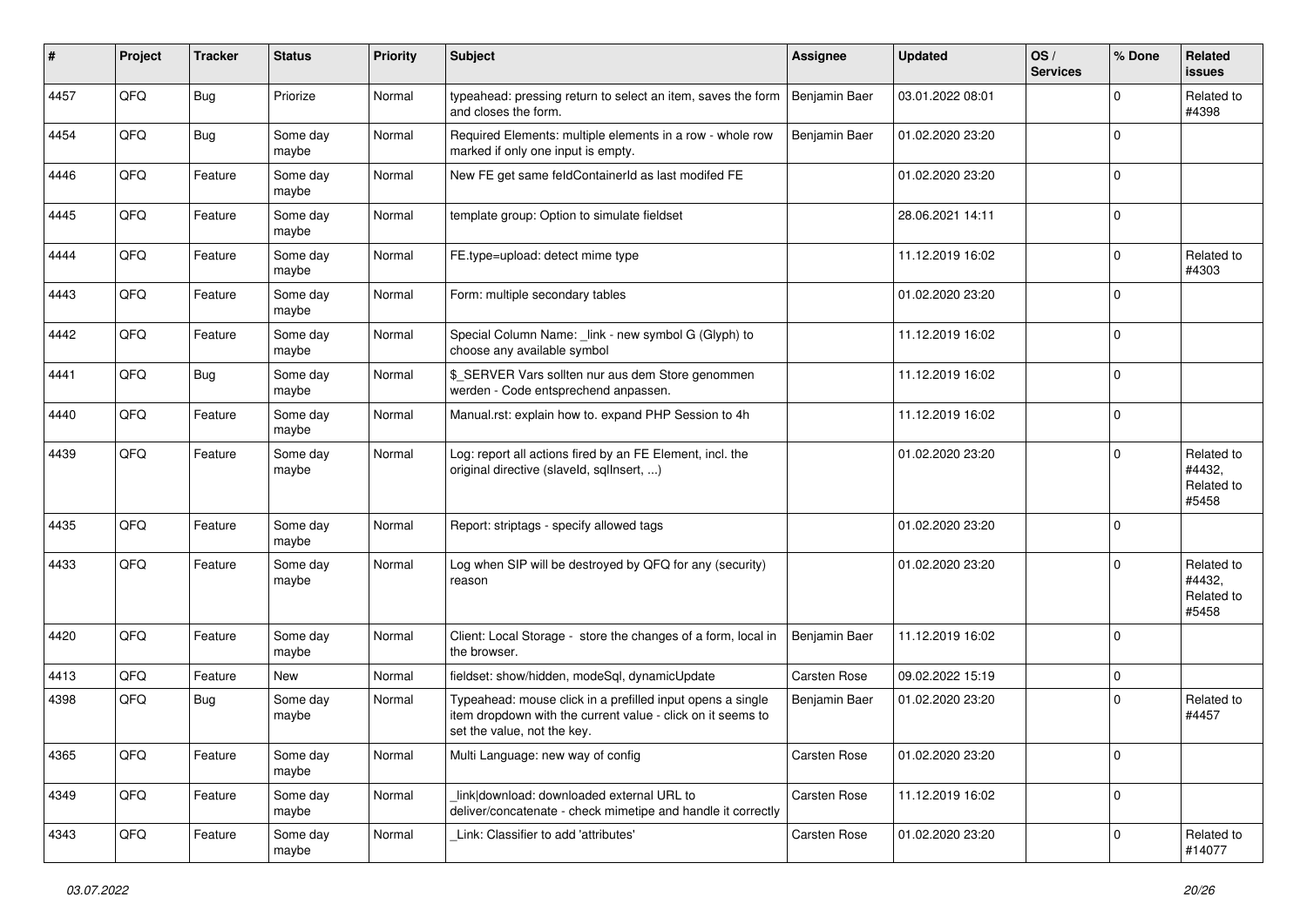| ∦    | Project | <b>Tracker</b> | <b>Status</b>     | <b>Priority</b> | <b>Subject</b>                                                                                                          | Assignee            | <b>Updated</b>   | OS/<br><b>Services</b> | % Done      | Related<br><b>issues</b>                    |
|------|---------|----------------|-------------------|-----------------|-------------------------------------------------------------------------------------------------------------------------|---------------------|------------------|------------------------|-------------|---------------------------------------------|
| 4330 | QFQ     | Feature        | Some day<br>maybe | Normal          | Error Message: report missing {{ / }} in sqlUpdate, sqlInsert,<br>sqlDelete, sqlAfter, sqlBefore in FE action elements. | Carsten Rose        | 01.02.2020 23:20 |                        | $\Omega$    |                                             |
| 4328 | QFQ     | <b>Bug</b>     | Some day<br>maybe | Normal          | Error Message: Show FE name/number on problems in FE                                                                    | Carsten Rose        | 01.02.2020 23:20 |                        | $\Omega$    |                                             |
| 4293 | QFQ     | Bug            | Some day<br>maybe | Normal          | Download broken if token 'd:' is missing - but no error<br>message                                                      | Carsten Rose        | 11.12.2019 16:03 |                        | $\mathbf 0$ | Related to<br>#7514                         |
| 4259 | QFQ     | Feature        | Some day<br>maybe | Normal          | Instant trigger a cron job                                                                                              | Carsten Rose        | 11.12.2019 16:03 |                        | $\Omega$    |                                             |
| 4250 | QFQ     | Feature        | <b>New</b>        | Normal          | AutoCron in QFQ via PHP                                                                                                 | Carsten Rose        | 01.02.2020 23:21 |                        | $\Omega$    | Related to<br>#3292.<br>Related to<br>#3291 |
| 4197 | QFQ     | Feature        | Some day<br>maybe | Normal          | Unit Test fuer JSON Stream von QuickFormQuery.php ><br>doForm()                                                         | Carsten Rose        | 11.12.2019 16:03 |                        | $\Omega$    |                                             |
| 4194 | QFQ     | Feature        | In Progress       | Normal          | Bootstrap 4 ist jetzt offiziel                                                                                          |                     | 03.05.2021 20:47 |                        | $\Omega$    | Related to<br>#10114                        |
| 4138 | QFQ     | Bug            | Some day<br>maybe | Normal          | style fehlt                                                                                                             |                     | 11.12.2019 16:03 |                        | $\Omega$    |                                             |
| 4122 | QFQ     | Bug            | Some day<br>maybe | Normal          | file: Render Mode hat keinen Effekt                                                                                     |                     | 11.12.2019 16:03 |                        | $\Omega$    |                                             |
| 4092 | QFQ     | Bug            | Some day<br>maybe | Normal          | 1) Logging verbessern wann welches FE warum<br>ausgefuehrt wird, 2) Documentation: Best Practice Template<br>Group      | <b>Carsten Rose</b> | 01.02.2020 23:19 |                        | $\Omega$    | Related to<br>#3504                         |
| 4082 | QFQ     | Feature        | <b>New</b>        | Normal          | Dynamic Update: modeSql - useful default                                                                                | Carsten Rose        | 01.02.2020 23:22 |                        | $\Omega$    |                                             |
| 4050 | QFQ     | Feature        | New               | Normal          | sql.log: 1) FormElement ID which causes a specific action,<br>2) Result in the same row.                                | Carsten Rose        | 15.04.2020 11:35 |                        | $\Omega$    | Related to<br>#5458                         |
| 4027 | QFQ     | Feature        | Some day<br>maybe | Normal          | Missing: orange 'check' / 'bullet'                                                                                      |                     | 11.12.2019 16:03 |                        | $\Omega$    |                                             |
| 4026 | QFQ     | Feature        | Some day<br>maybe | Normal          | sqlLog.sql: log number of FE.id                                                                                         | Carsten Rose        | 11.12.2019 16:03 |                        | $\Omega$    | Related to<br>#5458                         |
| 4023 | QFQ     | Feature        | New               | Normal          | prepared statements - FE action: salveld, sqlInsert,<br>sqlUpdate, sqlDelete, sqlBefore, sqlAfter                       | Carsten Rose        | 11.12.2019 16:15 |                        | $\Omega$    |                                             |
| 4018 | QFQ     | Feature        | New               | Normal          | typeahead: long query parameter / answer triggers 'Attack<br>detected' and purges current SIP storage.                  | Carsten Rose        | 29.06.2022 22:46 |                        | $\mathbf 0$ | Related to<br>#9077                         |
| 4008 | QFQ     | <b>Bug</b>     | Some day<br>maybe | Normal          | FormElemen.type=sendmail: wrong 'TO' if 'real<br>name <rea@mail.to>' is used</rea@mail.to>                              | Carsten Rose        | 11.12.2019 16:03 |                        | $\Omega$    |                                             |
| 3991 | QFQ     | Feature        | Some day<br>maybe | Normal          | report: Columnname '_skipWrap' skips 'fbeg', 'fend'                                                                     | <b>Carsten Rose</b> | 11.12.2019 16:03 |                        | $\Omega$    |                                             |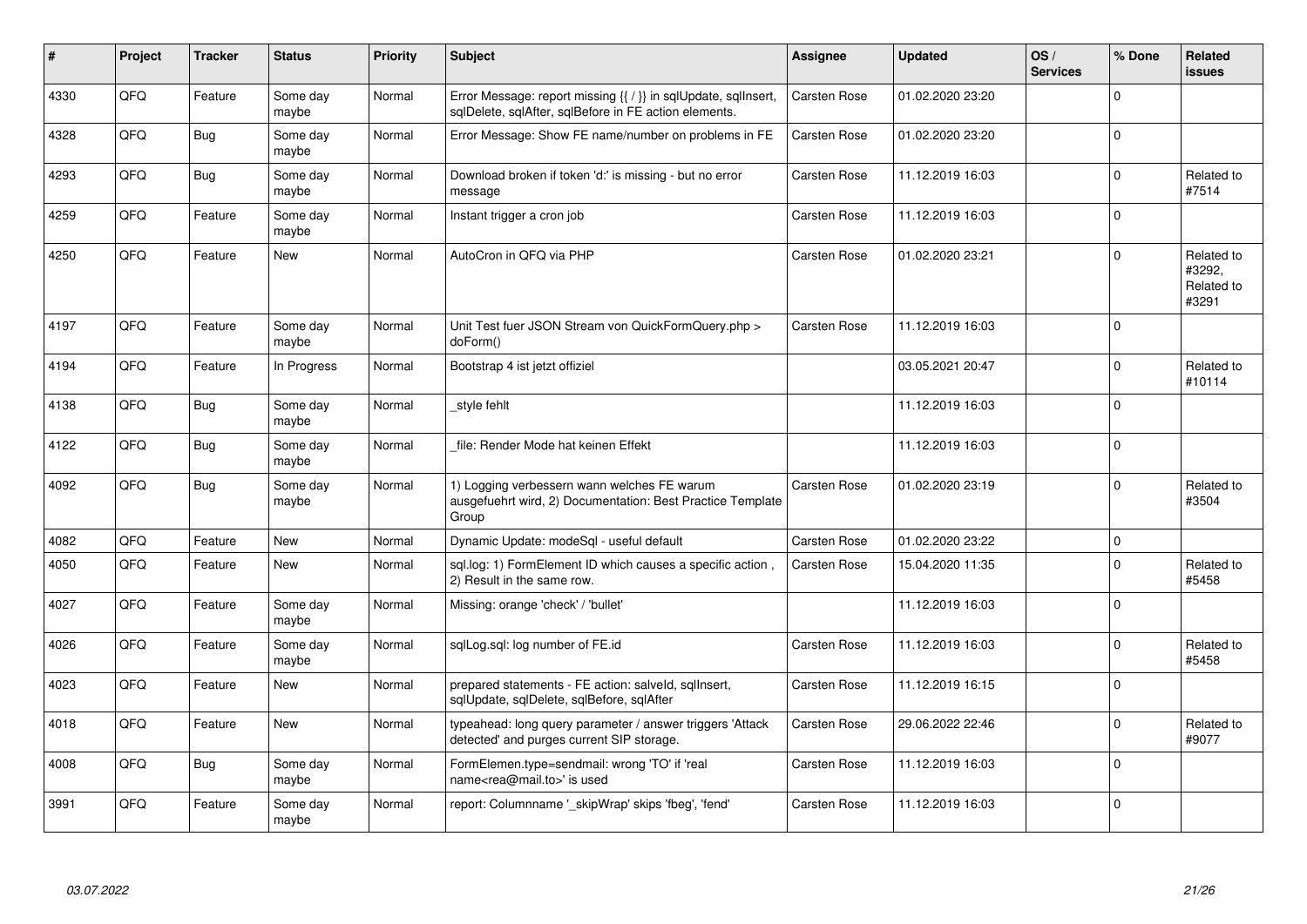| #    | Project | <b>Tracker</b> | <b>Status</b>     | <b>Priority</b> | <b>Subject</b>                                                                                                                                           | Assignee      | <b>Updated</b>   | OS/<br><b>Services</b> | % Done         | Related<br><b>issues</b>                    |
|------|---------|----------------|-------------------|-----------------|----------------------------------------------------------------------------------------------------------------------------------------------------------|---------------|------------------|------------------------|----------------|---------------------------------------------|
| 3947 | QFQ     | Feature        | Some day<br>maybe | Normal          | Attack detectect: logout current user                                                                                                                    | Carsten Rose  | 11.12.2019 16:03 |                        | $\Omega$       | Related to<br>#5458,<br>Related to<br>#6299 |
| 3942 | QFQ     | Feature        | Some day<br>maybe | Normal          | Action Elemente: neu generierte IDs via FE weitergeben                                                                                                   | Carsten Rose  | 11.12.2019 16:03 |                        | $\mathbf 0$    | Related to<br>#3941                         |
| 3941 | QFQ     | Feature        | Some day<br>maybe | Normal          | sqlAfter: es sollten mehrere moeglich sein                                                                                                               | Carsten Rose  | 11.12.2019 16:03 |                        | $\Omega$       | Related to<br>#3942                         |
| 3905 | QFQ     | Feature        | Some day<br>maybe | Normal          | Documentation: Best Practice anhand eines Online<br>Bewerbungstools                                                                                      | Carsten Rose  | 11.12.2019 16:03 |                        | $\mathbf 0$    |                                             |
| 3900 | QFQ     | Feature        | Some day<br>maybe | Normal          | Extend documentation of 'Copy / Paste'                                                                                                                   | Carsten Rose  | 11.12.2019 16:03 |                        | $\Omega$       | Related to<br>#3899                         |
| 3895 | QFQ     | <b>Bug</b>     | Some day<br>maybe | Normal          | typeahead pedantic: on lehrkredit Idap webpass - if only one<br>person is in dropdown, such person can't be selected                                     | Carsten Rose  | 11.12.2019 16:03 |                        | $\Omega$       |                                             |
| 3882 | QFQ     | <b>Bug</b>     | Some day<br>maybe | Normal          | templateGroup: disable 'add' if limit is reached - funktioniert<br>nicht wenn bereits records existierten                                                | Carsten Rose  | 11.12.2019 16:03 |                        | $\Omega$       |                                             |
| 3880 | QFQ     | Feature        | Some day<br>maybe | Normal          | Form 'Form': anlegen einer Tabelle                                                                                                                       |               | 14.01.2021 10:12 |                        | $\mathbf 0$    |                                             |
| 3879 | QFQ     | Feature        | Some day<br>maybe | Normal          | Form 'FormElement': Beim Feld 'name' rechts in der Notiz<br>einen Link einblenden - a) aktuelle Definition anzeigen, b)<br>Spalte in der Tabelle anlegen |               | 11.12.2019 16:03 |                        | $\mathbf 0$    |                                             |
| 3878 | QFQ     | Feature        | Some day<br>maybe | Normal          | Form 'FormElement': Spalte 'name' typeAhead mit<br>Spaltennamen der Primarytable.                                                                        |               | 11.12.2019 16:03 |                        | $\mathbf 0$    |                                             |
| 3877 | QFQ     | Feature        | Some day<br>maybe | Normal          | FormEditor: die Felder die aktuell nicht gebraucht werden<br>nur auf readonly/disabled setzen (nicht ausblenden > das<br>irritiert.                      | Carsten Rose  | 11.12.2019 16:03 |                        | $\mathbf 0$    |                                             |
| 3867 | QFG     | Feature        | Priorize          | Normal          | Readonly Formular: Template Groups add/delete<br>ausbeldnen                                                                                              | Carsten Rose  | 05.05.2021 22:12 |                        | $\overline{0}$ |                                             |
| 3864 | QFQ     | Feature        | <b>New</b>        | Normal          | Encrypt / decrypt field                                                                                                                                  | Enis Nuredini | 30.06.2022 16:29 |                        | $\pmb{0}$      |                                             |
| 3811 | QFQ     | Bug            | Some day<br>maybe | Normal          | Dynamic Update: extraButtonInfo - Text aktualisieren                                                                                                     | Carsten Rose  | 11.12.2019 16:03 |                        | $\Omega$       | Related to<br>#11517                        |
| 3782 | QFQ     | <b>Bug</b>     | Priorize          | Normal          | Bei fehlerhafter Eingabe (z.B. Datum) sollte das erwartete<br>Format angezeigt werden                                                                    | Carsten Rose  | 01.02.2020 10:13 |                        | $\Omega$       |                                             |
| 3750 | QFQ     | <b>Bug</b>     | Some day<br>maybe | Normal          | FE in a row: if one violates check, all are red                                                                                                          | Carsten Rose  | 11.12.2019 16:03 |                        | $\Omega$       |                                             |
| 3708 | QFQ     | Feature        | Some day<br>maybe | Normal          | Form: input - 'specialchars', 'none'  gewisse tags<br>erlauben, andere verbieten                                                                         | Carsten Rose  | 11.12.2019 16:02 |                        | $\Omega$       | Related to<br>#14320                        |
| 3692 | QFQ     | Feature        | Some day<br>maybe | Normal          | QFQ Webseite                                                                                                                                             | Benjamin Baer | 11.12.2019 16:02 |                        | $\Omega$       | Related to<br>#5033                         |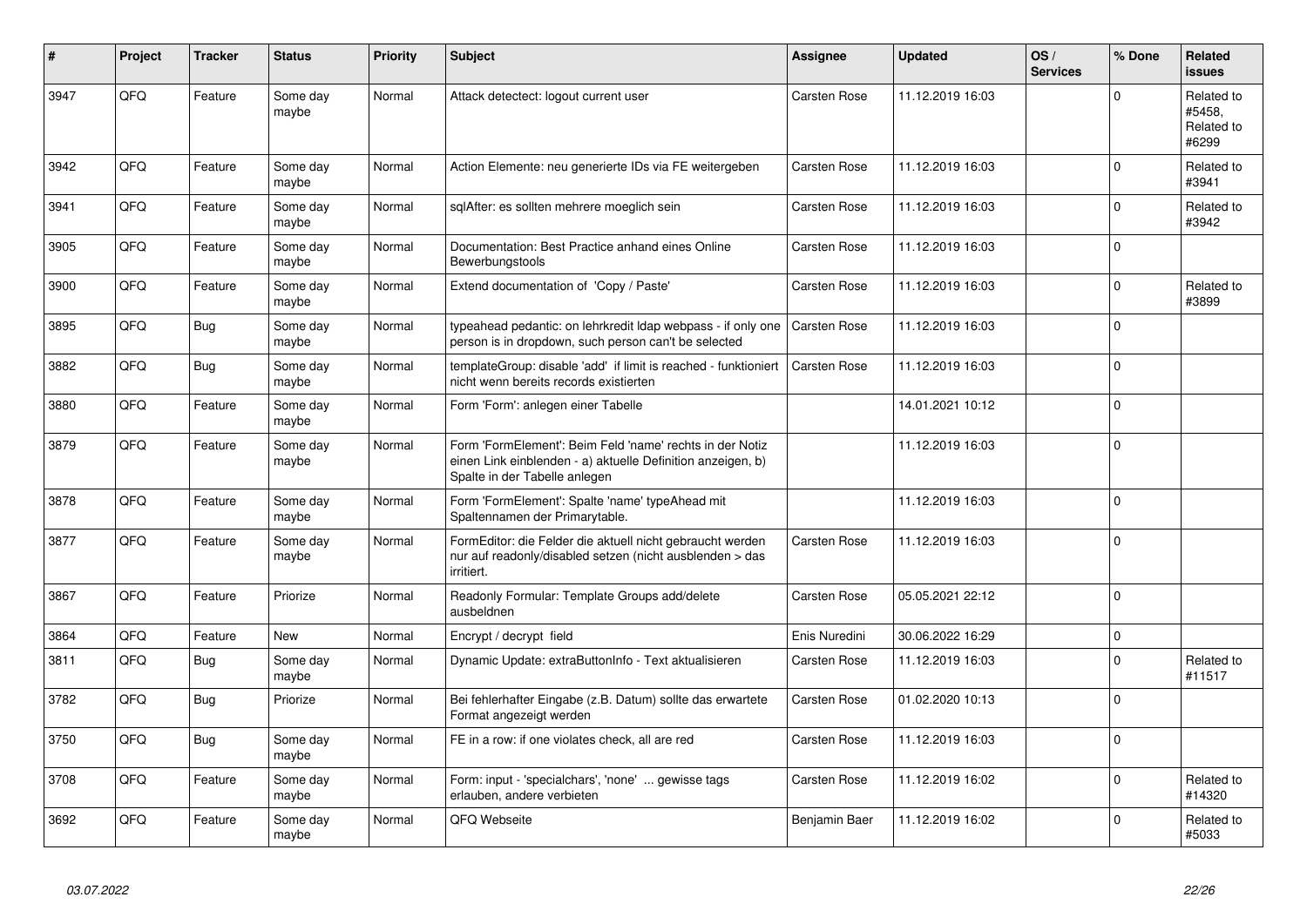| #    | Project | <b>Tracker</b> | <b>Status</b>     | <b>Priority</b> | <b>Subject</b>                                                                                                                               | Assignee            | <b>Updated</b>   | OS/<br><b>Services</b> | % Done      | Related<br>issues                           |
|------|---------|----------------|-------------------|-----------------|----------------------------------------------------------------------------------------------------------------------------------------------|---------------------|------------------|------------------------|-------------|---------------------------------------------|
| 3682 | QFQ     | Bug            | Some day<br>maybe | Normal          | Dynamic update: Radio buttons                                                                                                                | Carsten Rose        | 11.12.2019 16:02 |                        | $\Omega$    |                                             |
| 3677 | QFQ     | Feature        | Some day<br>maybe | Normal          | wkhtmltopdf: FE User access prohibited, if client IP changes<br>\$TYPO3_CONF_VARS[FE][lockIP]                                                | <b>Carsten Rose</b> | 11.12.2019 16:02 |                        | $\mathbf 0$ |                                             |
| 3666 | QFQ     | Feature        | Some day<br>maybe | Normal          | a) Performance Messung: mysql_real_escape_string() im<br>Vergleich zu str_replace(), b) doppeltes Aufrufen von<br>mysql_real_escape_string() | <b>Carsten Rose</b> | 11.12.2019 16:02 |                        | $\Omega$    |                                             |
| 3646 | QFQ     | Feature        | Some day<br>maybe | Normal          | Moeglichkeit HTML Tags in Reports auszugeben (zu<br>enkodieren: htmlspecialchars)                                                            |                     | 11.12.2019 16:02 |                        | $\Omega$    | Related to<br>#14320                        |
| 3617 | QFQ     | Feature        | Some day<br>maybe | Normal          | Load javascripts at bottom                                                                                                                   |                     | 11.12.2019 16:02 |                        | $\Omega$    |                                             |
| 3588 | QFQ     | Bug            | Some day<br>maybe | Normal          | templateGroup: versteckte Elemente werden weiterhin<br>gespeichert.                                                                          | <b>Carsten Rose</b> | 11.12.2019 16:02 |                        | $\Omega$    |                                             |
| 3547 | QFQ     | <b>Bug</b>     | <b>New</b>        | Normal          | FE of type 'note' causes writing of empty fields.                                                                                            | Carsten Rose        | 01.02.2020 23:21 |                        | $\mathbf 0$ |                                             |
| 3504 | QFQ     | Feature        | New               | Normal          | Logging: welche Action FEs werden wann wie ausgefuehrt                                                                                       | <b>Carsten Rose</b> | 01.02.2020 23:21 |                        | $\Omega$    | Related to<br>#5458,<br>Related to<br>#4092 |
| 3495 | QFQ     | Feature        | Some day<br>maybe | Normal          | Predifined Parameter werden nicht in '+' (add new record)<br>SIP gerendert.                                                                  |                     | 11.12.2019 16:02 |                        | $\Omega$    |                                             |
| 3458 | QFQ     | Feature        | Some day<br>maybe | Normal          | Display 'Edit Form Element'-Checkbox on form: should<br>depend on FE Group                                                                   | Carsten Rose        | 11.12.2019 16:02 |                        | $\Omega$    | Related to<br>#3447                         |
| 3457 | QFQ     | Feature        | Some day<br>maybe | Normal          | LDAP: concat multi values to one single entry                                                                                                | Carsten Rose        | 11.12.2019 16:02 |                        | $\Omega$    |                                             |
| 3432 | QFQ     | Feature        | New               | Normal          | subrecord: dynamicUpdate                                                                                                                     | <b>Carsten Rose</b> | 11.06.2020 21:10 |                        | $\Omega$    | Related to<br>#5691                         |
| 3415 | QFQ     | Feature        | Some day<br>maybe | Normal          | FE Login Box Templatefile                                                                                                                    | Benjamin Baer       | 11.12.2019 16:02 |                        | $\Omega$    |                                             |
| 3385 | QFQ     | Feature        | Some day<br>maybe | Normal          | templateGroup: insert/update/delete non primary records                                                                                      | <b>Carsten Rose</b> | 11.12.2019 16:02 |                        | $\mathbf 0$ |                                             |
| 3350 | QFQ     | Feature        | Some day<br>maybe | Normal          | FormEditor: Hilfetext hinter 'checktype'                                                                                                     | <b>Carsten Rose</b> | 11.12.2019 16:02 |                        | $\mathbf 0$ |                                             |
| 3349 | QFQ     | Bug            | Some day<br>maybe | Normal          | config.qfq.ini: a) vertraegt keine '=' im Value (z.B. Passwort),   Carsten Rose<br>b) Values sollten in ticks einschliessbar sein (spaces, ) |                     | 11.12.2019 16:02 |                        | $\Omega$    |                                             |
| 3332 | QFQ     | Feature        | Some day<br>maybe | Normal          | Uploads: Thumbnails, Details zum hochgeladenen File                                                                                          | Carsten Rose        | 11.12.2019 16:02 |                        | 0           | Related to<br>#3264,<br>Related to<br>#5333 |
| 3331 | QFQ     | Feature        | Some day<br>maybe | Normal          | Default Tooltip fuer _page? Links: mit Form und Record ID                                                                                    | Carsten Rose        | 11.12.2019 16:02 |                        | 0           |                                             |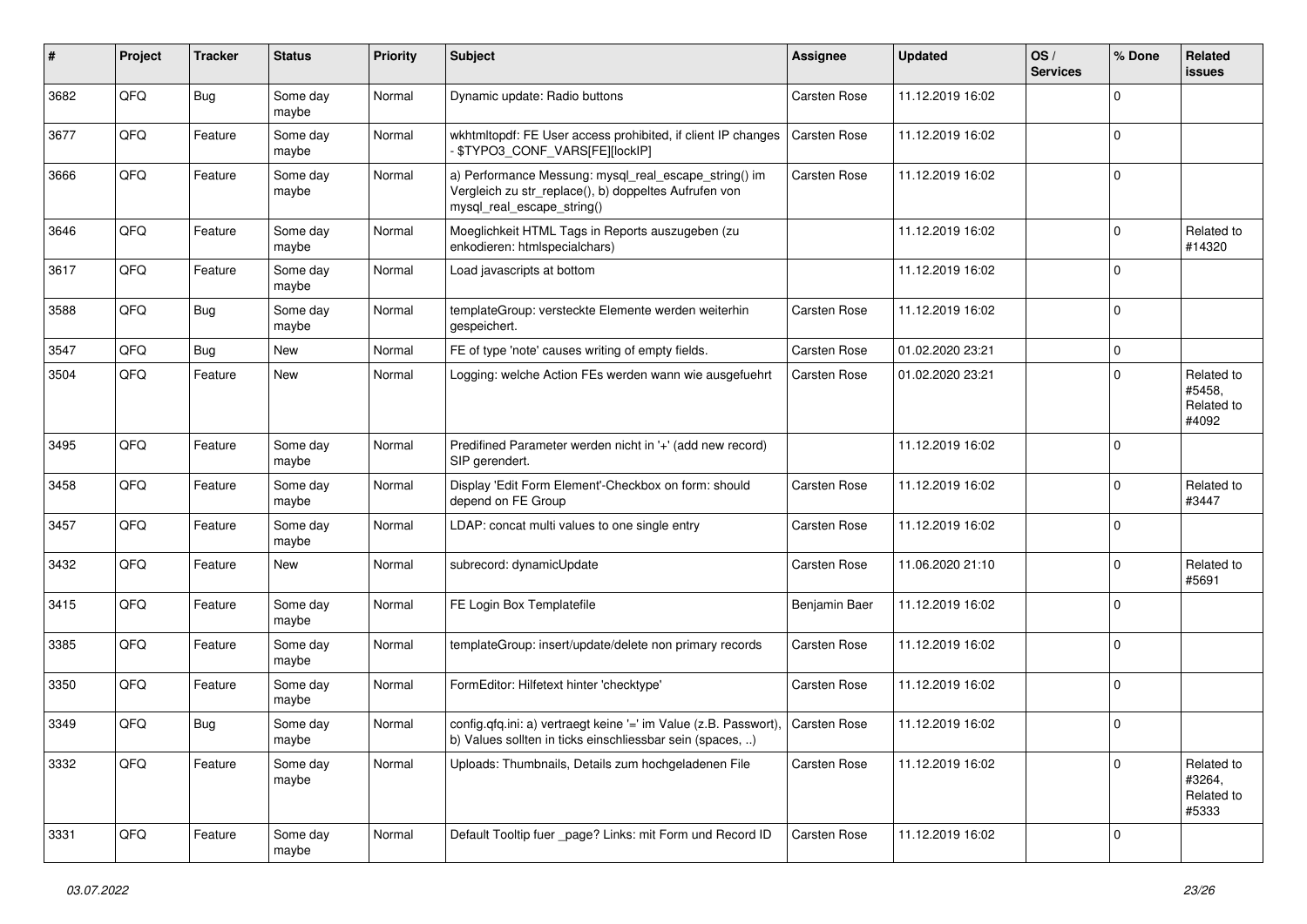| $\vert$ # | Project | <b>Tracker</b> | <b>Status</b>     | <b>Priority</b> | <b>Subject</b>                                                                                                     | Assignee            | <b>Updated</b>   | OS/<br><b>Services</b> | % Done      | Related<br><b>issues</b>                    |
|-----------|---------|----------------|-------------------|-----------------|--------------------------------------------------------------------------------------------------------------------|---------------------|------------------|------------------------|-------------|---------------------------------------------|
| 3291      | QFQ     | Feature        | Some day<br>maybe | Normal          | AutoCron websiteToken                                                                                              | Carsten Rose        | 11.12.2019 16:02 |                        | $\Omega$    | Related to<br>#4250                         |
| 3285      | QFQ     | Feature        | Some day<br>maybe | Normal          | Zeichenlimit pro Feld: textarea / editor                                                                           | Carsten Rose        | 11.12.2019 16:02 |                        | $\pmb{0}$   |                                             |
| 3267      | QFQ     | Feature        | Some day<br>maybe | Normal          | 2 Forms auf einer Seite: real + Read only                                                                          | Carsten Rose        | 11.12.2019 16:03 |                        | $\Omega$    |                                             |
| 3216      | QFQ     | Feature        | Some day<br>maybe | Normal          | dynamic update für checkbox label2                                                                                 | Carsten Rose        | 11.12.2019 16:03 |                        | $\Omega$    | Related to<br>#2081                         |
| 3130      | QFQ     | Bug            | Some day<br>maybe | Normal          | Debug Info's nicht korrekt nach 'New > Save'.                                                                      | Carsten Rose        | 11.12.2019 16:03 |                        | $\Omega$    | Related to<br>#3253                         |
| 2995      | QFQ     | Feature        | Some day<br>maybe | Normal          | Dropdown JQuery Plugin: 'chosen' - Moeglichkeit um Select<br>Listen mehr Funktion zu geben. Kein Bootstrap noetig. | Carsten Rose        | 11.12.2019 16:03 |                        | $\Omega$    |                                             |
| 2950      | QFQ     | Feature        | Some day<br>maybe | Normal          | Inhalt QFQ Records als File                                                                                        |                     | 11.12.2019 16:03 |                        | $\Omega$    |                                             |
| 2643      | QFQ     | <b>Bug</b>     | Some day<br>maybe | Normal          | Zend / PHP Webinars anschauen                                                                                      | Carsten Rose        | 01.02.2020 15:56 |                        | $\mathbf 0$ |                                             |
| 2361      | QFQ     | Feature        | <b>New</b>        | Normal          | Logging wer/wann/wo welches Formular aufgerufen hat                                                                | Carsten Rose        | 11.12.2019 16:15 |                        | $\Omega$    | Related to<br>#4432,<br>Related to<br>#7480 |
| 2084      | QFQ     | Feature        | Some day<br>maybe | Normal          | Mailto mit encryption: Subrecord                                                                                   | Carsten Rose        | 11.12.2019 16:03 |                        | $\mathbf 0$ | Related to<br>#2082                         |
| 2063      | QFQ     | <b>Bug</b>     | Some day<br>maybe | Normal          | Pills auf 'inaktiv' setzen falls keine Element auf dem Pill<br>sichtbar sind.                                      | Benjamin Baer       | 11.12.2019 16:03 |                        | $\mathbf 0$ | Related to<br>#3752                         |
| 1946      | QFQ     | Feature        | Some day<br>maybe | Normal          | Kontrolle ob der ReadOnly Modus bei den<br>Formularelementen korrekt implementiert ist                             | Carsten Rose        | 11.12.2019 16:03 |                        | $\Omega$    |                                             |
| 1635      | QFQ     | Feature        | Some day<br>maybe | Normal          | QFQ Extension content record: weitere Optionen<br>einblenden.                                                      | Carsten Rose        | 11.12.2019 16:03 |                        | $\mathbf 0$ |                                             |
| 1510      | QFQ     | Feature        | Some day<br>maybe | Normal          | jquery von google laden, falls das nicht geht lokal                                                                |                     | 11.12.2019 16:03 |                        | $\mathbf 0$ |                                             |
| 1253      | QFQ     | Feature        | Some day<br>maybe | Normal          | QF: Colorpicker                                                                                                    |                     | 11.12.2019 16:03 |                        | $\Omega$    |                                             |
| 1251      | QFQ     | Feature        | Some day<br>maybe | Normal          | QF: Combo                                                                                                          |                     | 11.12.2019 16:03 |                        | $\Omega$    |                                             |
| 1234      | QFQ     | Feature        | Some day<br>maybe | Normal          | QF: Record numbering: Im Grid soll in Spalte 1 optional die<br>laufende Nummer der Records angezeigt werden.       |                     | 01.02.2020 23:20 |                        | $\mathbf 0$ |                                             |
| 955       | QFQ     | Feature        | Some day<br>maybe | Normal          | QF: Notizen vor/nach dem Form                                                                                      |                     | 01.02.2020 23:20 |                        | $\Omega$    |                                             |
| 10793     | QFQ     | Feature        | In Progress       | Normal          | <b>Update NPM Packages</b>                                                                                         | <b>Carsten Rose</b> | 07.09.2021 13:25 |                        | 30          |                                             |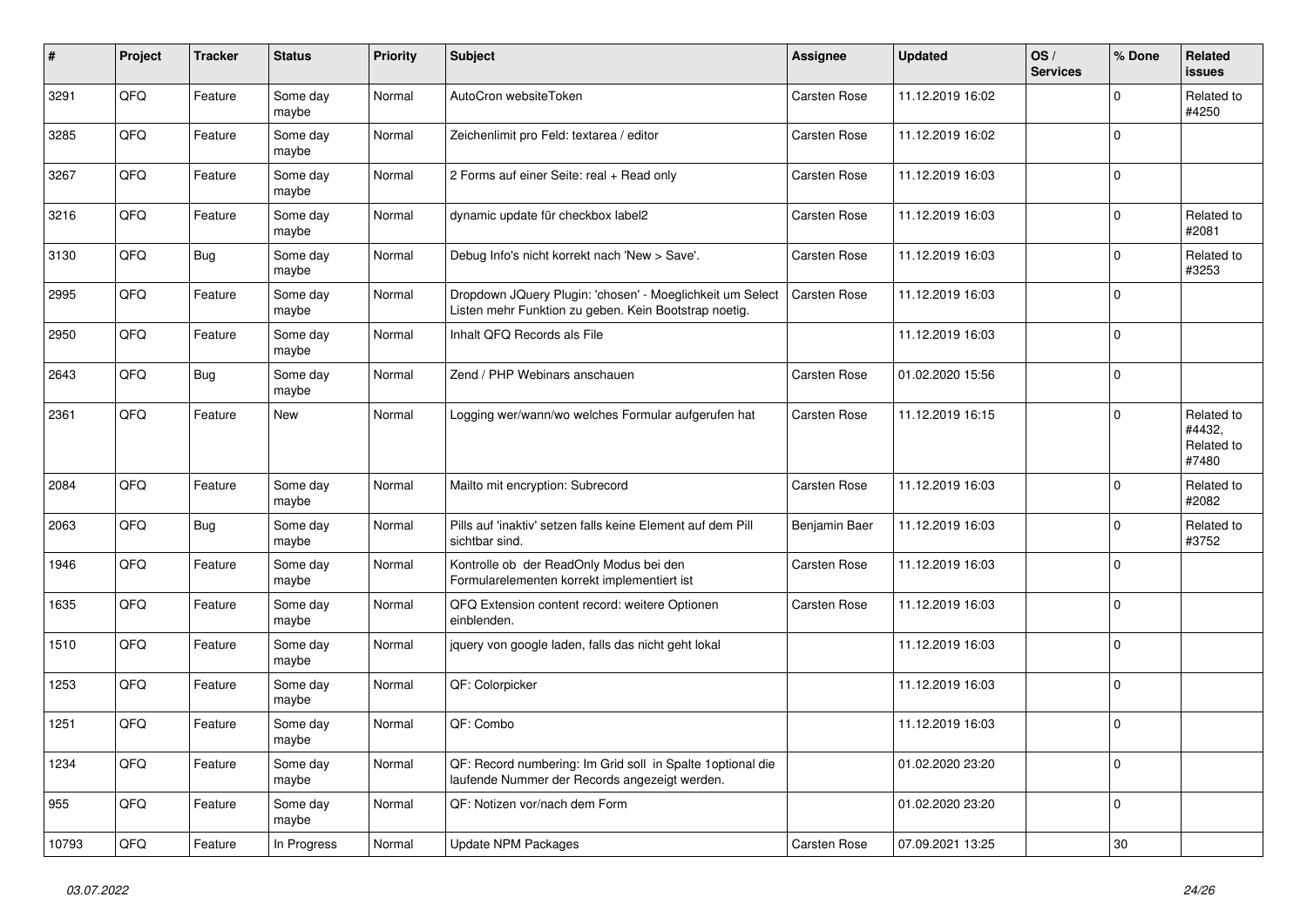| #     | Project | <b>Tracker</b> | <b>Status</b>     | <b>Priority</b> | Subject                                                                                             | <b>Assignee</b> | <b>Updated</b>   | OS/<br><b>Services</b> | % Done      | Related<br>issues                                                      |
|-------|---------|----------------|-------------------|-----------------|-----------------------------------------------------------------------------------------------------|-----------------|------------------|------------------------|-------------|------------------------------------------------------------------------|
| 2665  | QFQ     | <b>Bug</b>     | Priorize          | Normal          | Dynamic Update funktioniert nicht, wenn beim<br>entsprechenden FormElement eine size angegeben ist. | Benjamin Baer   | 03.01.2022 08:12 |                        | $30\,$      |                                                                        |
| 1623  | QFQ     | Feature        | Some day<br>maybe | Normal          | RealURL                                                                                             |                 | 11.12.2019 16:03 |                        | 30          |                                                                        |
| 13330 | QFQ     | Feature        | In Progress       | Normal          | Multi Form: Upload                                                                                  | Carsten Rose    | 07.11.2021 12:40 |                        | 50          | Related to<br>#9706                                                    |
| 12440 | QFQ     | Feature        | In Progress       | Normal          | Typo3 V10 upgrade (durchfuehren und testen)                                                         | Carsten Rose    | 21.03.2022 09:53 |                        | 50          | Related to<br>#12357,<br>Related to<br>#12067,<br>Related to<br>#10661 |
| 9691  | QFQ     | <b>Bug</b>     | In Progress       | Normal          | Checkbox: dynamic update > readonly                                                                 | Carsten Rose    | 01.02.2020 23:22 |                        | 50          | Related to<br>#9834                                                    |
| 8522  | QFQ     | Feature        | Some day<br>maybe | Normal          | build QFQ - npm warnings                                                                            | Benjamin Baer   | 01.02.2020 23:19 |                        | 50          |                                                                        |
| 6609  | QFQ     | Feature        | New               | Normal          | Formlet: JSON API erweitern                                                                         | Carsten Rose    | 01.02.2020 23:21 |                        | 50          |                                                                        |
| 13572 | QFQ     | Feature        | Feedback          | Normal          | Form Load: misleading error message on trying to load non<br>existent primary record                | Enis Nuredini   | 16.05.2022 23:16 |                        | 100         |                                                                        |
| 12632 | QFQ     | Feature        | New               | Normal          | TinyMCE: Prepare CSS classes for images                                                             | Carsten Rose    | 04.06.2021 14:35 |                        | 100         | Blocked by<br>#12186                                                   |
| 12584 | QFQ     | Feature        | Feedback          | Normal          | T3 v10 migration script: replace alias-patterns (v11)                                               | Carsten Rose    | 28.05.2022 11:12 |                        | 100         |                                                                        |
| 10115 | QFQ     | Feature        | New               | Normal          | TypeAhead: static list                                                                              | Carsten Rose    | 26.02.2020 16:42 |                        | 100         |                                                                        |
| 9275  | QFQ     | Bug            | New               | Normal          | autcron: t3 page, which takes to long to respond, is not<br>reported properly                       | Carsten Rose    | 01.02.2020 23:22 |                        | 100         |                                                                        |
| 3613  | QFQ     | <b>Bug</b>     | Some day<br>maybe | Normal          | note /note unchecked -> note div (col-md) wird weiterhin<br>gerendert                               | Elias Villiger  | 01.02.2020 23:19 |                        | 100         |                                                                        |
| 3402  | QFQ     | Feature        | Some day<br>maybe | Normal          | Syntax Highlighting via CodeMirror                                                                  | Carsten Rose    | 11.12.2019 16:02 |                        | 100         | Related to<br>#3207                                                    |
| 14187 | QFQ     | Feature        | New               | High            | qfq.log: show current URL                                                                           | Carsten Rose    | 28.05.2022 11:02 |                        | $\Omega$    | Related to<br>#13933,<br>Related to<br>#12532,<br>Related to<br>#11893 |
| 13757 | QFQ     | Feature        | New               | High            | QR / Bar-Code Plugin                                                                                | Enis Nuredini   | 19.03.2022 17:43 |                        | $\mathbf 0$ |                                                                        |
| 13716 | QFQ     | Bug            | New               | High            | Firefox ask to store username/password                                                              | Enis Nuredini   | 30.05.2022 09:31 |                        | $\mathbf 0$ | Related to<br>#13827                                                   |
| 12974 | QFQ     | <b>Bug</b>     | New               | High            | Sanitize Queries in Action-Elements                                                                 | Carsten Rose    | 07.12.2021 17:19 |                        | $\mathbf 0$ |                                                                        |
| 12702 | QFQ     | <b>Bug</b>     | New               | High            | templateGroup: broken in multiDb Setup                                                              | Carsten Rose    | 14.12.2021 16:02 |                        | $\mathbf 0$ |                                                                        |